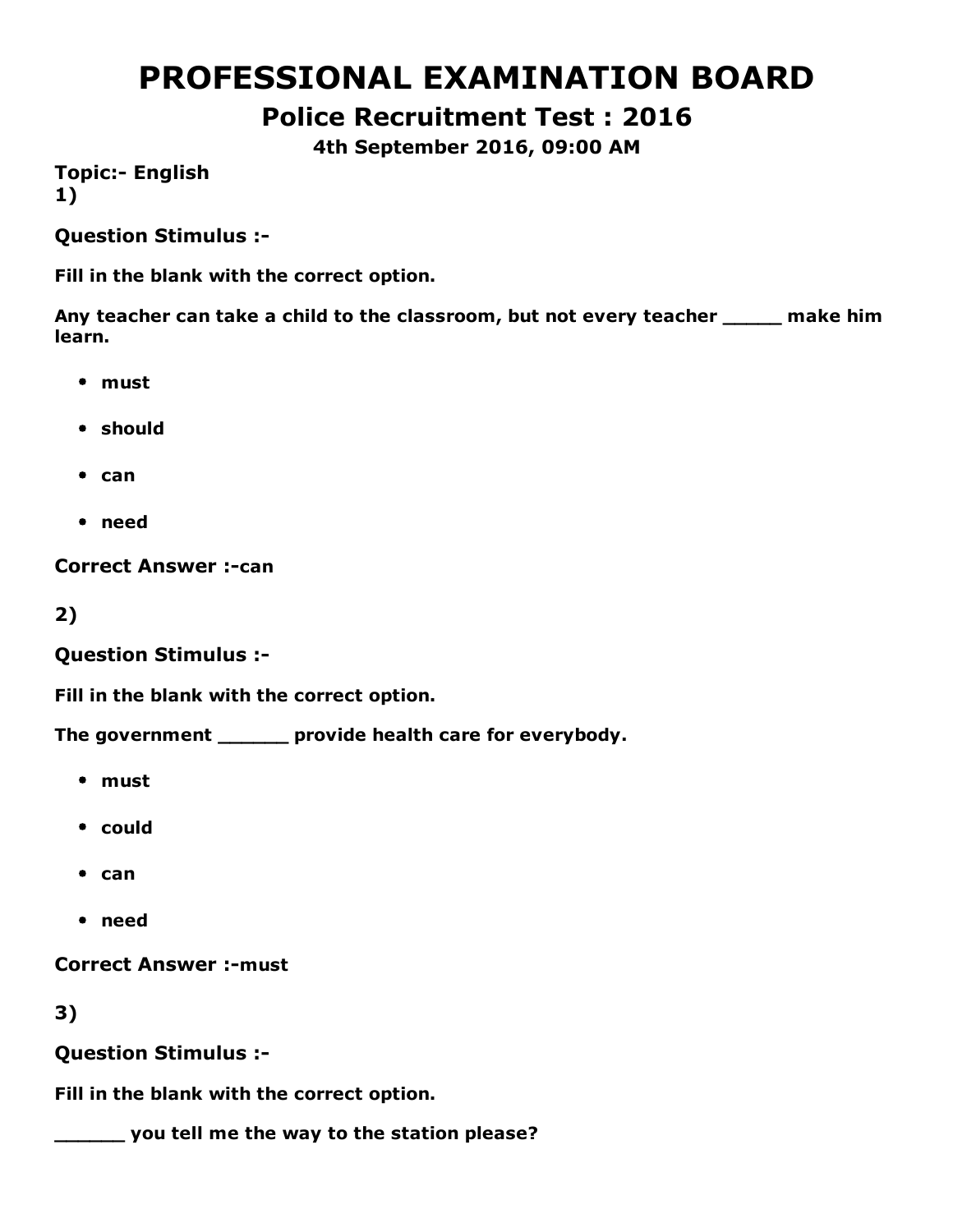- Should
- Must
- Might
- Could

**Correct Answer :- Could** 

#### 4)

#### Question Stimulus :

Fill in the blank with the correct option.

A small animal was making rustling noises \_\_\_\_the leaves.

- among
- between
- **•** besides
- in front of

**Correct Answer :- among** 

### 5)

#### Question Stimulus :

Fill in the blank with the correct preposition.

A beautiful white bird flew \_\_\_\_\_ the lake.

- over
- above
- beneath
- under

**Correct Answer :-over** 

#### 6)

#### Question Stimulus :

Fill in the blank with the correct preposition.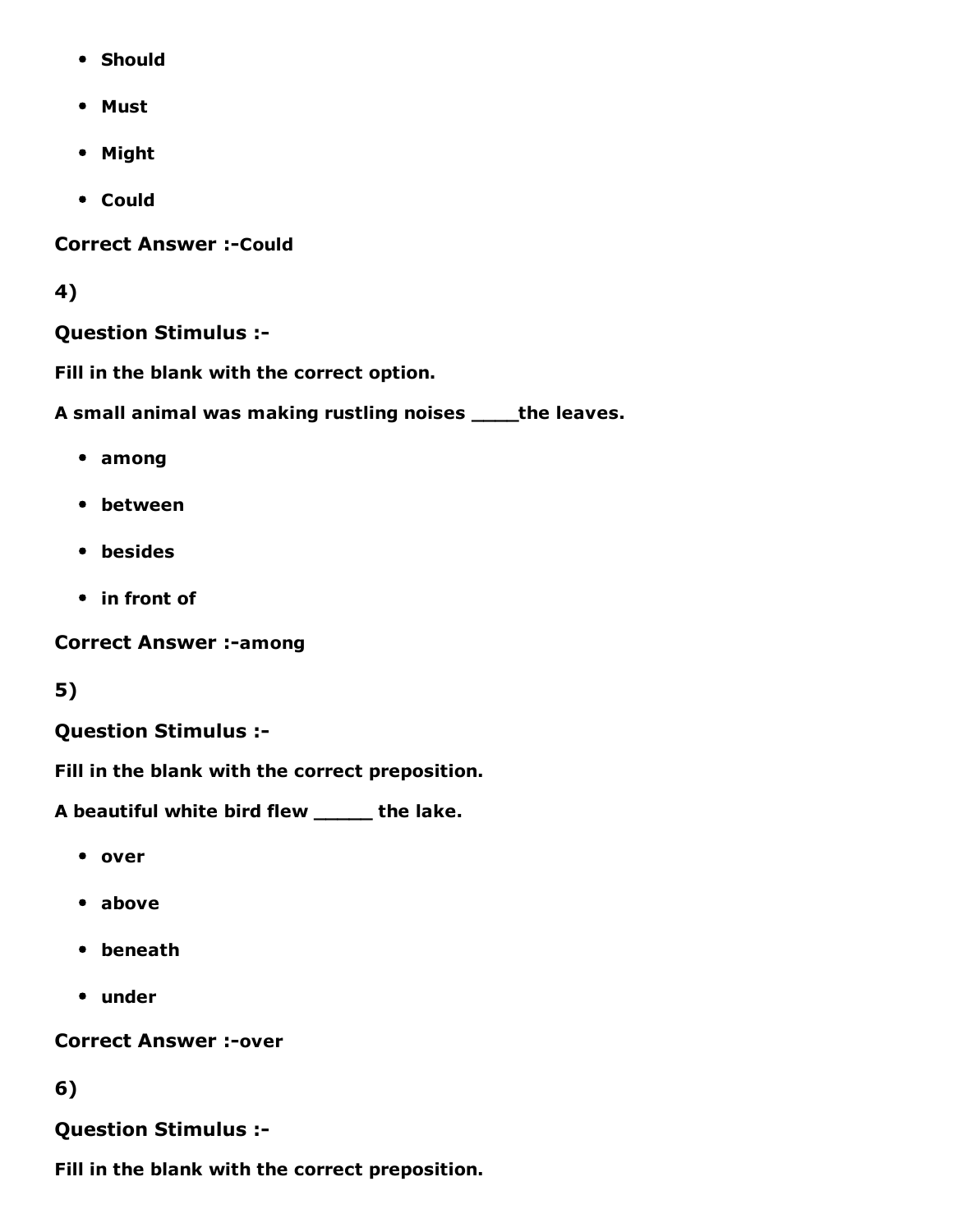He would like to take a photograph of us. Would you come and sit \_\_\_\_\_\_ me?

- between
- besides
- beside
- along

**Correct Answer :-beside** 

7)

Question Stimulus :

Fill in the blank with the correct prepositions.

The child stood \_\_\_\_\_\_ silence with his arms folded \_\_\_\_\_\_\_ his chest.

- for, into
- into, under
- with, between
- in, across

**Correct Answer :- in, across** 

8)

Question Stimulus :

DIRECTIONS: In the following questions, some of the sentences have errors and some have none. Find out which part of a sentence has an error: lf there is no error, mark your answer as 'No error'.

- Jessie and Shauna are both smart.
- But I think Shauna is
- smarter of the two.
- No error

Correct Answer :-smarter of the two.

9)

Question Stimulus :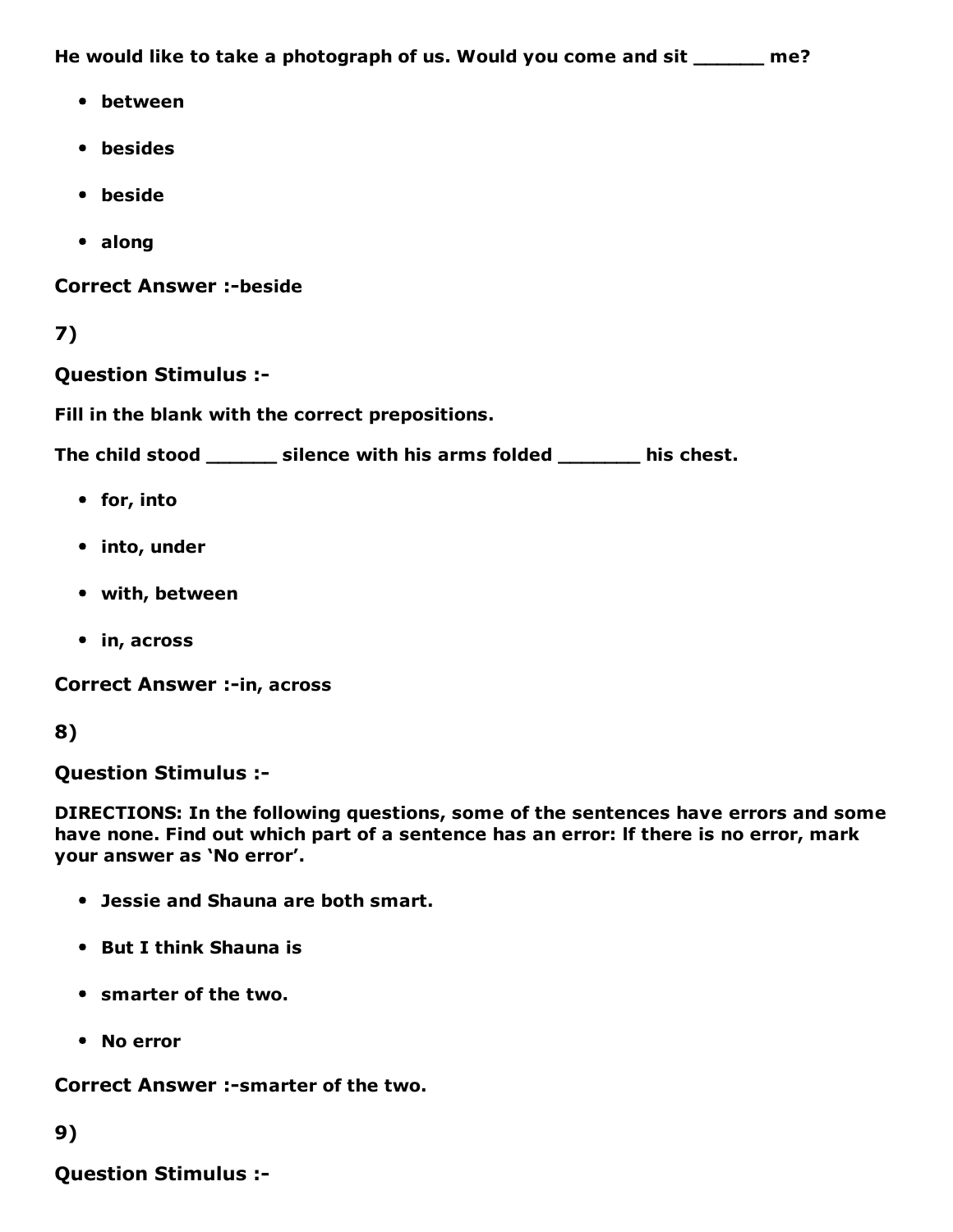DIRECTIONS: In the following questions, some of the sentences have errors and some have none. Find out which part of a sentence has an error: lf there is no error, mark your answer as 'No error'.

- James visited The Hermitage,
- an famous museum
- in St. Petersburg.
- No error

Correct Answer :-an famous museum

10)

Question Stimulus :

DIRECTIONS: In the following questions, some of the sentences have errors and some have none. Find out which part of a sentence has an error: lf there is no error, mark your answer as 'No error'.

- He started working for the company in 1995
- and has been there
- ever since.
- No error

**Correct Answer :-No error** 

11)

Question Stimulus :

DIRECTIONS: In the following questions, some of the sentences have errors and some have none. Find out which part of a sentence has an error: lf there is no error, mark your answer as 'No error'.

- He has been watering
- the plants
- since two hours.
- No error

**Correct Answer :-since two hours.**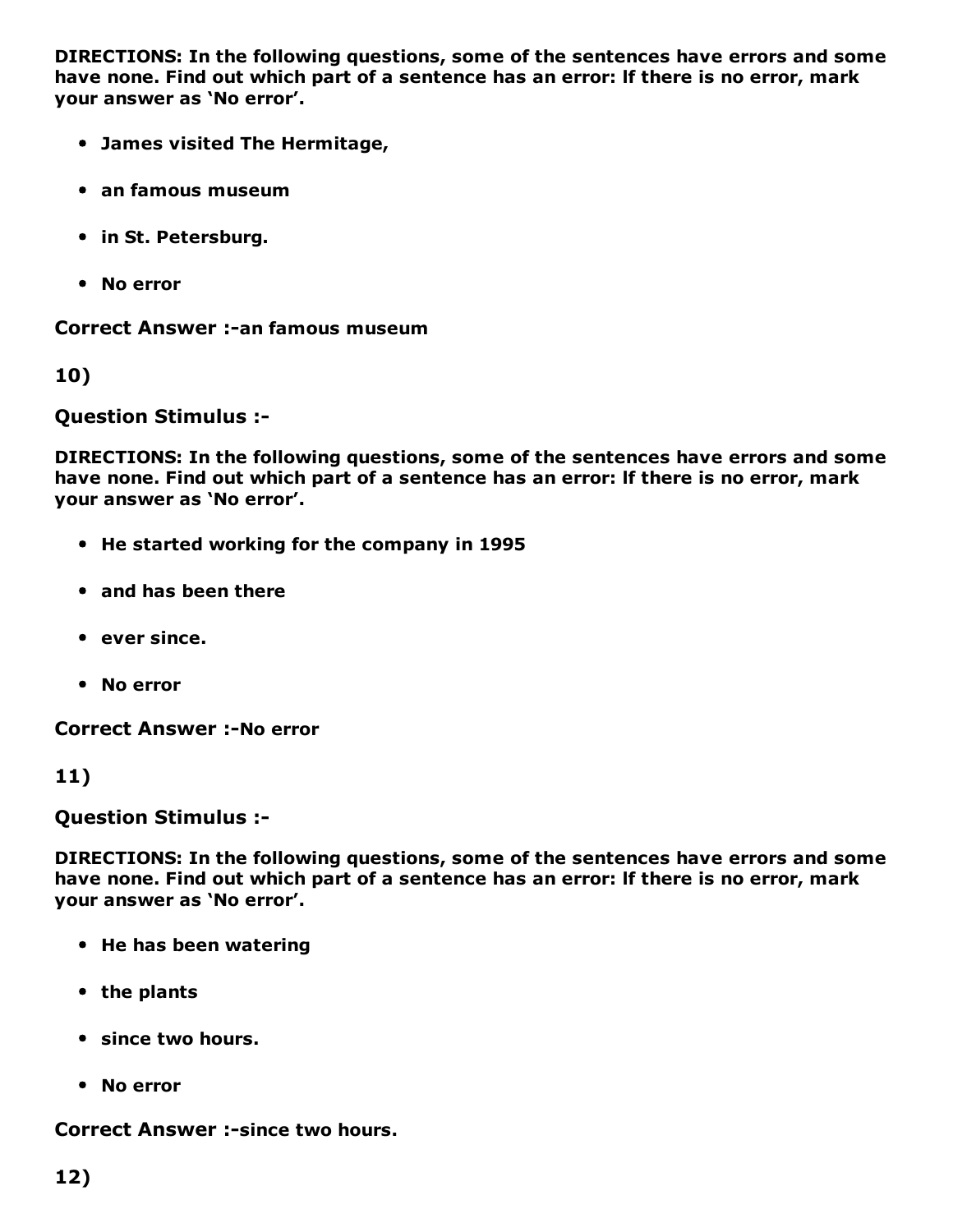#### Question Stimulus :

DIRECTIONS: In the following questions, some of the sentences have errors and some have none. Find out which part of a sentence has an error: lf there is no error, mark your answer as 'No error'.

- The film has started
- before we
- reached the cinema hall.
- No error

Correct Answer :-The film has started

13)

Question Stimulus :

DIRECTIONS: In the following questions, some of the sentences have errors and some have none. Find out which part of a sentence has an error: lf there is no error, mark your answer as 'No error'.

- If we will catch a flight instead of train,
- we will surely
- arrive on time.
- No error

Correct Answer :-If we will catch a flight instead of train,

14)

Question Stimulus :

DIRECTIONS: In the following questions, some of the sentences have errors and some have none. Find out which part of a sentence has an error: lf there is no error, mark your answer as 'No error'.

- If I won a million dollars,
- I would have start
- a business of my own.
- No error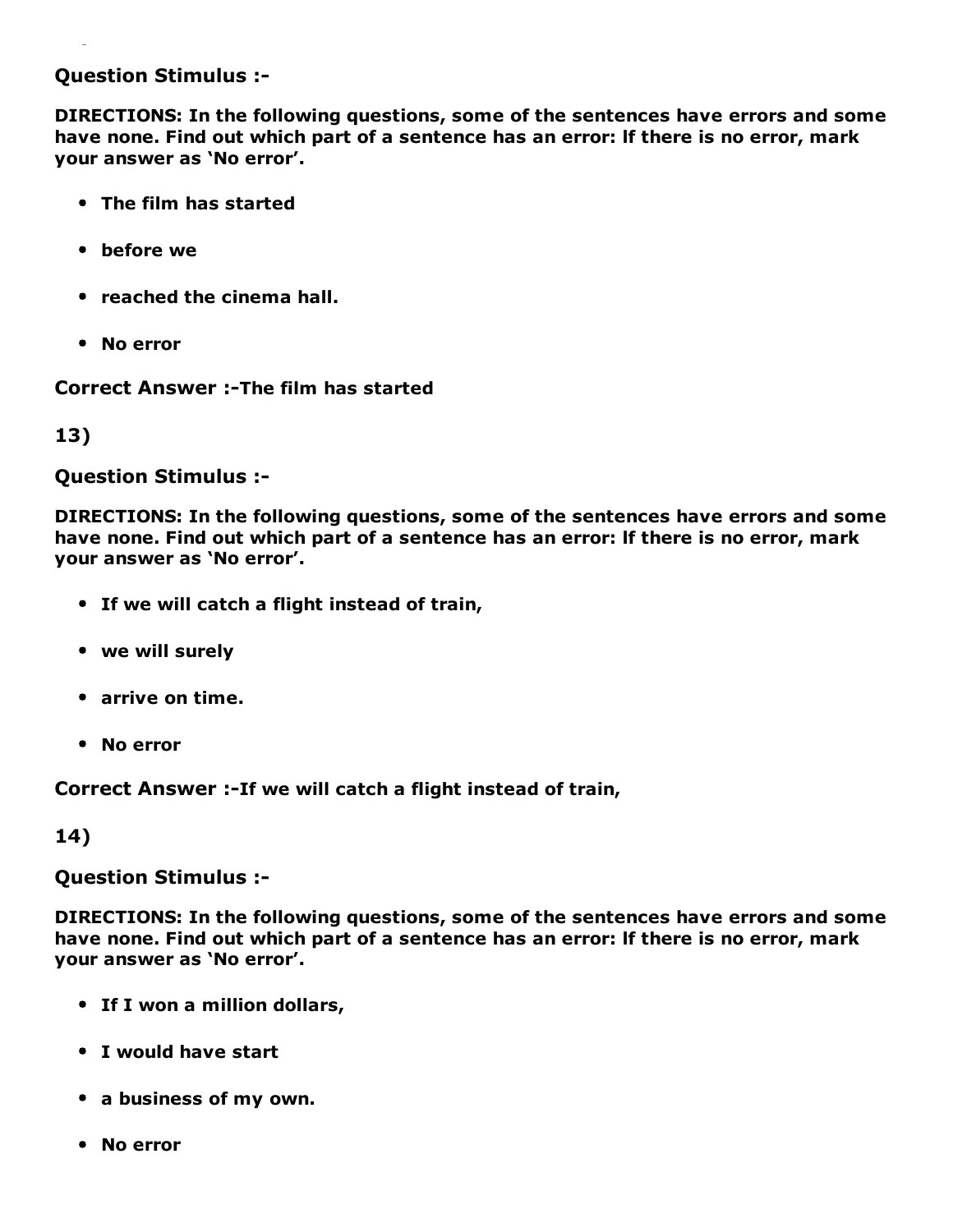Correct Answer :-I would have start

15)

Question Stimulus :

DIRECTIONS: In the following questions, some of the sentences have errors and some have none. Find out which part of a sentence has an error: lf there is no error, mark your answer as 'No error'.

- I was looking at the trees when I fell off the bike.
- If I hadn't been looking at the trees,
- I wouldn't have fallen off the bike.
- No error

**Correct Answer :-No error** 

16)

Question Stimulus :

Out of the given options, choose the one which is the correct indirect speech of the sentence given below.

The famous actor said, "It gives me great pleasure to be here this evening."

- The famous actor said that it gave him great pleasure to be here that evening.
- The chief guest said that it gives him great pleasure to be here that evening.
- The famous actor said that it gives him great pleasure to be there that evening.
- The famous actor said that it gave him great pleasure to be there that evening.

Correct Answer :-The famous actor said that it gave him great pleasure to be there that evening.

17)

Question Stimulus :

Out of the given options, choose the one which is the correct indirect speech of the sentence given below.

Sarah said to her friend "Won't you help me to carry this box?"

• Sarah asked her friend if she would not help her to carry that box.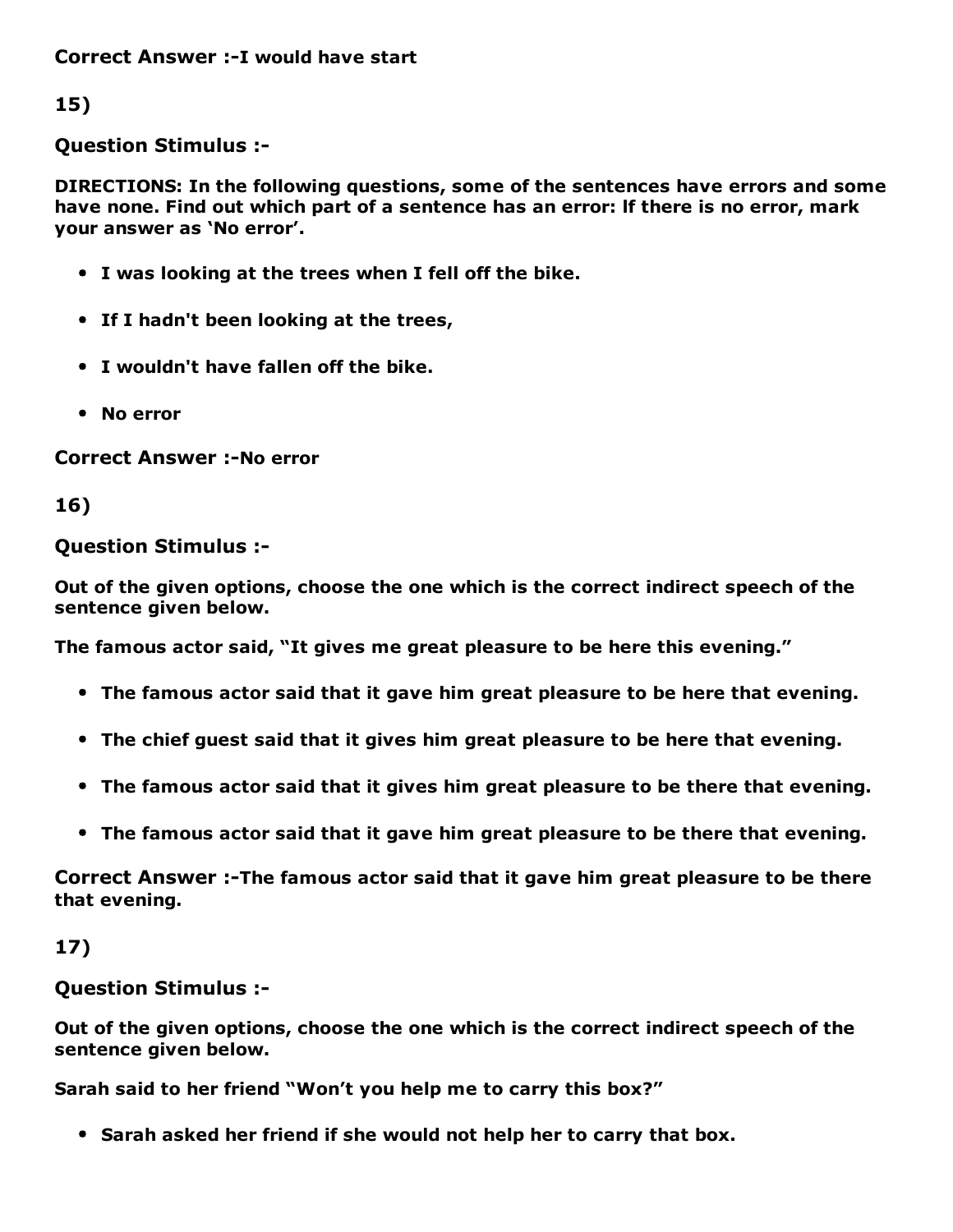- Sarah asked her friend if she would not help her to carry this box.
- Sarah asked her friend if she should not help her to carry this box.
- Sarah asked her friend if she should not help her to carry that box.

Correct Answer :-Sarah asked her friend if she would not help her to carry that box.

18)

Question Stimulus :

Out of the given options, choose the one which is the correct indirect speech of the sentence given below.

Jacqueline said to the watchman, "Did you find the key anywhere?"

- Jacqueline asked the watchman if he found the key anywhere.
- Jacqueline asked the watchman if he has found the key anywhere.
- Jacqueline asked the watchman if he have found the key anywhere.
- Jacqueline asked the watchman if he had found the key anywhere.

Correct Answer :-Jacqueline asked the watchman if he had found the key anywhere.

19)

Question Stimulus :

Out of the given options, choose the one which is the correct passive voice of the sentence given below.

Will you accept the position?

- Will the position be accepted by you?
- Can the position be accepted by you?
- Should the position be accepted by you?
- Has the position been accepted by you?

#### Correct Answer :-Will the position be accepted by you?

20)

Question Stimulus :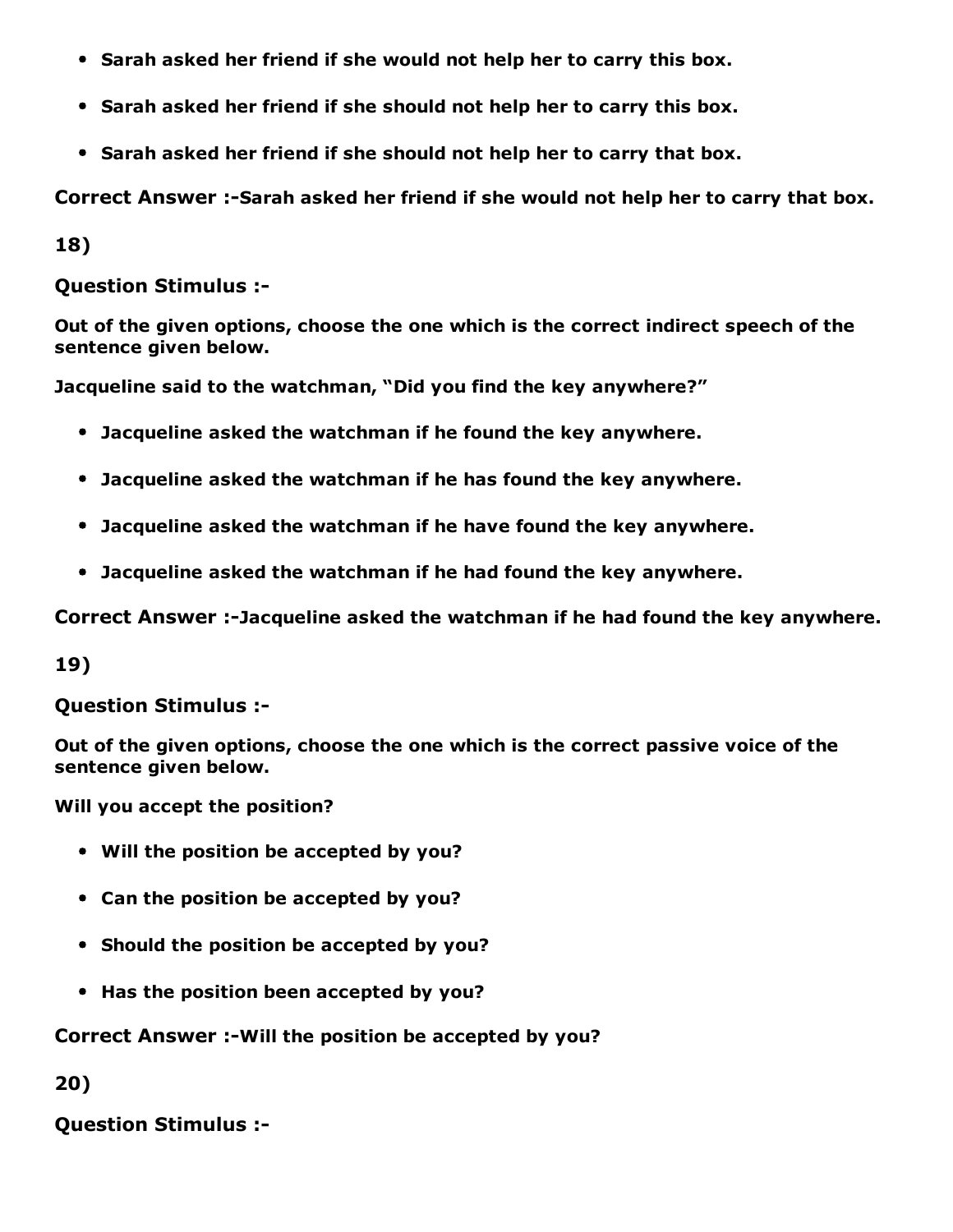Out of the given options, choose the one which is the correct active voice of the sentence given below.

Is a letter being written by you?

- Had you been writing a letter?
- Is a letter written by you?
- Have you written a letter?
- Are you writing a letter?

Correct Answer :- Are you writing a letter?

21)

#### Question Stimulus :

Out of the given options, choose the one which is the correct active voice of the sentence given below.

Where can this box be hidden by you?

- Where would you hide this box?
- Where can you hide this box?
- Where might you hide this box?
- Where shall you hide this box?

Correct Answer :- Where can you hide this box?

22)

Question Stimulus :

Choose the grammatically correct sentence out of the given options.

- Please give me a red hammer; the blue one is too small.
- Please give me an red hammer; the blue one is too small.
- Please give me the red hammer; a blue one is too small.
- Please give me the red hammer; the blue one is too small.

Correct Answer :-Please give me the red hammer; the blue one is too small.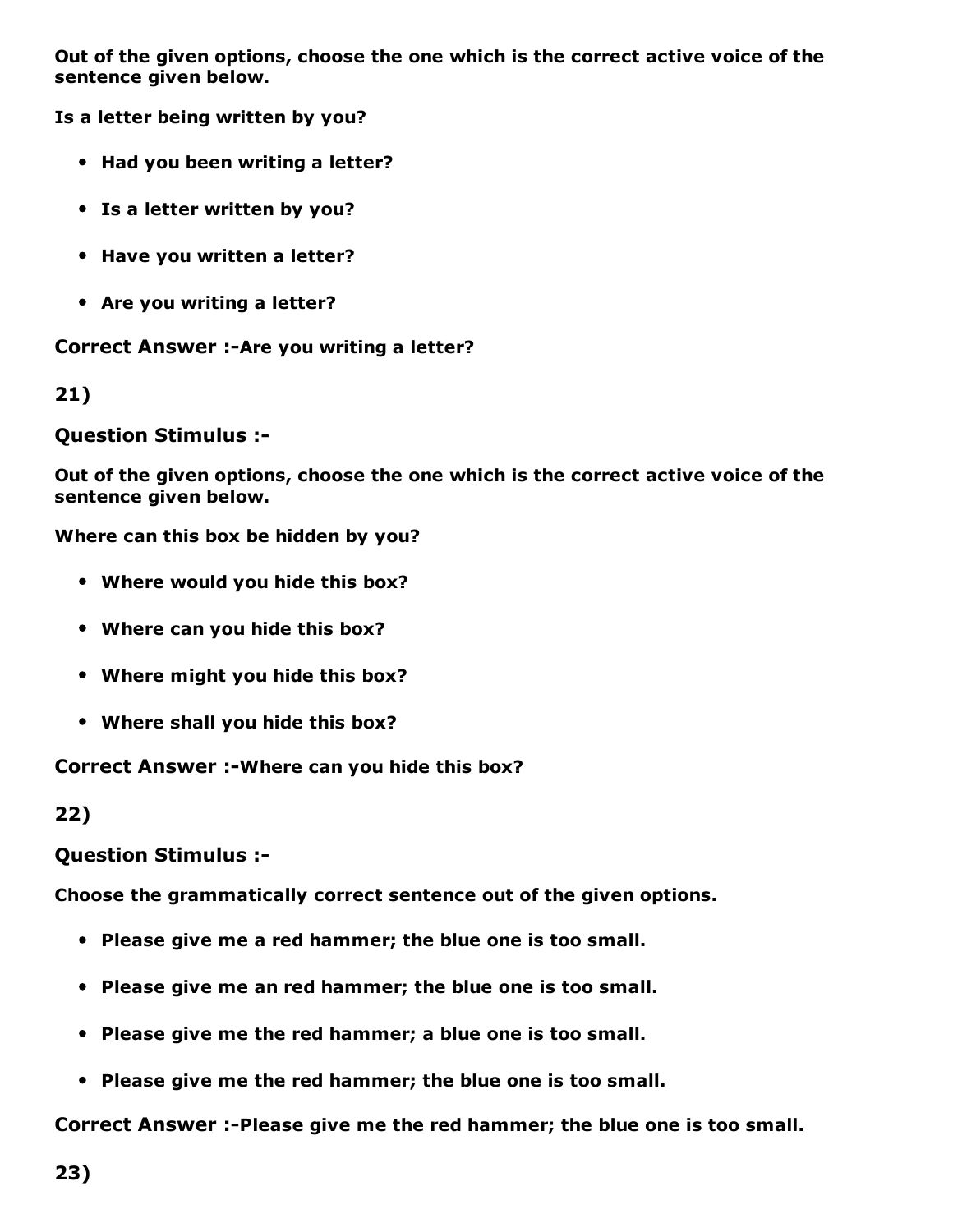#### Question Stimulus :

Fill in the blank with the correct option.

"The old couple reminded me \_\_\_\_\_\_\_of my parents".

- little
- a little
- a few
- some

Correct Answer :- a little

24)

Question Stimulus :

Fill in the blank with the correct option.

I'm having a dinner party for \_\_\_\_close friends of mine at my residence.

- few
- a few
- the few
- a little

Correct Answer :- a few

25)

Question Stimulus :

Fill in the blank with the correct option.

"May I ask you \_\_\_\_\_questions?"

- few
- a few
- little
- a little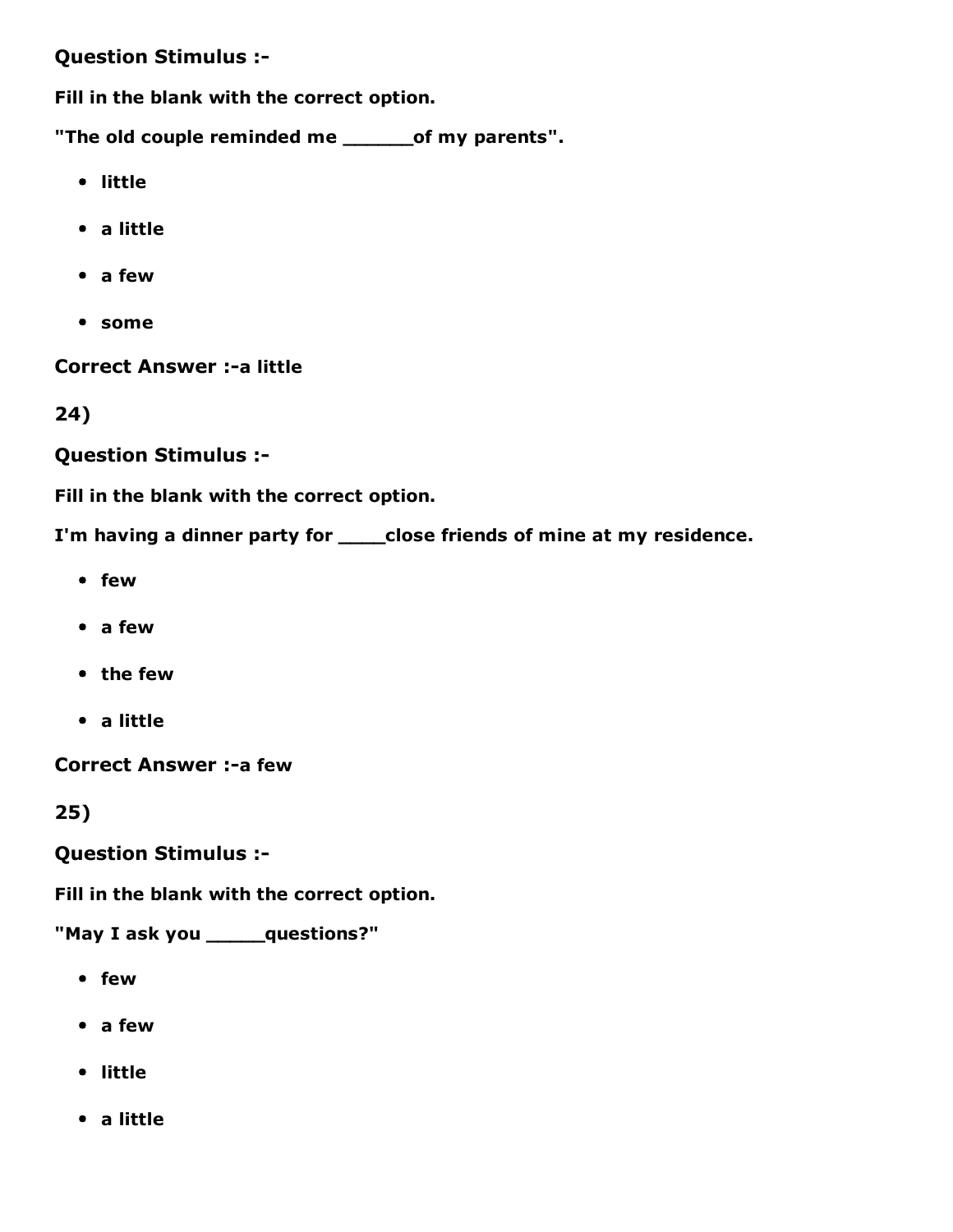**Correct Answer :-a few** 

#### 26)

Question Stimulus :

DIRECTIONS: Read the following passage carefully and complete the following sentences.

The story of a poor family that acquired fame and fortune overnight, dramatically illustrates the power of the Press. The family lived in Aberdeen, a small town in South Dakota. As the parents had five children, life was a perpetual struggle against poverty. They were expecting their sixth child and were faced with even more pressing economic problems. If they had only one more child the fact would have passed unnoticed. They would have continued to struggle against economic odds and would have lived in obscurity.

But suddenly they became parents of quintuplets, four girls and a boy, an event which radically changed their lives. An aeroplane arrived in Aberdeen bringing sixty reporters and photographers. The news became a national sensation. Newspapers and magazines offered the family huge sums for exclusive rights to publish their photographs. The farmhouse they lived in was to be replaced by a new \$100,000 home. The event brought serious changes to their lives and the town itself.

What does the author mean by the expression 'perpetual struggle against poverty'?

- Continuously facing or fighting with poverty.
- Living in harmony and peace.
- Living amid luxuries.
- None of the above

Correct Answer :-Continuously facing or fighting with poverty.

27)

Question Stimulus :

DIRECTIONS: Read the following passage carefully and complete the following sentences.

The story of a poor family that acquired fame and fortune overnight, dramatically illustrates the power of the Press. The family lived in Aberdeen, a small town in South Dakota. As the parents had five children, life was a perpetual struggle against poverty. They were expecting their sixth child and were faced with even more pressing economic problems. If they had only one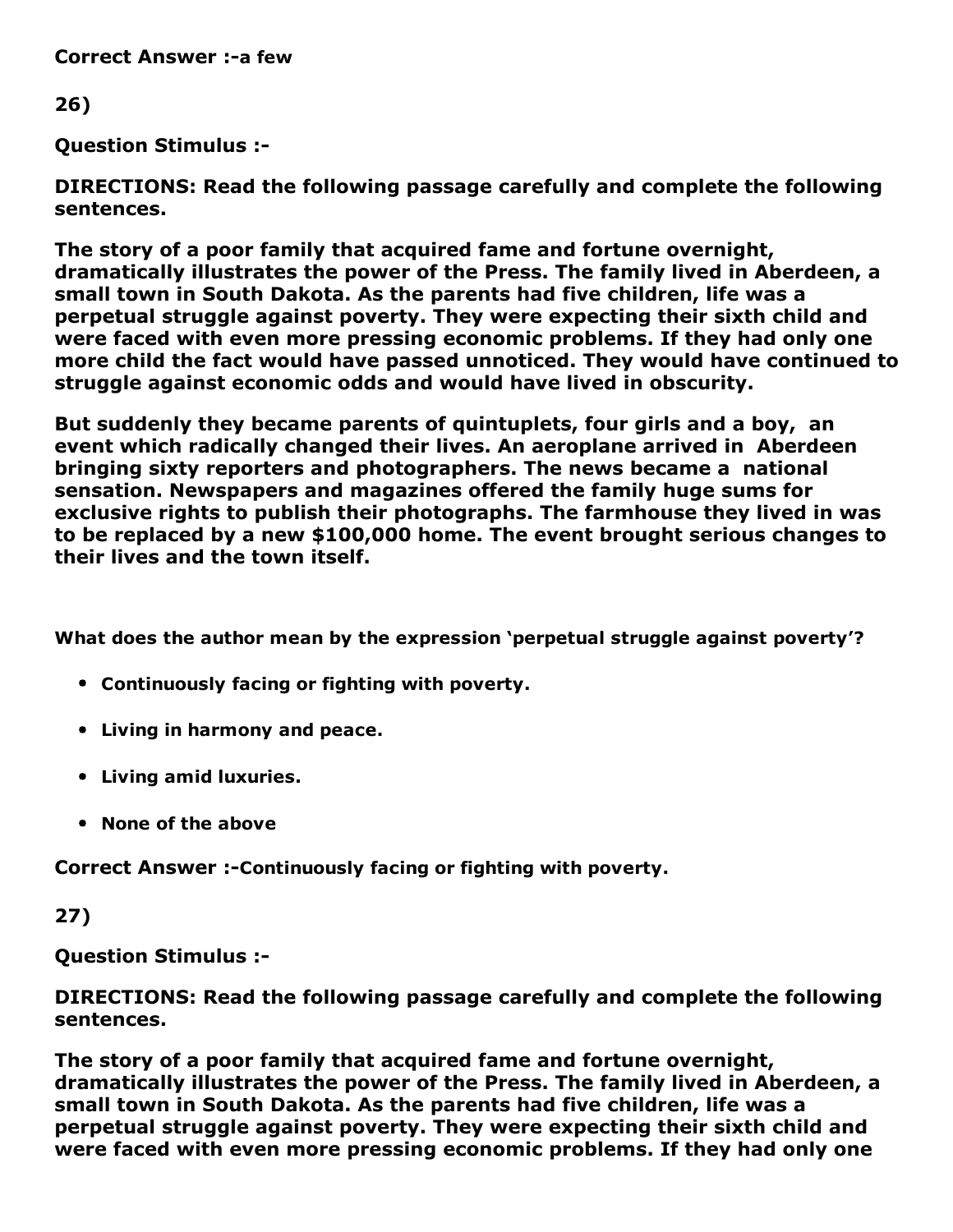more child the fact would have passed unnoticed. They would have continued to struggle against economic odds and would have lived in obscurity.

But suddenly they became parents of quintuplets, four girls and a boy, an event which radically changed their lives. An aeroplane arrived in Aberdeen bringing sixty reporters and photographers. The news became a national sensation. Newspapers and magazines offered the family huge sums for exclusive rights to publish their photographs. The farmhouse they lived in was to be replaced by a new \$100,000 home. The event brought serious changes to their lives and the town itself.

What is the meaning of the word 'obscurity'?

- The state of being famous and rich.
- The state of being unknown, inconspicuous, or unimportant.
- The state of having unlimited power.
- None of the above.

Correct Answer :-The state of being unknown, inconspicuous, or unimportant.

28)

Question Stimulus :

DIRECTIONS: Read the following passage carefully and complete the following sentences.

The story of a poor family that acquired fame and fortune overnight, dramatically illustrates the power of the Press. The family lived in Aberdeen, a small town in South Dakota. As the parents had five children, life was a perpetual struggle against poverty. They were expecting their sixth child and were faced with even more pressing economic problems. If they had only one more child the fact would have passed unnoticed. They would have continued to struggle against economic odds and would have lived in obscurity.

But suddenly they became parents of quintuplets, four girls and a boy, an event which radically changed their lives. An aeroplane arrived in Aberdeen bringing sixty reporters and photographers. The news became a national sensation. Newspapers and magazines offered the family huge sums for exclusive rights to publish their photographs. The farmhouse they lived in was to be replaced by a new \$100,000 home. The event brought serious changes to their lives and the town itself.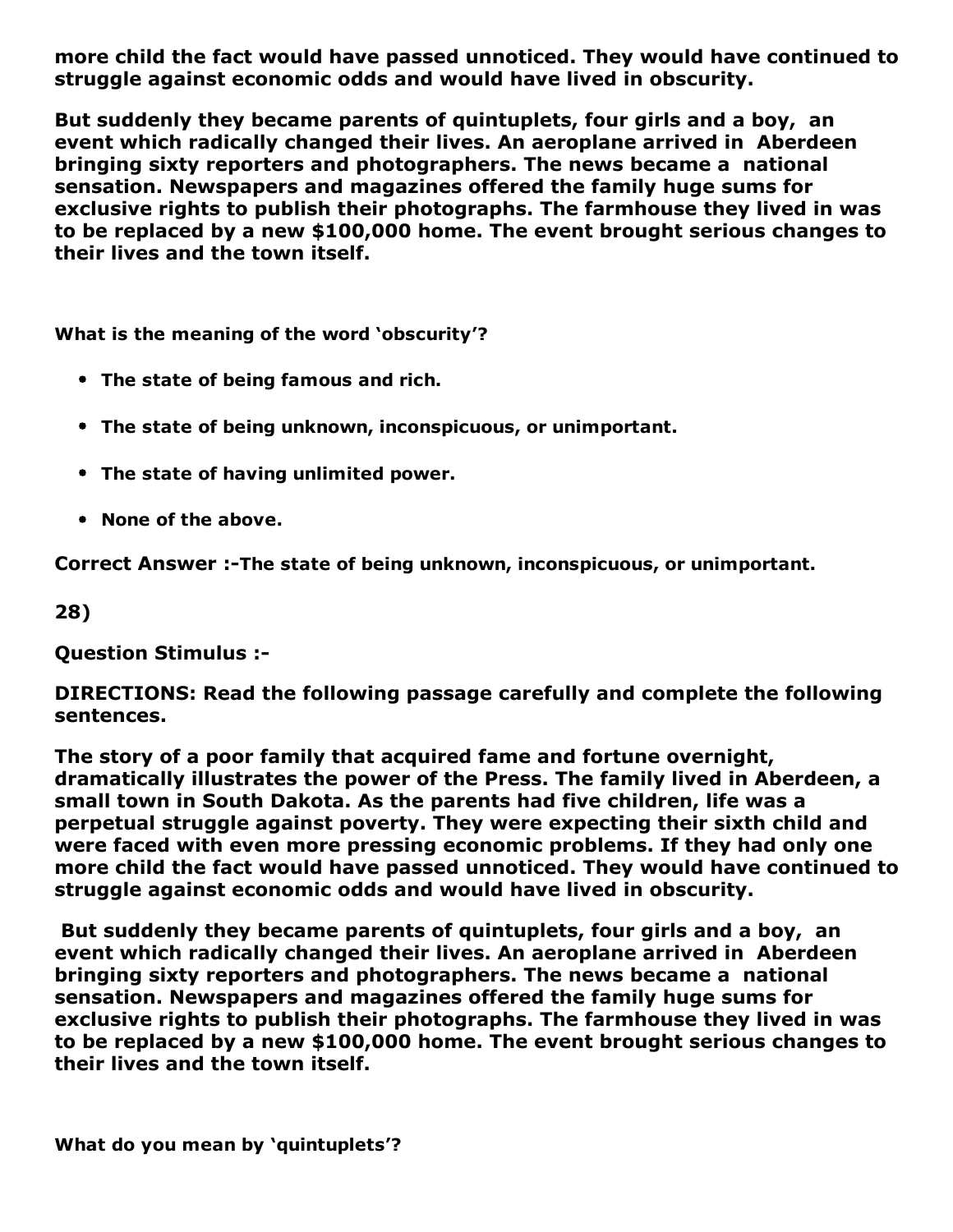- Six children born at the same time to the same mother.
- Four children born at the same time to the same mother.
- Five children born at the same time to the same mother.
- None of the above.

Correct Answer :-Five children born at the same time to the same mother.

29)

Question Stimulus :

DIRECTIONS: Read the following passage carefully and complete the following sentences.

The story of a poor family that acquired fame and fortune overnight, dramatically illustrates the power of the Press. The family lived in Aberdeen, a small town in South Dakota. As the parents had five children, life was a perpetual struggle against poverty. They were expecting their sixth child and were faced with even more pressing economic problems. If they had only one more child the fact would have passed unnoticed. They would have continued to struggle against economic odds and would have lived in obscurity.

But suddenly they became parents of quintuplets, four girls and a boy, an event which radically changed their lives. An aeroplane arrived in Aberdeen bringing sixty reporters and photographers. The news became a national sensation. Newspapers and magazines offered the family huge sums for exclusive rights to publish their photographs. The farmhouse they lived in was to be replaced by a new \$100,000 home. The event brought serious changes to their lives and the town itself.

Who brought fame and fortune overnight to the poor family?

- The newly born baby
- The media or press
- The five children
- All of the above

Correct Answer :-The media or press

30)

Question Stimulus :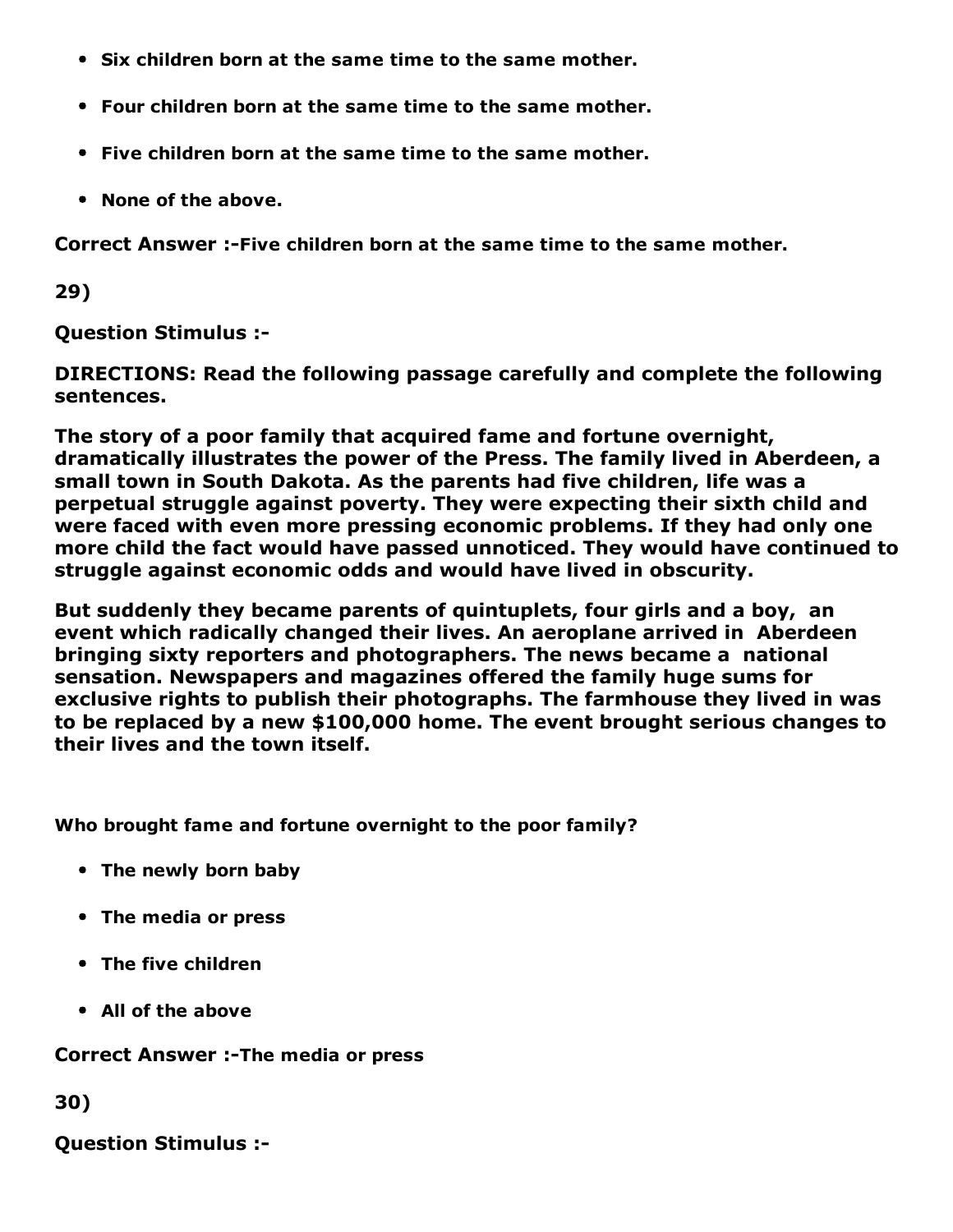DIRECTIONS: Read the following passage carefully and complete the following sentences.

The story of a poor family that acquired fame and fortune overnight, dramatically illustrates the power of the Press. The family lived in Aberdeen, a small town in South Dakota. As the parents had five children, life was a perpetual struggle against poverty. They were expecting their sixth child and were faced with even more pressing economic problems. If they had only one more child the fact would have passed unnoticed. They would have continued to struggle against economic odds and would have lived in obscurity.

But suddenly they became parents of quintuplets, four girls and a boy, an event which radically changed their lives. An aeroplane arrived in Aberdeen bringing sixty reporters and photographers. The news became a national sensation. Newspapers and magazines offered the family huge sums for exclusive rights to publish their photographs. The farmhouse they lived in was to be replaced by a new \$100,000 home. The event brought serious changes to their lives and the town itself.

Which event completely changed the life of the poor family that lived in Aberdeen, a small town in South Dakota?

- Arrival of sixty reporters and photographers.
- Birth of quintuplets.
- Money given by Newspapers and magazines.
- All of the above

**Correct Answer :- Birth of quintuplets.** 

**Topic:- Hindi** 1)

#### Question Stimulus :

निम्नलिखित गद्यांश को ध्यानपूर्वक पढ़कर उसके नीचे दिये गये बहुविकल्पी प्रश्नों में सही विकल्प का चयन करें।

संस्कृति एक ऐसी चीज नहीं जिसकी रचना दस-बीस या सौ-पचास वर्षों में की जा सकती हो। हम जो कुछ भी करते हैं उसमें हमारी संस्कृति की झलक होती है; यहां तक कि हमारे उठने-बैठने, पहनने-ओढ़ने, घूमने-फिरने और रोने-हँसने में भी हमारी संस्कृति की पहचान होती है, यद्यपि हमारा कोई भी एक काम हमारी संस्कृति का पर्याय नहीं बन सकता। असल में, संस्कृति जिन्दगी का एक तरीका है और यह तरीका सदियों से जमा होकर उस समाज में छाया रहता है जिसमें हम जन्म लेते हैं। इसलिए, जिस समाज में हम पैदा हये हैं अथवा जिस समाज से मिलकर हम जी रहे हैं, उसकी संस्कृति हमारी संस्कृति है; यद्यपि अपने जीवन में हम जो संस्कार जमा कर रहे हैं वह भी हमारी संस्कृति का अंग बन जाते हैं और मरने के बाद हम अन्य वस्तुओं के साथ अपनी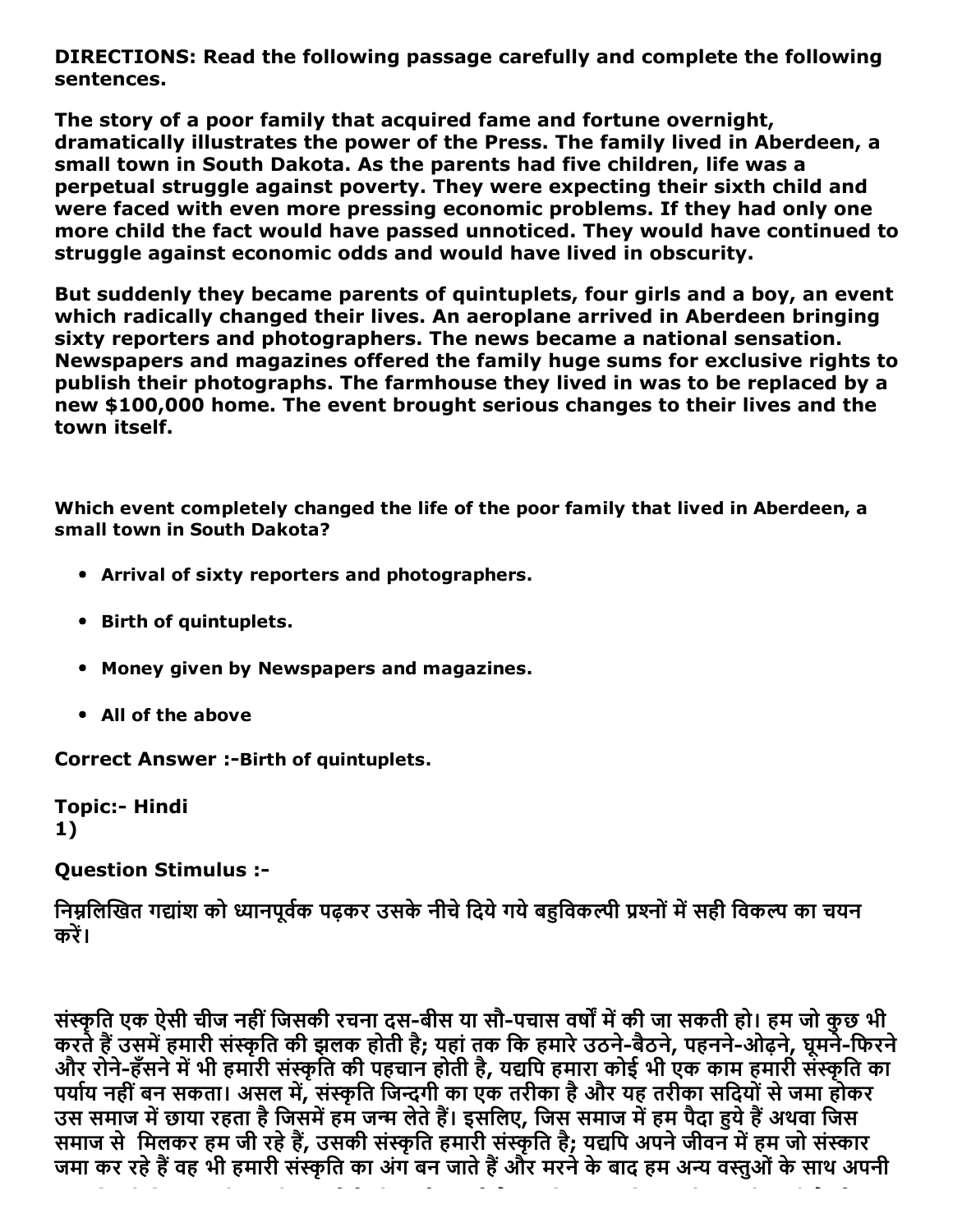संस्कृति की विरासत भी अपनी संतानों के लिए छोड़ जाते हैं। इसलिए संस्कृति वह चीज मानी जाती है जो हमारे सारे जीवन को व्यापे हुये है तथा जिसको रचना और विकास में अनेक सदियों के अनुभवों का हाथ है। यही नहीं, बल्कि संस्कृति हमारा पीछा जन्म-जन्मांतर तक करती है। अपने यहाँ एक साधारण कहावत है कि जिसका जैसा संस्कार है, उसका वैसा ही पुनेजन्म भी होता है। जब हम किसी बालक या बालिका को बहुत तेज पाते हैं तब अचानक कह देते हैं कि वह पूर्व जन्म का संस्कार है। संस्कार या संस्कृति, असल में, शरीर का नहीं, आत्मा का गुण है; और जबकि सभ्यता की सामग्रियों से हमारा संबंध शरीर के साथ ही छूट जाता है, तब भी हमारी संस्कृति का प्रभाव हमारी आत्मा के साथ जन्म-जन्मान्तर तक चलता रहता है।

संस्कृति जिन्दगी का एक तरीका है पंक्ति से लेखक का आशय है कि संस्कृति-

- जीवनभर मानव की सोच को प्रभावित करती है
- मानव के सभी कार्यों तथा व्यवहार को प्रभावित अथवा नियंत्रित करती है
- मानव के किसी एक काम का पर्याय नहीं हो सकती
- मानव को इस जीवन तथा भावी जीवन के लिए तैयार करती है

Correct Answer :-मानव के सभी कार्यों तथा व्यवहार को प्रभावित अथवा नियंत्रित करती है

2)

### Question Stimulus :

निम्नलिखित गद्यांश को ध्यानपूर्वक पढकर उसके नीचे दिये गये बहविकल्पी प्रश्नों में सही विकल्प का चयन करें।

संस्कृति एक ऐसी चीज नहीं जिसकी रचना दस-बीस या सौ-पचास वर्षों में की जा सकती हो। हम जो कुछ भी करते हैं उसमें हमारी संस्कृति की झलक होती है; यहां तक कि हमारे उठने-बैठने, पहनने-ओढ़ने, घूमने-फिरने और रोने-हँसने में भी हमारी संस्कृति की पहचान होती है, यद्यपि हमारा कोई भी एक काम हमारी संस्कृति का पर्याय नहीं बन सकता। असल में, संस्कृति जिन्दगी का एक तरीका है और यह तरीका सदियों से जमा होकर उस समाज में छाया रहता है जिसमें हम जन्म लेते हैं। इसलिए, जिस समाज में हम पैदा हुये हैं अथवा जिस समाज से मिलकर हम जी रहे हैं, उसकी संस्कृति हमारी संस्कृति है; यद्यपि अपने जीवन में हम जो संस्कार जमा कर रहे हैं वह भी हमारी संस्कृति का अंग बन जाते हैं और मरने के बाद हम अन्य वस्तुओं के साथ अपनी संस्कृति की विरासत भी अपनी संतानों के लिए छोड़ जाते हैं। इसलिए संस्कृति वह चीज मानी जाती है जो हमारे सारे जीवन को व्यापे हुये है तथा जिसको रचना और विकास में अनेक सदियों के अनुभवों का हाथ है। यही नहीं, बल्कि संस्कृति हमारा पीछा जन्म-जन्मांतर तक करती है। अपने यहाँ एक साधारण कहावत है कि जिसका जैसा संस्कार है, उसका वैसा ही पुनेजन्म भी होता है। जब हम किसी बालक या बालिका को बहुत तेज पाते हैं तब अचानक कह देते हैं कि वह पूर्व जन्म का संस्कार है। संस्कार या संस्कृति, असल में, शरीर का नहीं, आत्मा का गुण है; और जबकि सभ्यता की सामग्रियों से हमारा संबंध शरीर के साथ ही छूट जाता है, तब भी हमारी संस्कृति का प्रभाव हमारी आत्मा के साथ जन्म-जन्मान्तर तक चलता रहता है।

संस्कृति की व्याप्ति है-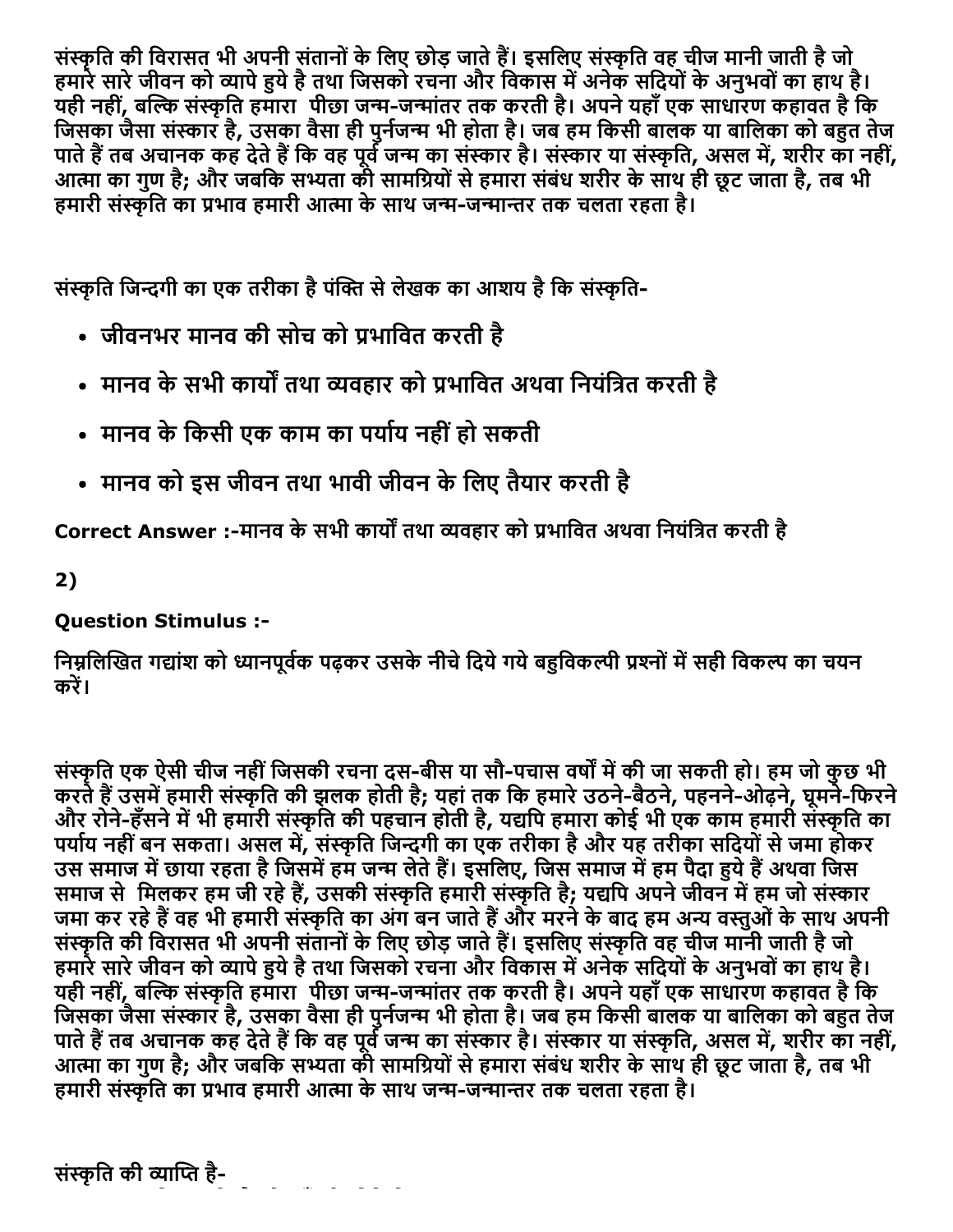- मानव के उठने-बैठने, हँसने-रोने में
- जीवन के सभी किया-कलापों में
- शरीर और आत्मा में
- पूर्व जन्म और अगले जन्म में

Correct Answer :-पूर्व जन्म और अगले जन्म में

3)

# Question Stimulus :

निम्नलिखित गद्यांश को ध्यानपूर्वक पढ़कर उसके नीचे दिये गये बहुविकल्पी प्रश्नों में सही विकल्प का चयन करें।

संस्कृति एक ऐसी चीज नहीं जिसकी रचना दस-बीस या सौ-पचास वर्षों में की जा सकती हो। हम जो कुछ भी करते हैं उसमें हमारी संस्कृति की झलक होती है; यहां तक कि हमारे उठने-बैठने, पहनने-ओढ़ने, घूमने-फिरने और रोने-हँसने में भी हमारी संस्कृति की पहचान होती है, यद्यपि हमारा कोई भी एक काम हमारी संस्कृति का पर्याय नहीं बन सकता। असल में, संस्कृति जिन्दगी का एक तरीका है और यह तरीका सदियों से जमा होकर उस समाज में छाया रहता है जिसमें हम जन्म लेते हैं। इसलिए, जिस समाज में हम पैदा हये हैं अथवा जिस समाज से मिलकर हम जी रहे हैं, उसकी संस्कृति हमारी संस्कृति है; यद्यपि अपने जीवन में हम जो संस्कार जमा कर रहे हैं वह भी हमारी संस्कृति का अंग बन जाते हैं और मरने के बाद हम अन्य वस्तुओं के साथ अपनी संस्कृति की विरासत भी अपनी संतानों के लिए छोड़ जाते हैं। इसलिए संस्कृति वह चीज मानी जाती है जो हमारे सारे जीवन को व्यापे हुये है तथा जिसको रचना और विकास में अनेक सदियों के अनुभवों का हाथ है। यही नहीं, बल्कि संस्कृति हमारा पीछा जन्म-जन्मांतर तक करती है। अपने यहाँ एक साधारण कहावत है कि जिसका जैसा संस्कार है, उसका वैसा ही पुनेजन्म भी होता है। जब हम किसी बालक या बालिका को बहुत तेज पाते हैं तब अचानक कह देते हैं कि वह पूर्व जन्म का संस्कार है। संस्कार या संस्कृति, असल में, शरीर का नहीं, आत्मा का गुण है; और जबकि सभ्यता की सामग्रियों से हमारा संबंध शरीर के साथ ही छूट जाता है, तब भी हमारी संस्कृति का प्रभाव हमारी आत्मा के साथ जन्म-जन्मान्तर तक चलता रहता है।

संस्कृति निरंतर प्रवाहमान है, क्योंकि -

- संस्कृति जिन्दगी को जीने की एक विशेष पद्धति है
- हमारे जीवन के संस्कार भावी पीढ़ी को संस्कृति के अंग-रूप में मिलते है
- काल कभी विश्राम नहीं लेता और संस्कृति कालातीत होती है
- मनुष्य कभी अपनी संस्कृति को भूल नहीं पाता और उसमें विकास के लिए सदैव प्रयास करता रहता है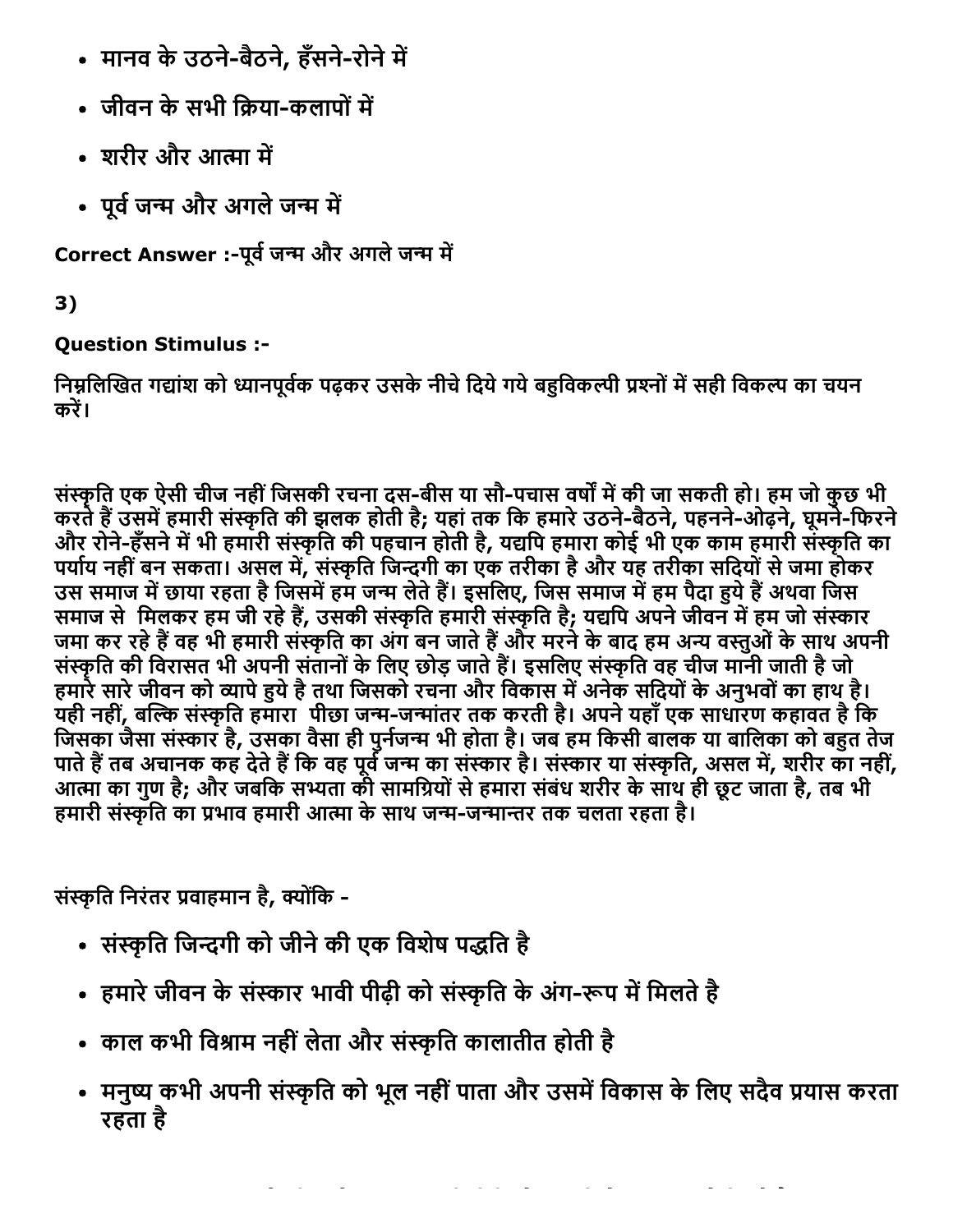Correct Answer :-हमारे जीवन के संस्कार भावी पीढ़ी को संस्कृति के अंग-रूप में मिलते है

4)

### Question Stimulus :

निम्नलिखित गद्यांश को ध्यानपूर्वक पढ़कर उसके नीचे दिये गये बहुविकल्पी प्रश्नों में सही विकल्प का चयन करें।

संस्कृति एक ऐसी चीज नहीं जिसकी रचना दस-बीस या सौ-पचास वर्षों में की जा सकती हो। हम जो कुछ भी करते हैं उसमें हमारी संस्कृति की झलक होती है; यहां तक कि हमारे उठने-बैठने, पहनने-ओढ़ने, घूमने-फिरने और रोने-हँसने में भी हमारी संस्कृति की पहचान होती है, यद्यपि हमारा कोई भी एक काम हमारी संस्कृति का पर्याय नहीं बन सकता। असल में, संस्कृति जिन्दगी का एक तरीका है और यह तरीका सदियों से जमा होकर उस समाज में छाया रहता है जिसमें हम जन्म लेते हैं। इसलिए, जिस समाज में हम पैदा हुये हैं अथवा जिस समाज से मिलकर हम जी रहे हैं, उसकी संस्कृति हमारी संस्कृति है; यद्यपि अपने जीवन में हम जो संस्कार जमा कर रहे हैं वह भी हमारी संस्कृति का अंग बन जाते हैं और मरने के बाद हम अन्य वस्तुओं के साथ अपनी संस्कृति की विरासत भी अपनी संतानों के लिए छोड़ जाते हैं। इसलिए संस्कृति वह चीज मानी जाती है जो हमारे सारे जीवन को व्यापे हुये है तथा जिसको रचना और विकास में अनेक सदियों के अनुभवों का हाथ है। यही नहीं, बल्कि संस्कृति हमारा पीछा जन्म-जन्मांतर तक करती है। अपने यहाँ एक साधारण कहावत है कि जिसका जैसा संस्कार है, उसका वैसा ही पुनेजन्म भी होता है। जब हम किसी बालक या बालिका को बहुत तेज पाते हैं तब अचानक कह देते हैं कि वह पूर्व जन्म का संस्कार है। संस्कार या संस्कृति, असल में, शरीर का नहीं, आत्मा का गुण है; और जबकि सभ्यता की सामग्रियों से हमारा संबंध शरीर के साथ ही छूट जाता है, तब भी हमारी संस्कृति का प्रभाव हमारी आत्मा के साथ जन्म-जन्मान्तर तक चलता रहता है।

सभ्यता और संस्कृति में मूल अंतर यह है कि सभ्यता-

- नित्य है,संस्कृति या अनित्य
- असीमित है, संस्कृति सीमित
- का प्रभाव परिमित है, संस्कृति का अपरिमित
- का संबंध इहलोक से है, संस्कृति का परलोक से

Correct Answer :-का प्रभाव परिमित है, संस्कृति का अपरिमित

5)

### Question Stimulus :

निम्नलिखित गद्यांश को ध्यानपूर्वक पढ़कर उसके नीचे दिये गये बहुविकल्पी प्रश्नों में सही विकल्प का चयन करें।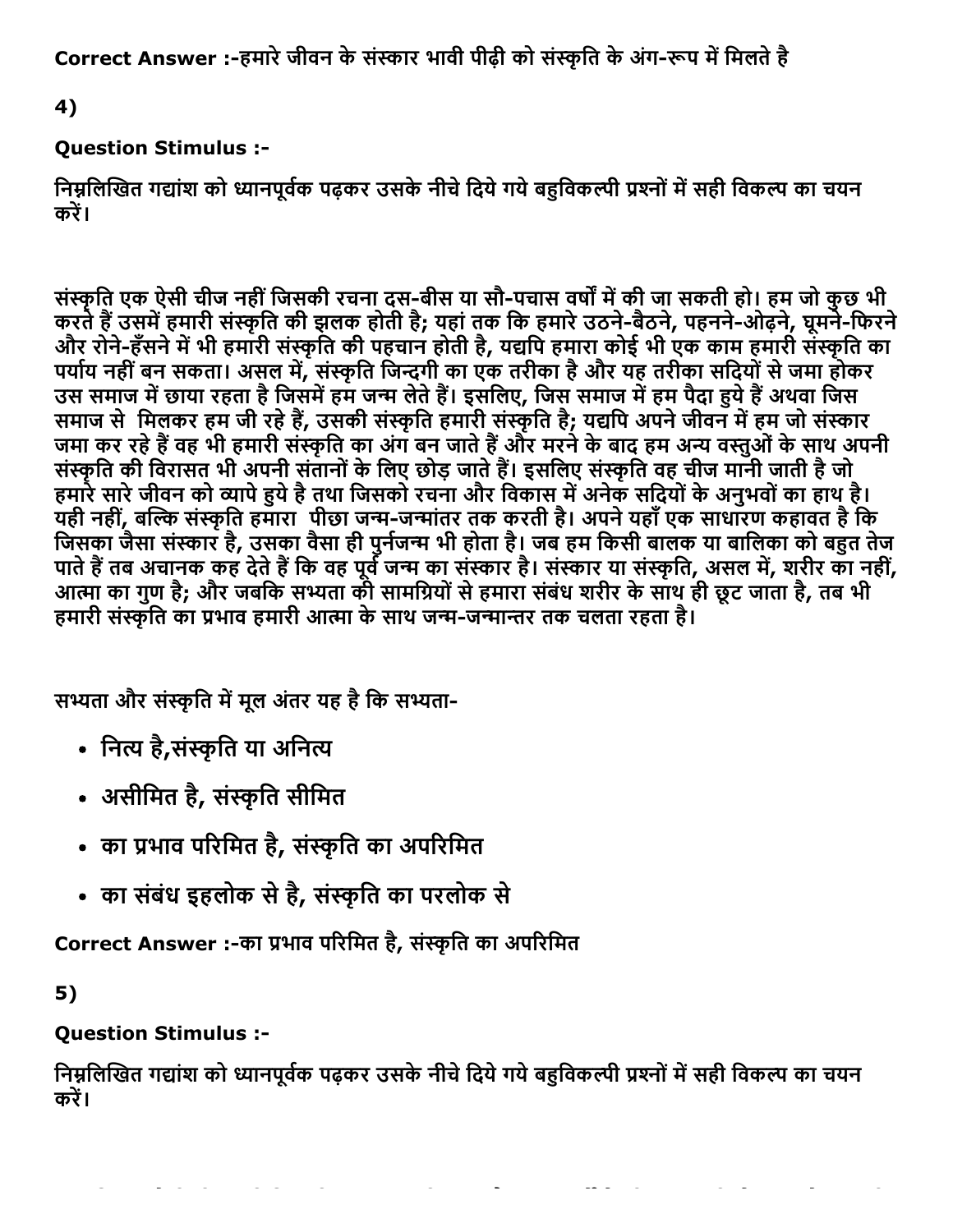संस्कृति एक ऐसी चीज नहीं जिसकी रचना दस-बीस या सौ-पचास वर्षों में की जा सकती हो। हम जो कुछ भी करते हैं उसमें हमारी संस्कृति की झलक होती है; यहां तक कि हमारे उठने-बैठने, पहनने-ओढ़ने, घूमने-फिरने और रोने-हँसने में भी हमारी संस्कृति की पहचान होती है, यद्यपि हमारा कोई भी एक काम हमारी संस्कृति का पर्याय नहीं बन सकता। असल में, संस्कृति जिन्दगी का एक तरीका है और यह तरीका सदियों से जमा होकर उस समाज में छाया रहता है जिसमें हम जन्म लेते हैं। इसलिए, जिस समाज में हम पैदा हुये हैं अथवा जिस समाज से मिलकर हम जी रहे हैं, उसकी संस्कृति हमारी संस्कृति है; यद्यपि अपने जीवन में हम जो संस्कार जमा कर रहे हैं वह भी हमारी संस्कृति का अंग बन जाते हैं और मरने के बाद हम अन्य वस्तुओं के साथ अपनी संस्कृति की विरासत भी अपनी संतानों के लिए छोड़ जाते हैं। इसलिए संस्कृति वह चीज मानी जाती है जो हमारे सारे जीवन को व्यापे हुये है तथा जिसको रचना और विकास में अनेक सदियों के अनुभवों का हाथ है। यही नहीं, बल्कि संस्कृति हमारा पीछा जन्म-जन्मांतर तक करती है। अपने यहाँ एक साधारण कहावत है कि जिसका जैसा संस्कार है, उसका वैसा ही पुनेजन्म भी होता है। जब हम किसी बालक या बालिका को बहुत तेज पाते हैं तब अचानक कह देते हैं कि वह पूर्व जन्म का संस्कार है। संस्कार या संस्कृति, असल में, शरीर का नहीं, आत्मा का गुण है; और जबकि सभ्यता की सामग्रियों से हमारा संबंध शरीर के साथ ही छूट जाता है, तब भी हमारी संस्कृति का प्रभाव हमारी आत्मा के साथ जन्म-जन्मान्तर तक चलता रहता है।

इस अनुच्छेद का सर्वाधिक उपयुक्त शीर्षक है-

- संस्कृति की व्यापकता
- संस्कृति की महत्ता
- संस्कृति: आत्मा का गुण
- सभ्यता और संस्कृति

Correct Answer :-सभ्यता और संस्कृति

```
6)
```
Question Stimulus :

निम्नलिखित काव्यांश को ध्यानपूर्वक पढ़कर उनके नीचे दिये गये बहुविकल्पी प्रश्नों में सही विकल्प का चयन करें।

लीक पर वे चले चलें, जिनके चरण दुर्बल और हारे हैं। हमें तो जो हमारी यात्रा से बनें ऐसे अनिर्मित पंथ प्यारे हैं। सा‰‰ी हो राह रोकेखड़े पीलेबाँस केझुरमुट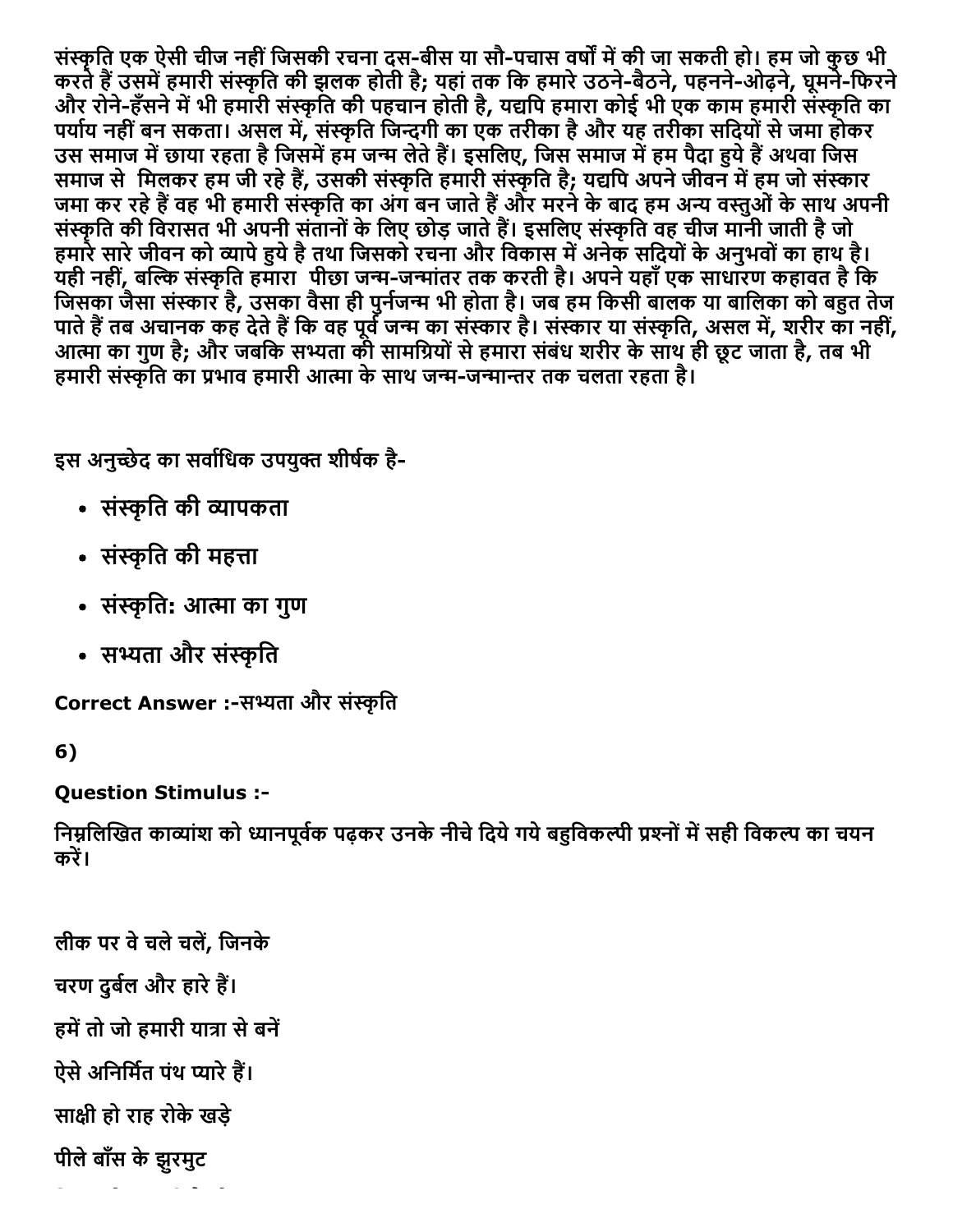कि उनमें जा रहीं है जो हवा उसी से लिपटे हुए सपने हमारे हैं।

बनी बनाई लीक पर कौन चलते हैं ?

- जिनके चरण दुर्बल हो
- जो िदल वालेहों
- $\cdot$  शक्तिशाली
- जो मतवालेहो

Correct Answer :-जिनके चरण दुर्बल हो

# 7)

# Question Stimulus :

निम्नलिखित काव्यांश को ध्यानपूर्वक पढ़कर उनके नीचे दिये गये बहुविकल्पी प्रश्नों में सही विकल्प का चयन करें।

```
लीक पर वेचलेचल㌠ㄭ, िजनके
चरण दुर्बल और हारे हैं।
हमें तो जो हमारी यात्रा से बनें
ऐसे अनिर्मित पंथ प्यारे हैं।
सा‰‰ी हो राह रोकेखड़े
पीलेबाँस केझुरमुट
कि उनमें जा रहीं है जो हवा
उसी से लिपटे हुए सपने हमारे
```
राह रोके कौन खड़े हैं ?

- पीलेबाँस केझुरमुट
- ऊँचे खड़े पर्वत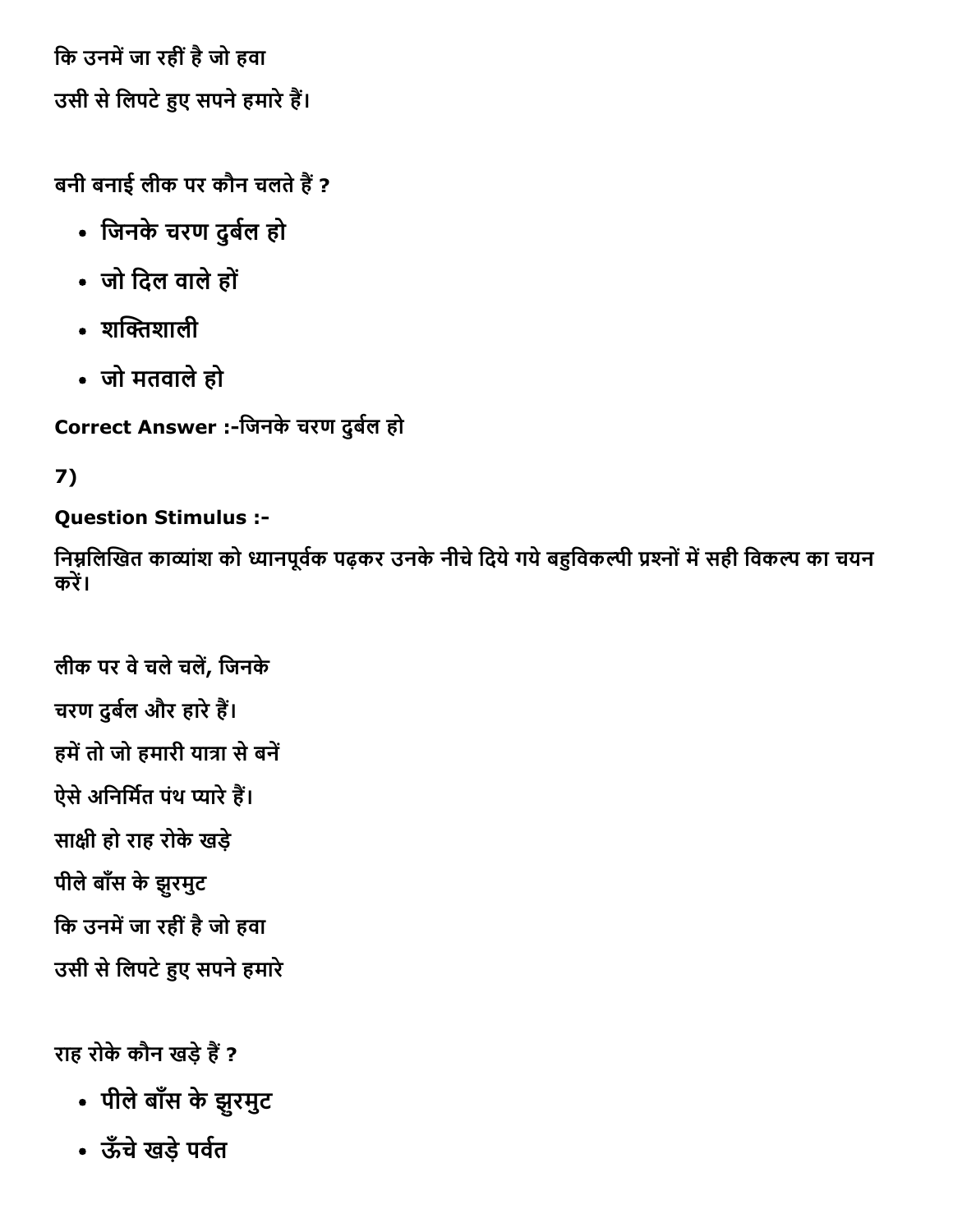- खरपतवार
- विपत्तियाँ

Correct Answer :-पीले बाँस के झुरमुट

8)

Question Stimulus :

निम्नलिखित काव्यांश को ध्यानपूर्वक पढ़कर उनके नीचे दिये गये बहुविकल्पी प्रश्नों में सही विकल्प का चयन करें।

लीक पर वे चले चलें, जिनके चरण दुर्बल और हारे हैं। हमें तो जो हमारी यात्रा से बनें ऐसे अनिर्मित पंथ प्यारे हैं। सा‰‰ी हो राह रोकेखड़े पीलेबाँस केझुरमुट कि उनमें जा रहीं है जो हवा उसी से लिपटे हुए सपने हमारे हैं।

कवि के सपने किससे लिपटे हैं ?

- आप केवृ‰‰ोंसे
- बादलों सें
- पर्वतों से
- बहनेवाली हवा से

Correct Answer :-बहने वाली हवा से

9)

Question Stimulus :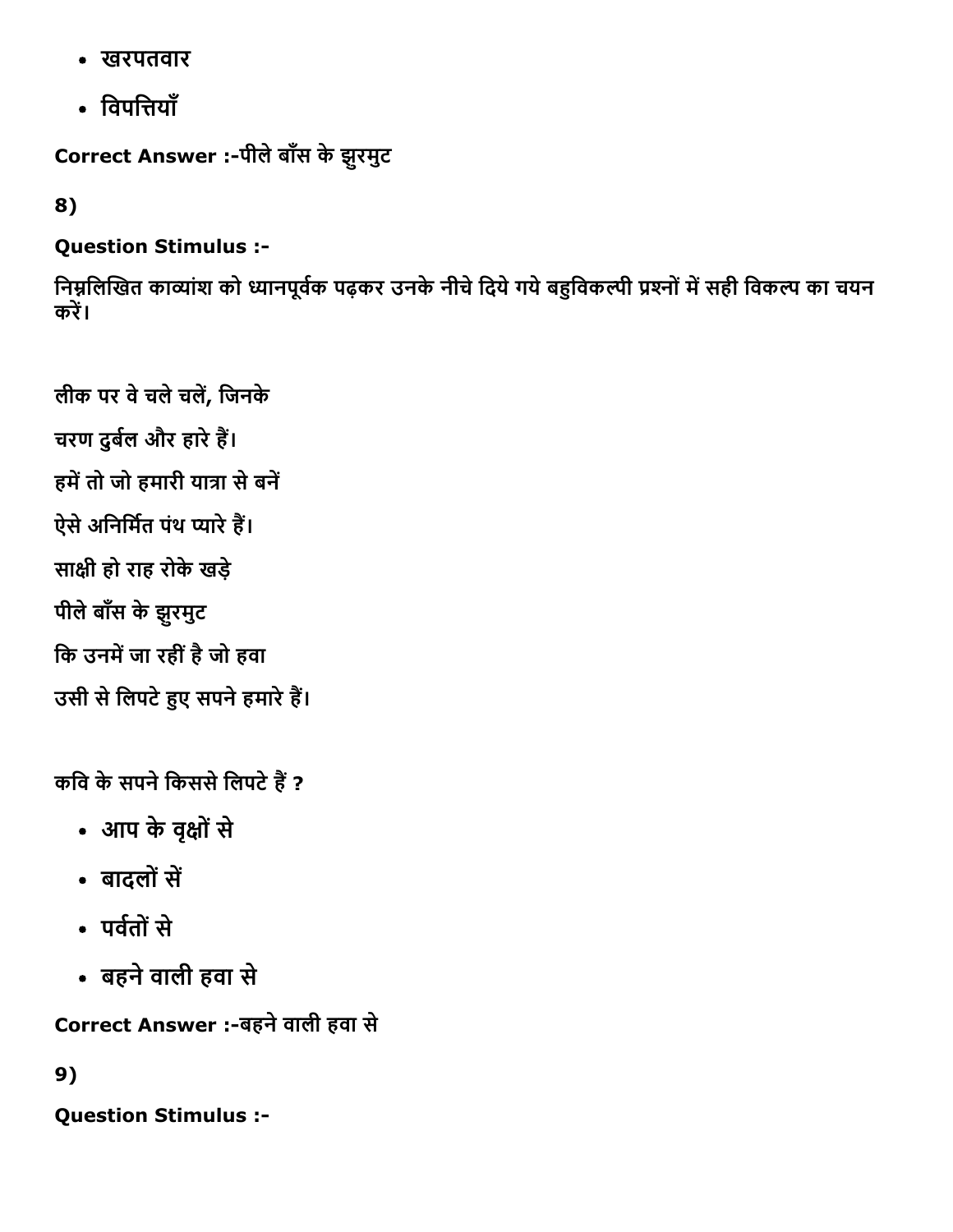निम्नलिखित काव्यांश को ध्यानपूर्वक पढ़कर उनके नीचे दिये गये बहुविकल्पी प्रश्नों में सही विकल्प का चयन करें।

```
लीक पर वेचलेचल㌠ㄭ, िजनके
चरण दुर्बल और हारे हैं।
हमें तो जो हमारी यात्रा से बनें
ऐसे अनिर्मित पंथ प्यारे हैं।
सा‰‰ी हो राह रोकेखड़े
पीलेबाँस केझुरमुट
कि उनमें जा रहीं है जो हवा
```

```
उसी से लिपटे हुए सपने हमारे हैं।
```
# झुरमुट का अर्थ है ?

- गद्रर
- ढ़ेर
- झुण्ड
- गद्रे

Correct Answer :-झुण्ड

10)

Question Stimulus :

निम्नलिखित काव्यांश को ध्यानपूर्वक पढ़कर उनके नीचे दिये गये बहुविकल्पी प्रश्नों में सही विकल्प का चयन करें।

```
लीक पर वेचलेचल㌠ㄭ, िजनके
चरण दुर्बल और हारे हैं।
हमें तो जो हमारी यात्रा से बनें
ऐसे अनिर्मित पंथ प्यारे हैं।
```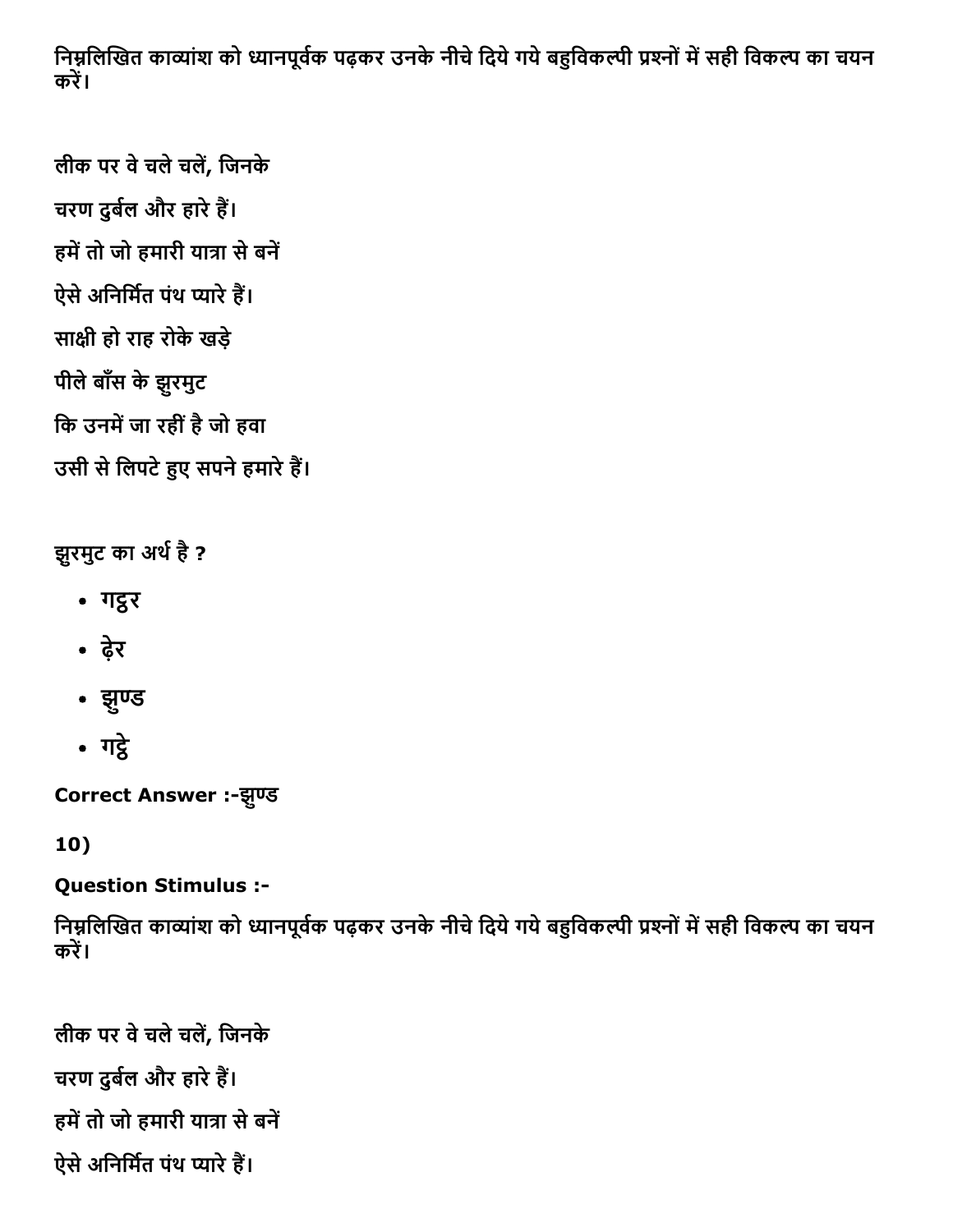सा‰‰ी हो राह रोकेखड़े पीलेबाँस केझुरमुट कि उनमें जा रहीं है जो हवा उसी से लिपटे हुए सपने हमारे हैं।

काव्यांश में 'लिपटे हुये' का अर्थ है ?

- जुड़े हुए
- मर्मरते हुए
- फँसे हुए
- चिपके हुए

Correct Answer :-जुड़े हुए

11)

Question Stimulus :

''बामुलाहजा'' शब्द में कौन-सा उपसर्ग है?

- बा
- िबला
- बद
- ब

**Correct Answer :-बा** 

# 12)

Question Stimulus :

''बद" उपसर्ग किस शब्द में है?

- बदस्तूर
- बदौलत
- बदमाश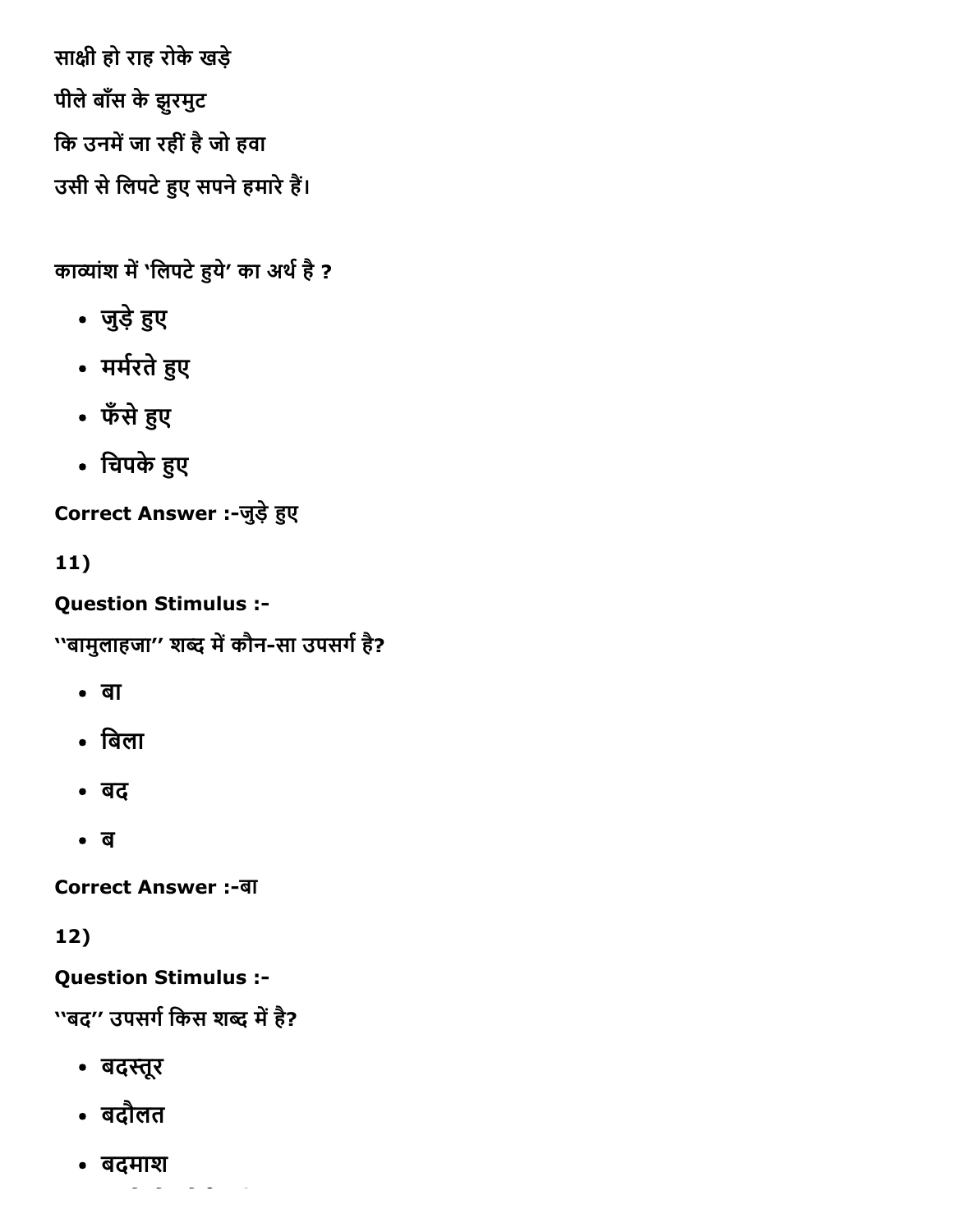• इनमें से कोई नहीं

Correct Answer :-बदमाश

13)

Question Stimulus :

'जलना' शब्द में कौन-सा प्रत्यय है?

- अन
- अना
- ना
- आन

Correct Answer :-अना

14)

# Question Stimulus :

'आई' प्रत्यय किस शब्द में है?

- िटकाऊ
- उड़ाऊ
- खिलाई
- नाई

Correct Answer :-खिलाई

15)

Question Stimulus :

दुखी क्यों होते हो जब भगवान देता है तो ............... देता है, मुहावरे द्वारा वाक्य पूर्ति कीजिए-

- ठोकर खाकर
- छ‰‰ेछुड़ाकर
- छ‰‱र फाड़कर
- जोड़तोड़ कर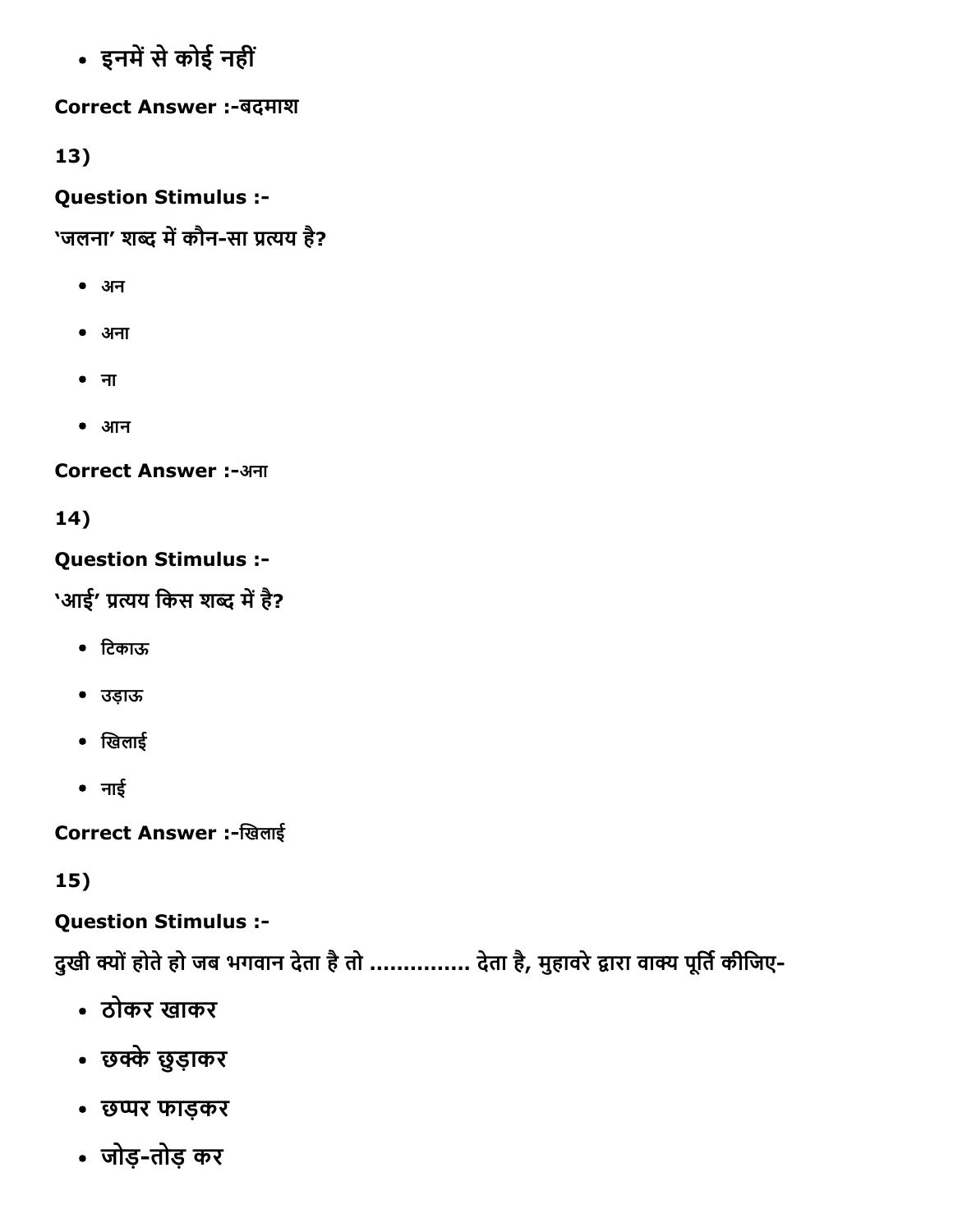#### Correct Answer :-छप्पर फाड़कर

#### 16)

#### Question Stimulus :

दिये गये वाक्यांश के लिए एक शब्द का प्रयोग कीजिए-

"हर काम को देर सेकरनेवाला"

- दीर्घदर्शी
- अदूरदर्शी
- $\bullet$  विलम्बी
- दीर्धसूत्री

Correct Answer :- दीर्धसूत्री

# 17)

### Question Stimulus :

''कम बोलने वाला व्यक्ति''- वाक्यांश के लिए उपयुक्त शब्द होगा ?

- समभाषी
- कमभाषी
- िमतभाषी
- मृदुभाषी

Correct Answer :-मितभाषी

18)

Question Stimulus :

<u>`</u>'बाँझ' का तत्सम शब्द पहचानिए-

- वन्ध्या
- बंध
- बांध
- इनमें से कोई नहीं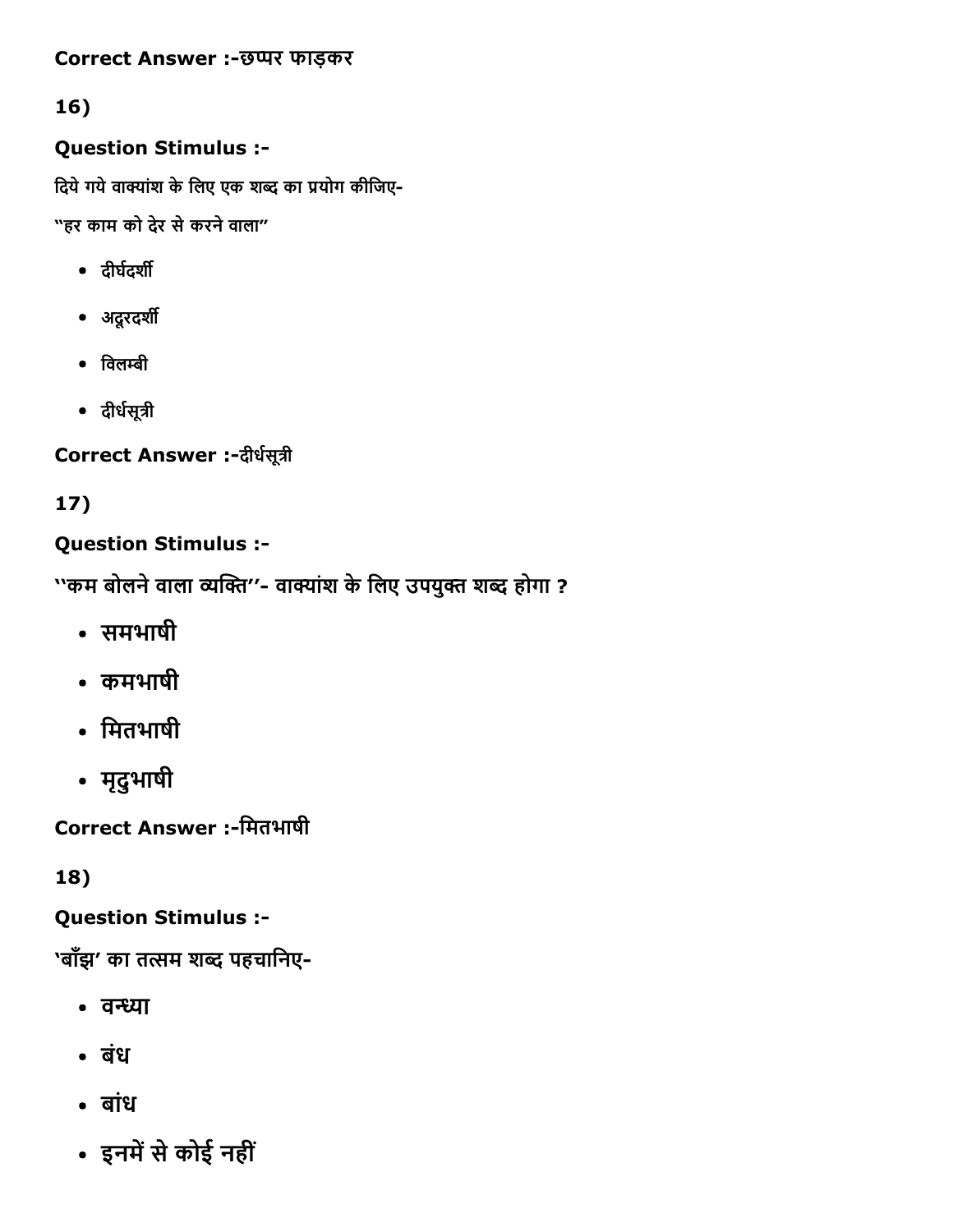Correct Answer :-वन्ध्या

19)

Question Stimulus :

तद्भव-तत्सम युग्म में कोई एक युग्म गलत है, गलत युग्म का चयन कीजिए ?

- बाजा-वाद्य
- वक-वत्स
- बेरबदरी
- इनमें से कोई नहीं

Correct Answer :-वक-वत्स

20)

# Question Stimulus :

'मधुर' का विपरीतार्थक शब्द होगा-

- शहद
- $•$  ककर्श
- कठोर
- मीठा

Correct Answer :-ककर्श

21)

### Question Stimulus :

निम्न में किसी एक शब्द समूह के सभी शब्द समानार्थी नहीं है, उसका चयन कीजिए-

- पद, पदवी, दर्जा, ओहदा
- परिश्रम, श्रम, उद्यम, मेहनत
- पत्रा, पंचाग, खत, पाती
- इनमें से कोई नहीं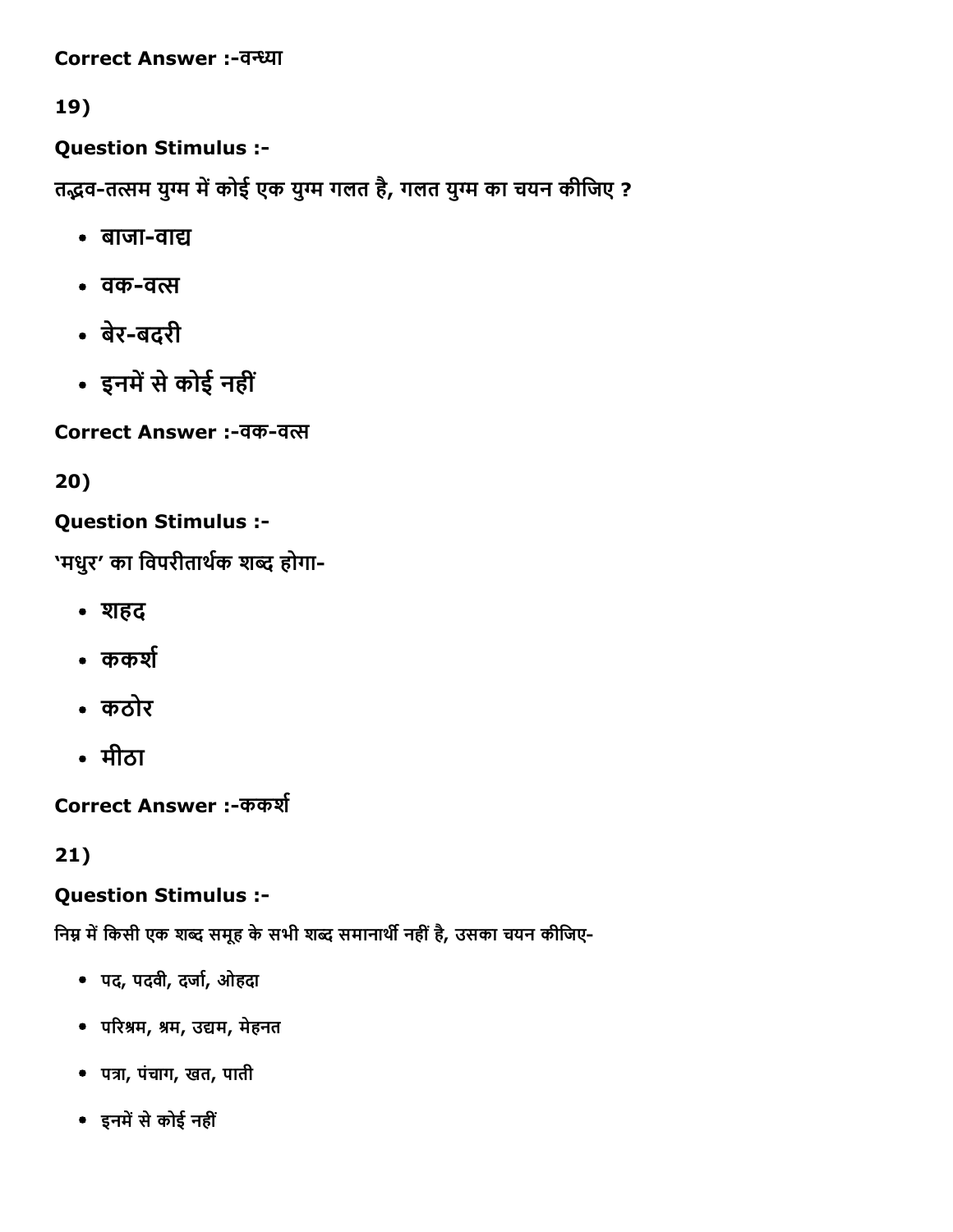Correct Answer :-पत्रा, पंचाग, खत, पाती

# 22)

Question Stimulus :

'कंकाल-कंगाल' शब्द युग्म के सही अर्थ-भेद का चयन कीजिए-

- अस्थि पंजर-दरिद्र
- ककर्श-भिखारी
- आिकंचनबेईमान
- दरिद्र-आर्किचन

Correct Answer :-अस्थि पंजर-दरिद्र

# 23)

Question Stimulus :

'दुष्परिणाम' शब्द का संधि विच्छेद है-

- दुष्परि+णाम
- दुष+परिणाम
- दुः+परिणाम
- इनमें से कोई नहीं

Correct Answer :-दुः+परिणाम

24)

# Question Stimulus :

'सु+आगत' विच्छेद के लिए संधि शब्द होगा-

- सुआगत
- स्वागत
- सुस्वागत
- इनमें से कोई नहीं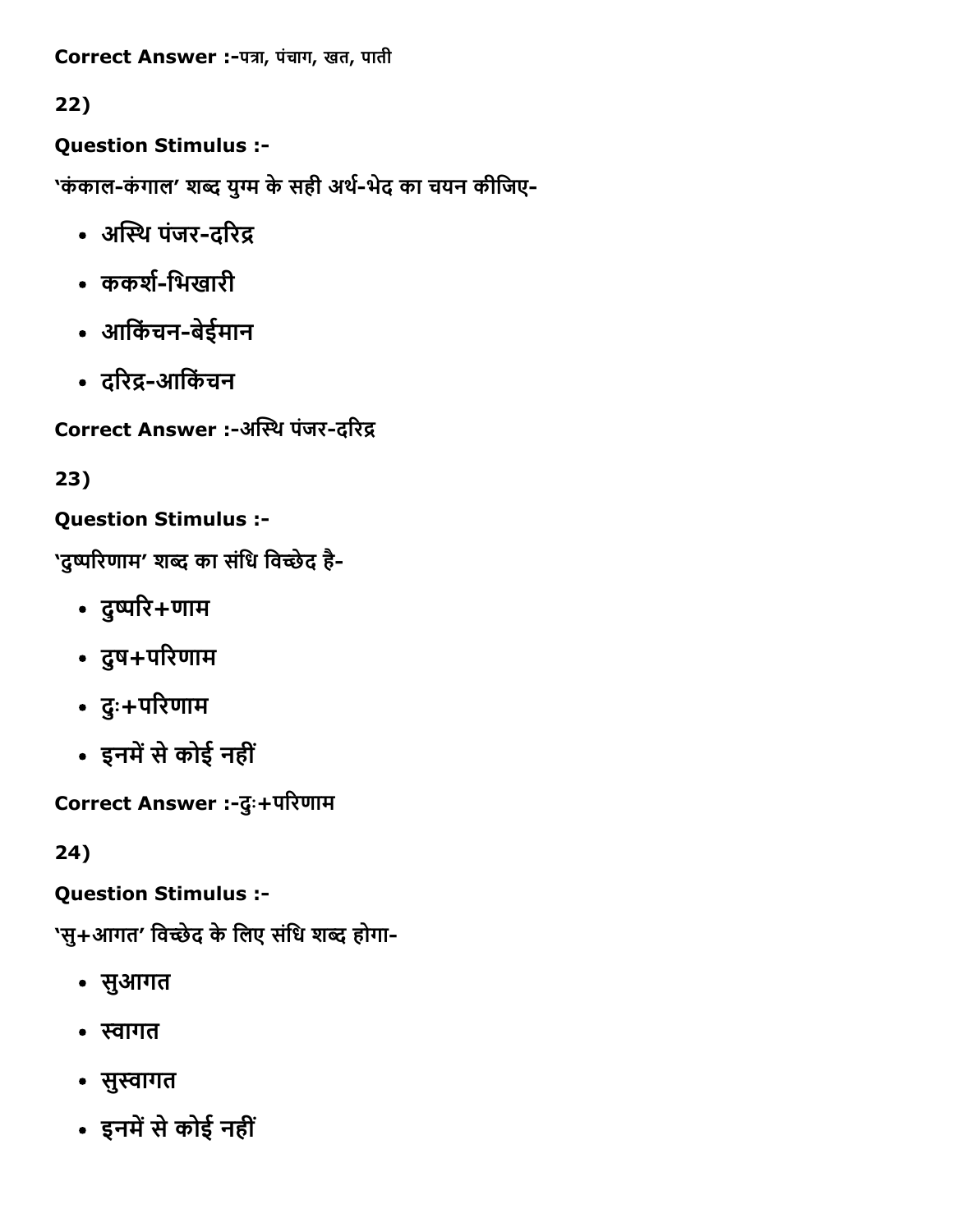Correct Answer :-स्वागत

25)

Question Stimulus :

'अनादि' शब्द का समास विग्रह है-

- िजसका आिद हैवह
- नहींहैआिद िजसका वह
- जो आिद हैवह
- इनमें से कोई नहीं

Correct Answer :नहींहैआिद िजसका वह

26)

Question Stimulus :

'त्रिभुवन' शब्द में समास होगा-

- 㔶⸴ंद समास
- अव्ययीभाव समास
- द्विगु समास
- इनमें से कोई नहीं

Correct Answer :-द्विगु समास

27)

Question Stimulus :

अनेकार्थक शब्द 'आम' के लिए निम्न में से गलत विकल्प का चयन कीजिए-

- अप्रचलित
- सामान्य
- एक फल का नाम
- 㔰〼ापक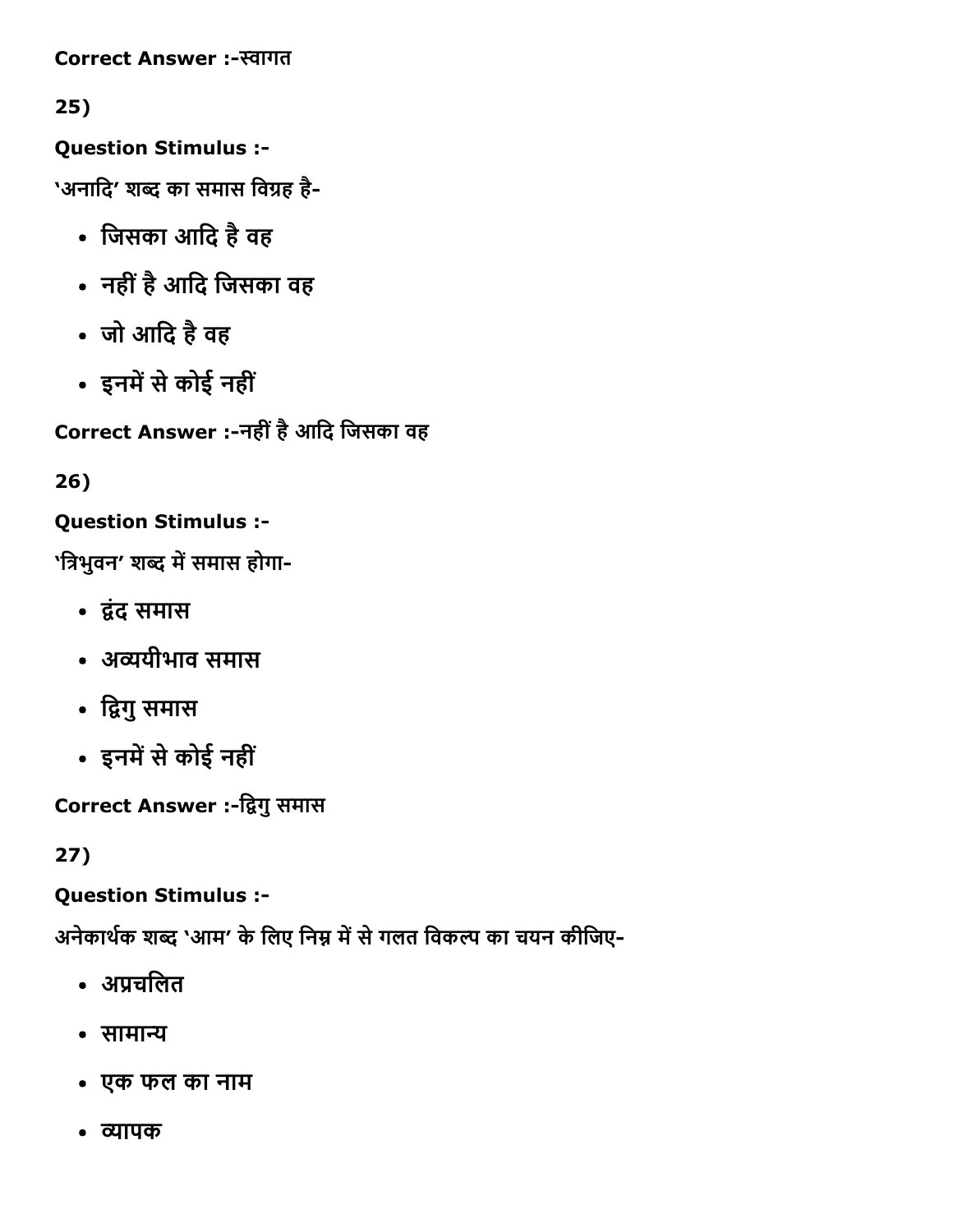### Correct Answer :-अप्रचलित

28)

#### Question Stimulus :

अनेकार्थक शब्द 'कृष्ण' के लिए निम्न में से गलत विकल्प का चयन कीजिए -

- काला
- $\bullet$  कौन्तये
- ‰‰ाम
- मधूसूदन

Correct Answer :-कौन्तये

29)

### Question Stimulus :

निम्न विकल्पों में से एक वाक्य सही है, सही वाक्य का चयन कीजिए-

- मोती सीपी में पलती है
- मोति सीपि में पल्ती है
- मोती सीपी में पलता है
- मोती सीप में पलती है

Correct Answer :-मोती सीपी में पलता है

30)

Question Stimulus :

निम्न में से एक वाक्य गलत है, गलत वाक्य का चयन कीजिए-

- तुम चलो मैंने आता हूँ
- मैं केवल इतना चाहता हूँ
- शराब िवष सेभयंकर है
- वह स्वयं वहां जाना नहीं चाहता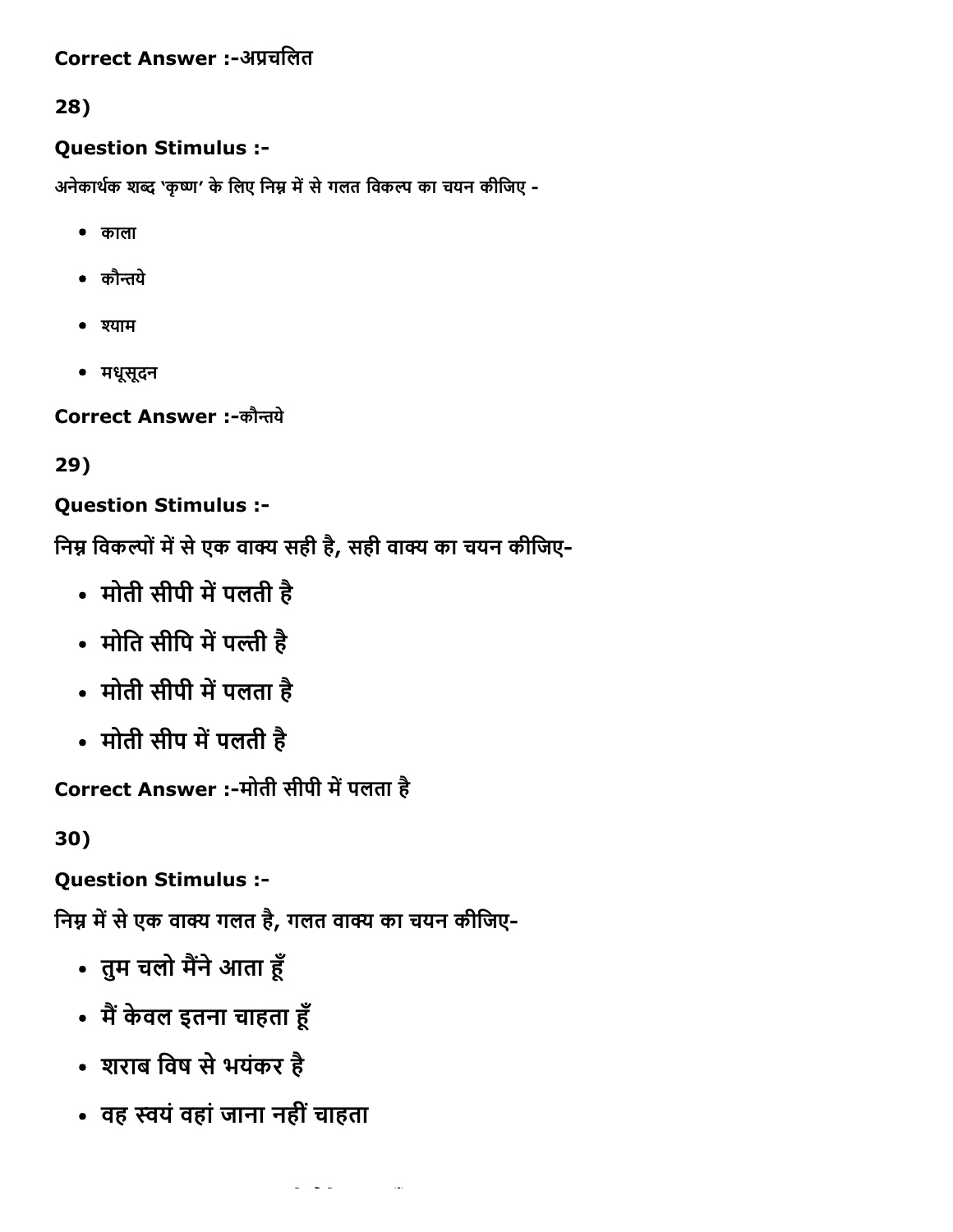```
Correct Answer :-तुम चलो मैंने आता हूँ
```
31)

Question Stimulus :

'हाय मुझे क्या हो गया' में वाक्य का प्रकार पहचानिए-

- संदेहवाचक
- संकेतवाचक
- िविधवाचक
- विस्मयवाचक

Correct Answer :-विस्मयवाचक

32)

Question Stimulus :

निम्न में से सरल वाक्य का चयन कीजिए-

- अशोक पढ़ता है
- यौवन वह काल है जब चरित्र का निर्माण होता है
- यिद नहींकरोगेतो मरोगे
- आㄠㄸाय㘷㜰है! िक वह हार गया

Correct Answer :-अशोक पढ़ता है

33)

Question Stimulus :

निम्न में शुद्ध वर्तनी पहचानिए-

- अद्वितीय
- सूचिपत्र
- मिहना
- परिक्षा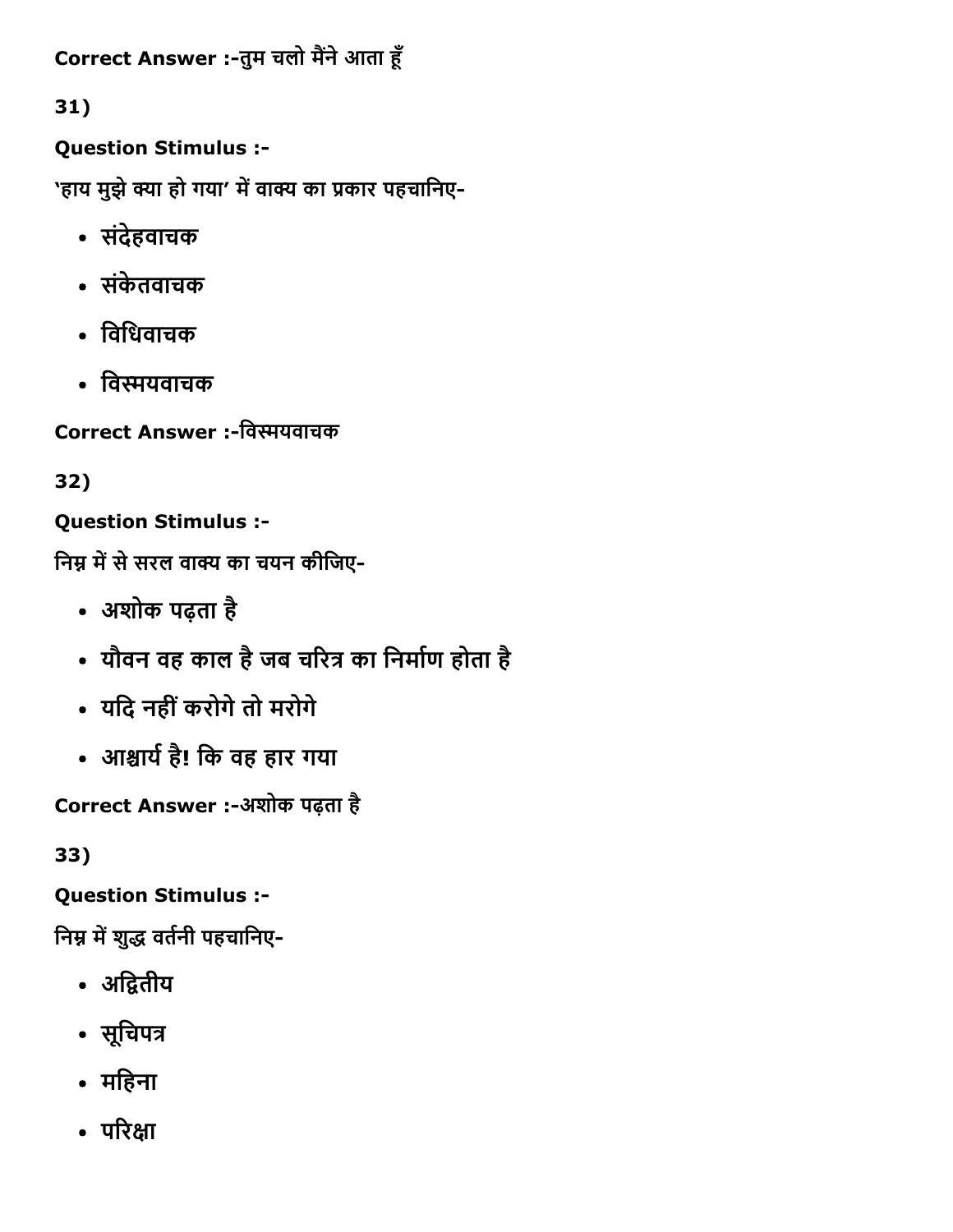Correct Answer :-अद्वितीय

34)

### Question Stimulus :

निम्न में अशुद्ध वर्तनी पहचानिए-

- प्रज्जवलित
- उल्लेख
- बृजभाषा
- जल्लाद

Correct Answer :-बृजभाषा

35)

# Question Stimulus :

''चमड़ी जाय पर दमड़ी न जाय'' लोकोक्ति का अर्थ है-

- अ‰㌊िधक कंजूस होना
- अत्यधिक उन्नति होना
- दूसरोंकेिलए खतरनाक होना
- अ‱੪‰㌊ािशत लाभ होना

Correct Answer :-अत्यधिक कंजूस होना

36)

Question Stimulus :

'बेवकूफ मत समझना...............' वाक्य को पूरा करो-

- मैं भी उलटी गंगा बहाना जानता हूँ
- मैंने कच्ची गोलिया नहीं खेली हैं
- मैं दुःखती रग पर हाथ रख सकता हूँ
- मैं भी दिन में तारे देख सकता हूँ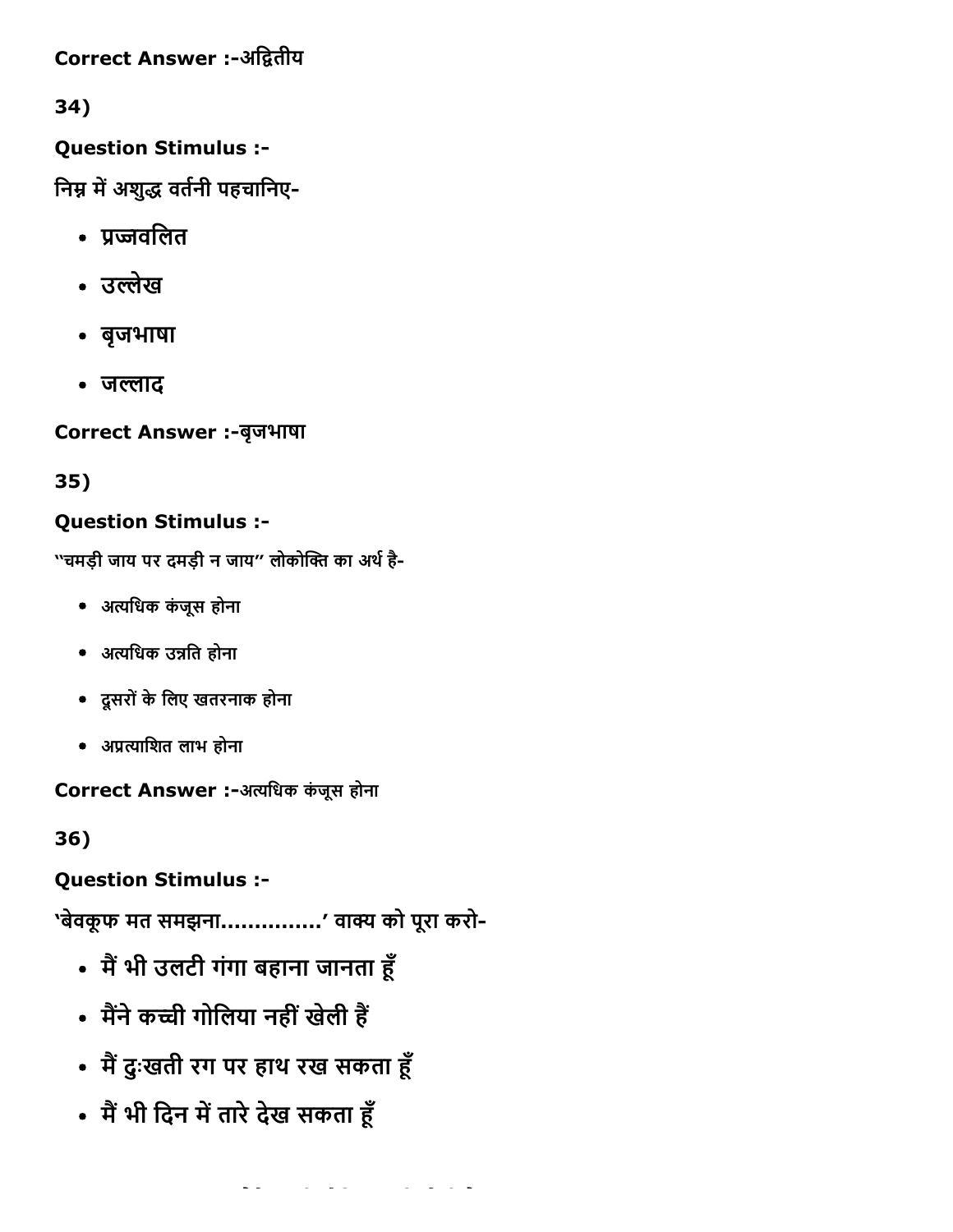Correct Answer :-मैंने कच्ची गोलिया नहीं खेली हैं

37)

Question Stimulus :

''फिसल पड़े तो हर गंगे'' लोकोक्ति का अर्थ है-

- मजबूरी में काम करना
- नुकसान उठाना
- एक साथ दो काम करना
- विपत्ति पड़ने पर ईश्वर का स्मरण करना

Correct Answer :-मजबूरी में काम करना

38)

### Question Stimulus :

निम्न अनुच्छेद का संक्षेपण कीजिए-

''दूसरों को उपदेश देने वाले दुनिया में बहुत हैं। परन्तु ऐसे लोग कम हैं, जो स्वयं को उपदेश देते हैं और स्वयं को सुधारते हैं। अधिकांश व्यक्ति स्वयं बुराइयों से घिरे रहते हैं लेकिन औरों को ठीक रहने की सलाह देते हैं। ऐसे लोगों का जीवन छल-कपट से परिपूर्ण होता है।''

- सब िदन रहत न एक समान
- पर उपदेश कुशल ब㌠ㄭतेरे
- साँच को आँच नहीं
- इनमें से कोई नहीं

Correct Answer :-पर उपदेश कुशल बहुतेरे

39)

Question Stimulus :

निम्न पहेली के सही उत्तर का चयन कीजिए -

काला खेत मs दही को छीटो।

काला खेत मs शेर को पंजो।

कपास और अदरक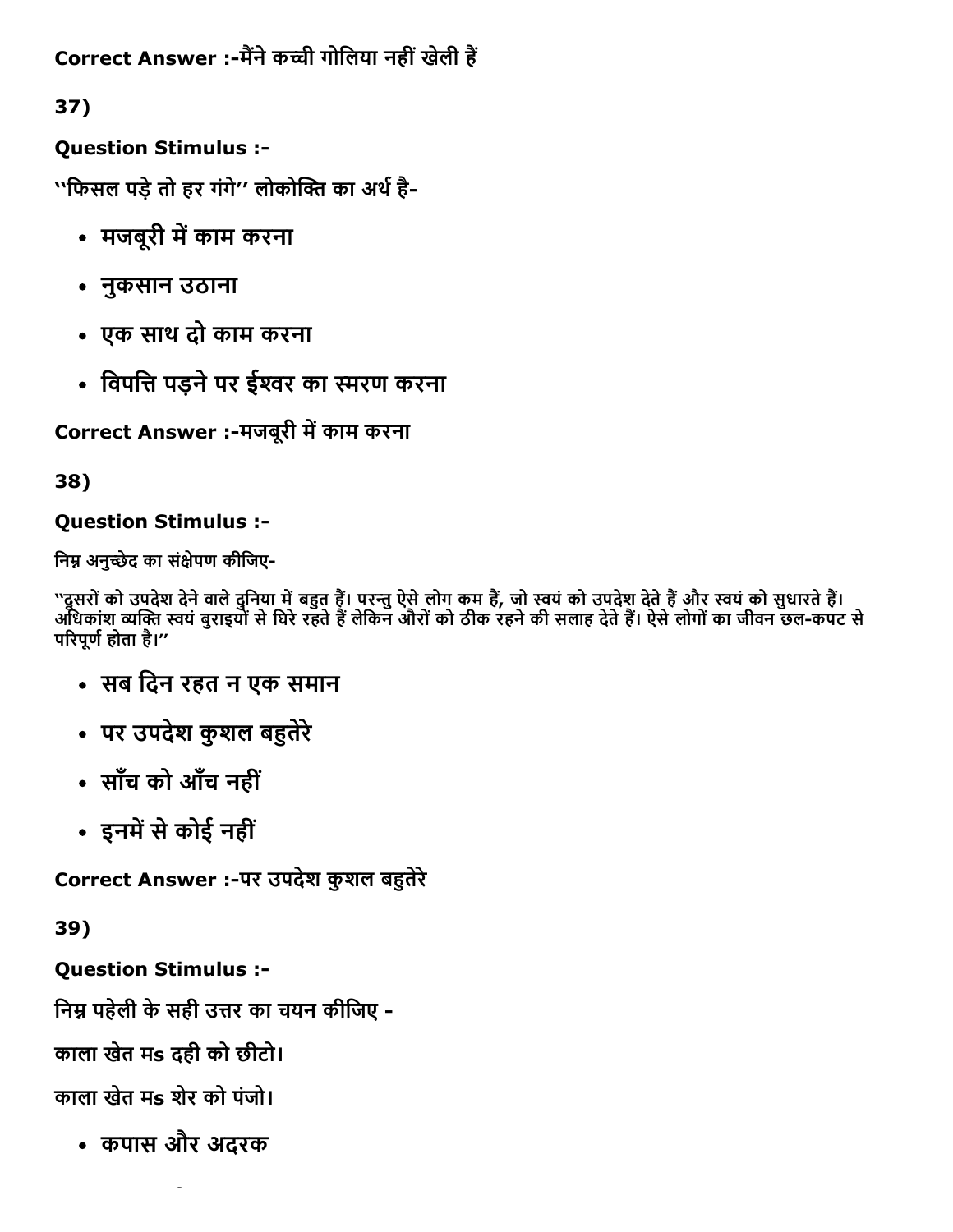- कपास और अरहर
- अरहर और अदरक
- आग और कपास

Correct Answer :-कपास और अदरक

40)

Question Stimulus :

'`.............चार चरण वाला सममात्रिका छंद है इसके प्रत्येक चरण में 28 मात्राएँ होती है और इसमें 16 तथा 12 मात्राओं पर यति होती है।'' – परिभाषा किस छंद की है?

- चौपाई
- बसंतितलका
- हरिगीतिका
- रोला

Correct Answer :-हरिगीतिका

41)

Question Stimulus :

कौन-सी पत्रिका का प्रकाशन इंदौर से होता है ?

- वसुधा
- वीणा
- आवेग
- कंकर

Correct Answer :वीणा

42)

Question Stimulus :

''नया विकल्प'' किस शहर से प्रकाशित होता है ?

िविदशा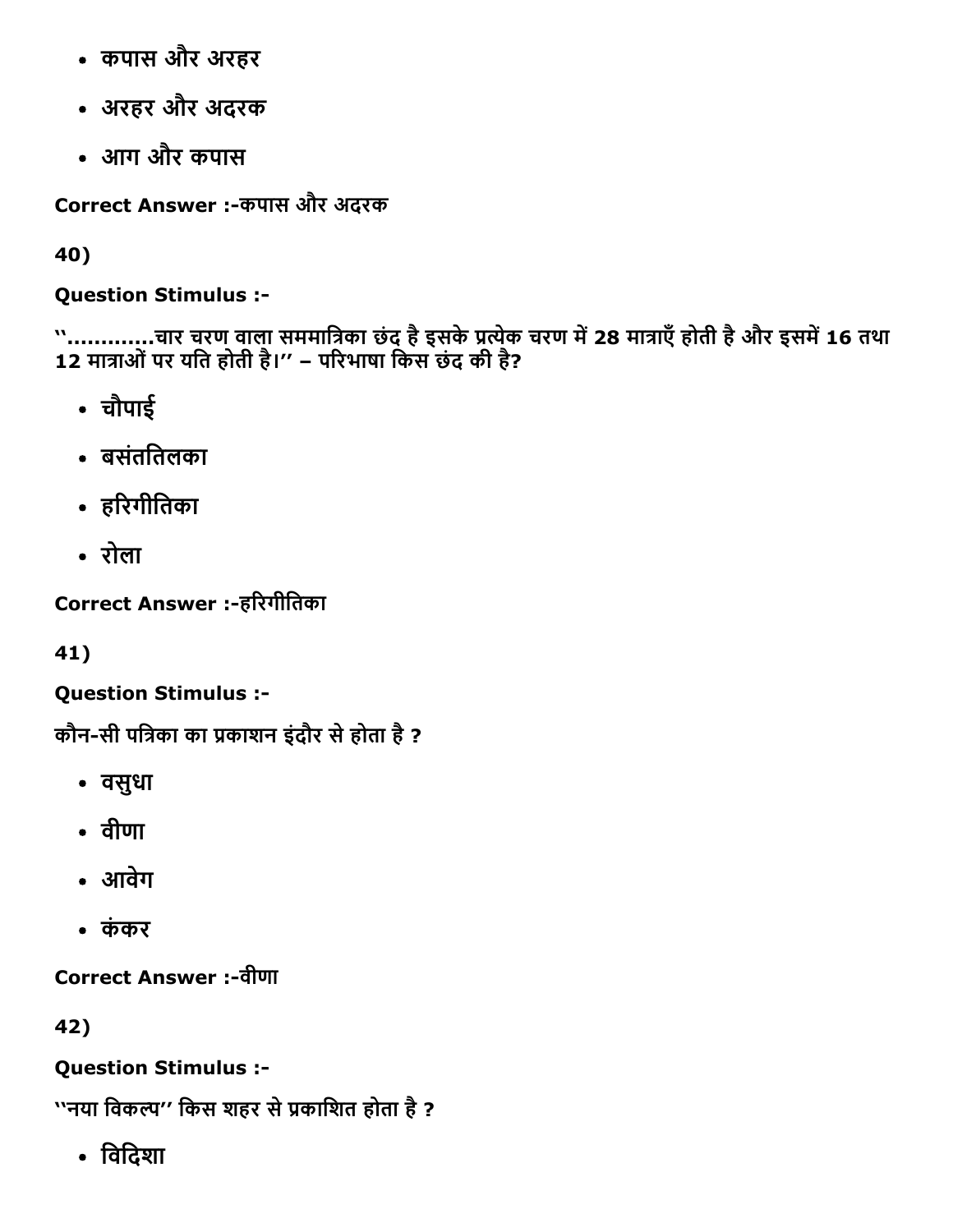- कटनी
- रीवा
- पिपरिया

Correct Answer :-विदिशा

43)

# Question Stimulus :

साधारण वाक्य के अंत में किस विराम चिन्ह का प्रयोग होता है ?

- पूर्ण विराम
- प्रश्न चिन्ह
- विस्मयादीबोधक चिन्ह
- अल्पविराम

Correct Answer :- पूर्ण विराम

44)

Question Stimulus :

निम्न वाक्य के अंत में कौन-सा विराम चिन्ह आयेगा ?

''क्या तुम जानते हो कि प्रधानमंत्री आज विदेश जा रहे हैं''

- पूर्ण विराम
- ∙ प्रश्नवाचक चिन्ह
- विस्मयादिबोधक चिन्ह
- अर्द्धविराम

Correct Answer :-प्रश्नवाचक चिन्ह

45)

Question Stimulus :

निम्न लिखित 6 वाक्यांशों में से प्रथम व अंतिम निश्चित हैं, शेष को उचित क्रम में व्यवस्थित कीजिए।

(1) सामाजिक जीवन में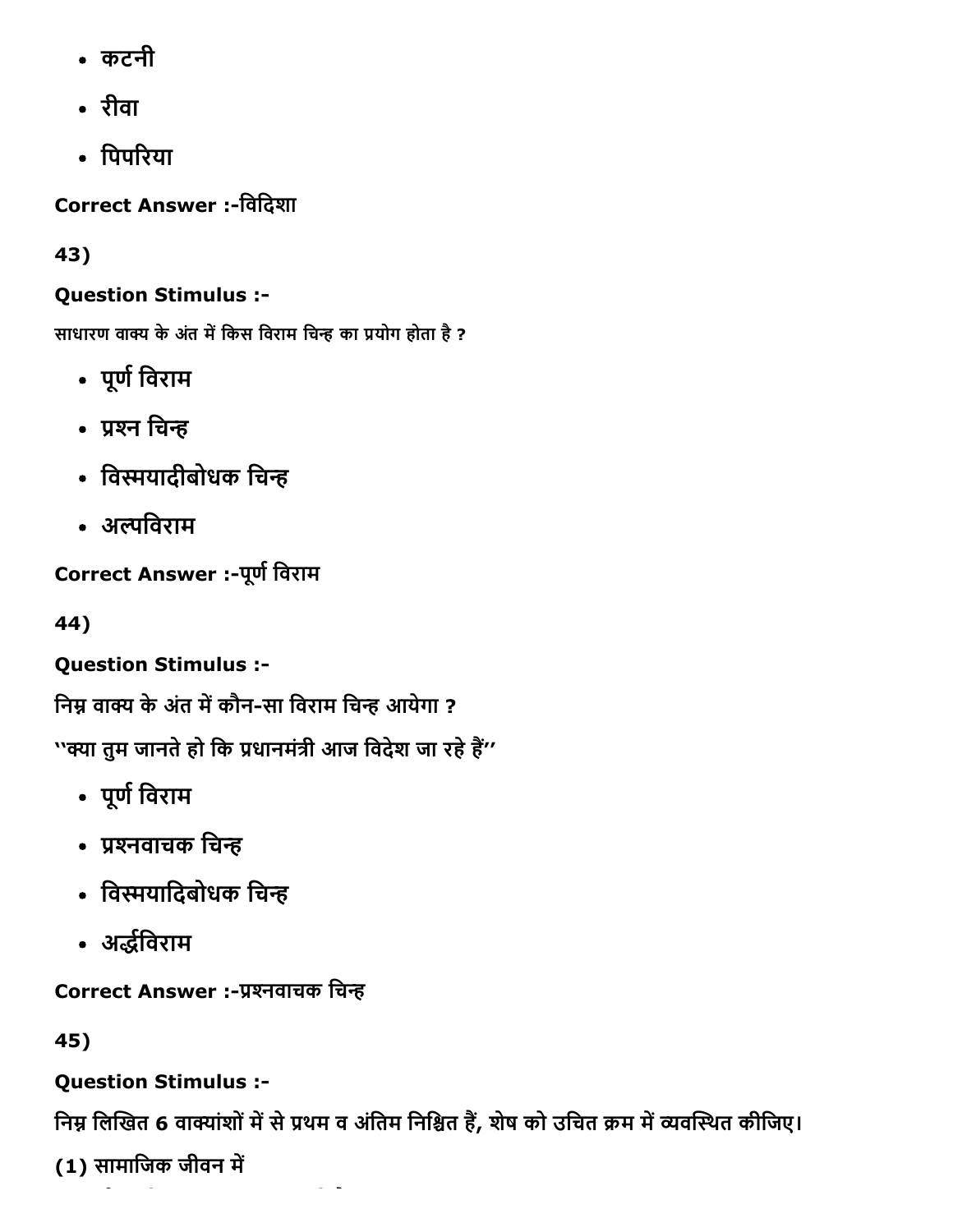- (य) क्रोध की जरूरत बराबर पड़ती है
- (र) मनुष्य दूसरों के द्वारा पहुँचाए जाने वाले बहुत से
- (ल) यदि क्रोध न हो तो
- (व) कष्टों की चिर निवृति का
- (6) उपाय ही न कर सके
	- व य ल व
	- र य ल व
	- ल र व य
	- य ल र व

Correct Answer :-य ल र व

46)

# Question Stimulus :

निम्न लिखित 6 वाक्यांशों में से प्रथम व अंतिम निश्चित हैं, शेष को उचित क्रम में व्यवस्थित कीजिए।

- (1) स्वदेश-प्रेम के
- (य) नागरिकों ने देश के
- (र) सदा
- (ल) आ‰‰ान पर
- (व) वशीभूत होकर
- (6) बड़ेसेबड़ा ‰㌊ाग िकया है।
	- व य ल र
	- य र ल व
	- ल व र य
	- व र ल य

Correct Answer :व य ल र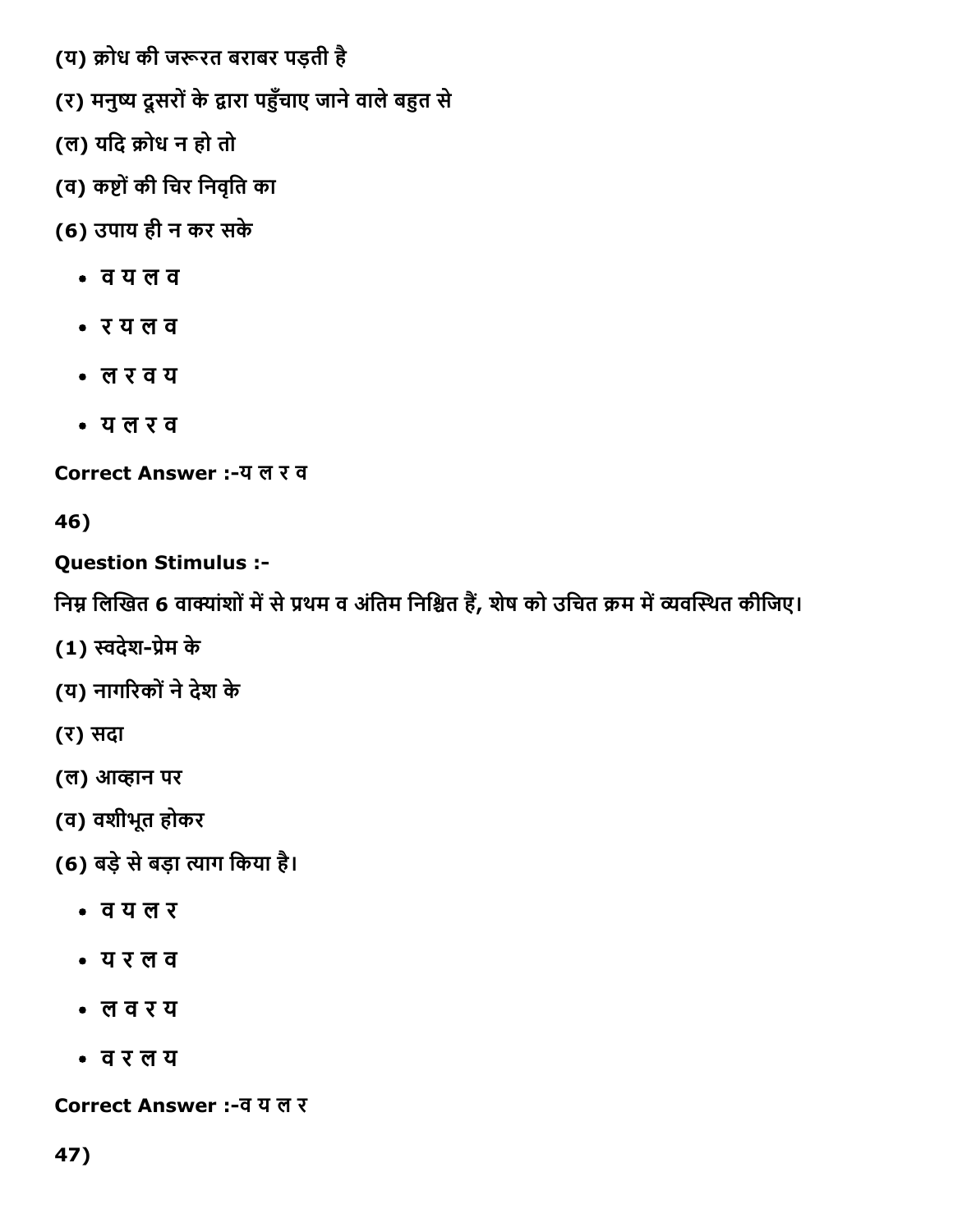Question Stimulus :

'Superannuation' शब्द का अर्थ है-

- सेवा-निवृत्ति
- अधिवार्षिकी
- बर्खास्त
- सेवा-अवधि

Correct Answer :-सेवा-निवृत्ति

48)

Question Stimulus :

'Allegation' शब्द का सही हिंदी पर्याय है

- आरोप
- अिभयोग
- दोषसिद्धि
- संहिता

Correct Answer :आरोप

49)

Question Stimulus :

भाषाविद ............ के अनुसार "भाषा का अस्तित्व प्रतीकों में होता है, इसके समस्त प्रतीक व्यवस्थित साथेक तथा सप्रयंत उच्चरित होते हैं।

- आचार्य देवेंद्र नाथ शर्मा
- डॉ. बाबुराम सꛕेना
- डॉ. पृ〱‰ीनाथ पांडेय
- डॉ. रामनाथ शास्त्री

Correct Answer :-डॉ. पृथ्वीनाथ पांडेय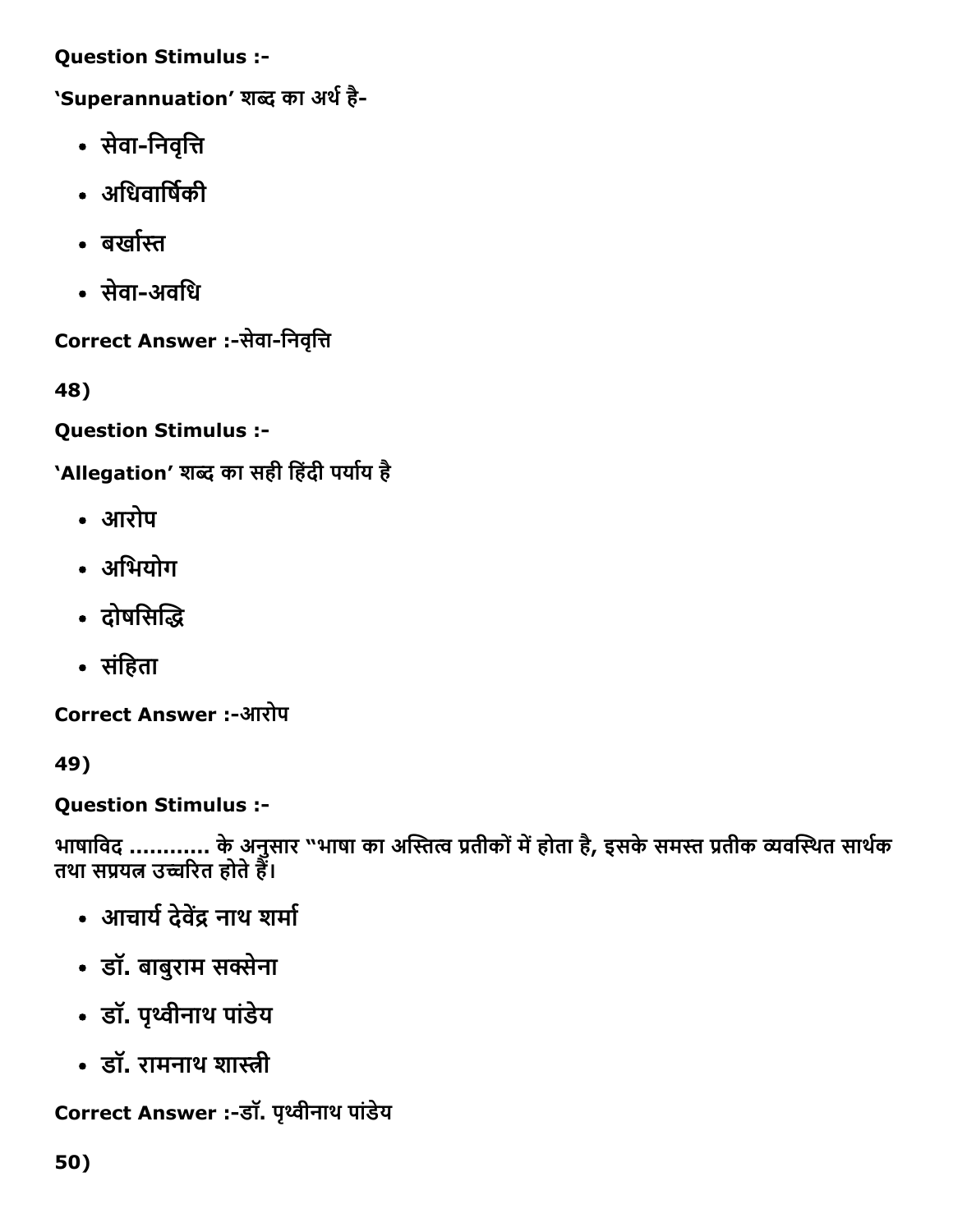Question Stimulus :

छटवाँ विश्व हिन्दी सम्मेलन कहाँ हुआ था?

- अमेरिका
- जापान
- ब्रिटेन
- पोट㘷㜰लुई

Correct Answer :-ब्रिटेन

51)

Question Stimulus :

किस भाषा की लिपि ब्राह्मी के दक्षिणी रूप में विकसित हुई?

- कन्नड़
- तिमल
- तेलगु
- मलयालम

Correct Answer :-कन्नड़

52)

Question Stimulus :

सम्पादक के नाम पत्र में 'सेवा में' किस ओर लिखा जाता है?

- बायींओर
- दायींओर
- कहींभी
- नीचेकी ओर

Correct Answer :बायींओर

53)

Question Stimulus :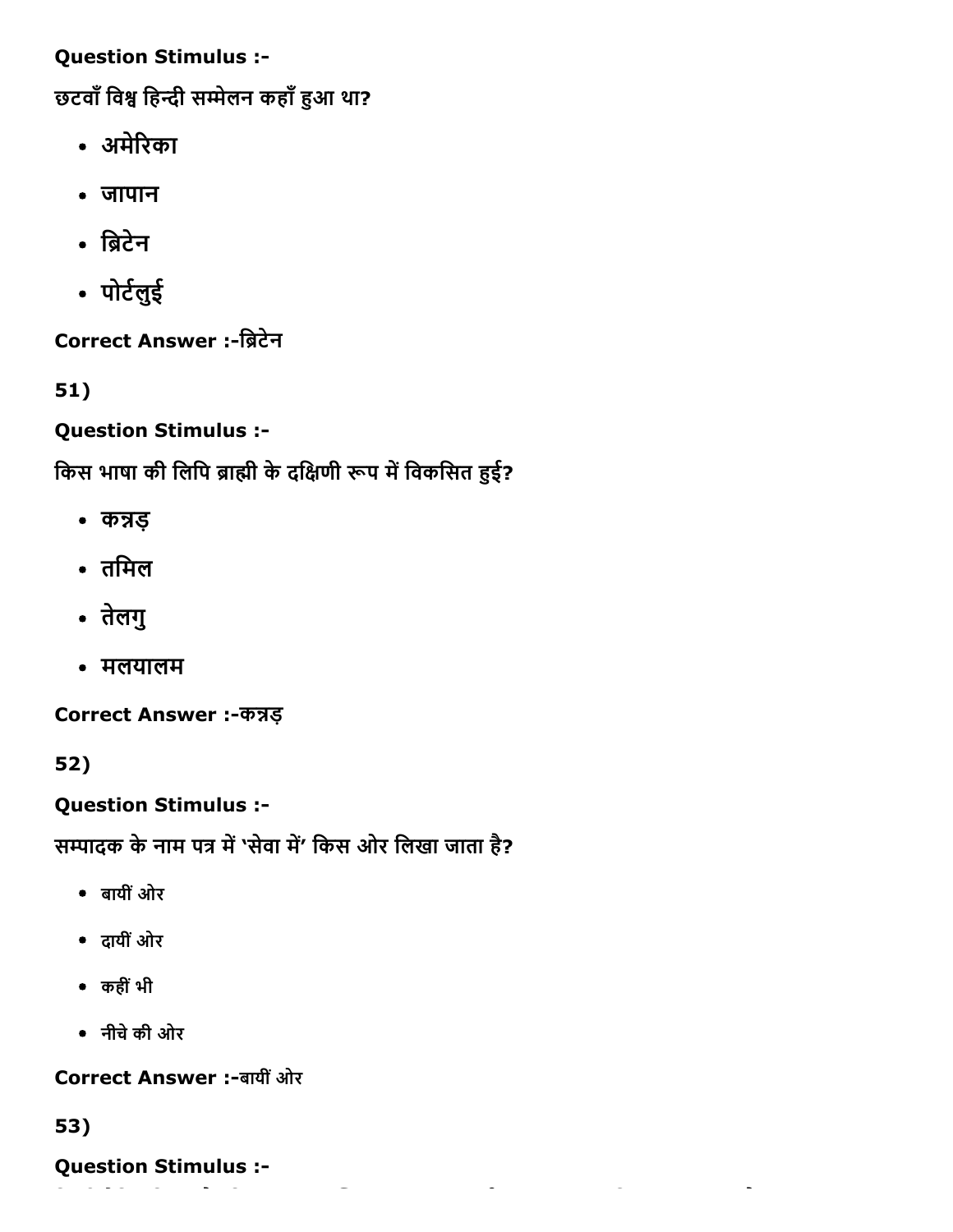किसी ऐतिहासिक,पौराणिक या आकस्मिक घटना का वर्णन .............. निबन्ध कहलाता है।

- भावात्मक
- विचारात्मक
- $\bullet$  वर्णनात्मक
- िववरणा㌠ㄭमक

Correct Answer :-विवरणात्मक

54)

# Question Stimulus :

"यदि गद्य कवियों की कसौटी है तो निबन्ध गद्य की कसौटी है" कथन किसका है?

- डॉ. पृꛕवीनाथ पा‰‰डेय
- आचार्य राम चन्द्र शुक्ल
- बेन्सन
- डॉ. जॉन्सन

Correct Answer :-आचार्य राम चन्द्र शुक्ल

55)

# Question Stimulus :

'फूल नहीं रंग बोलते हैं' रचना के रचनाकार का नाम चुनिए-

- सियाराम शरण गुप्त
- केदारनाथ अ㐰〼वाल
- हरिवंश राय बच्चन
- िग‰‰रजा कुमार माथरु

Correct Answer :-केदारनाथ अग्रवाल

56)

Question Stimulus :

"निराला" की कहानी संग्रह निम्न में से है-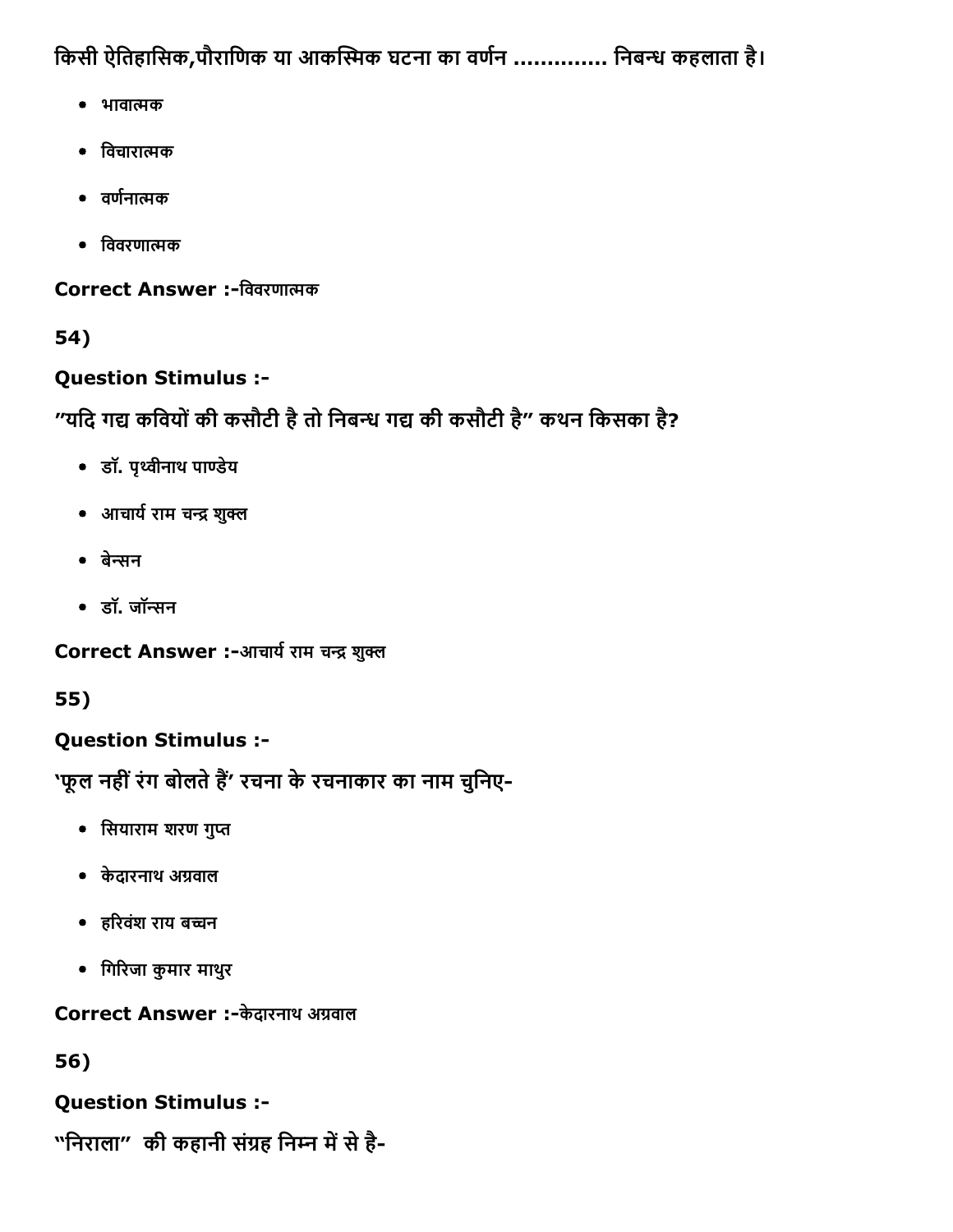- शरणार्थी
- चतुरी चमार
- अपना अपना भा㔰〼य
- पानवाला

Correct Answer :चतुरी चमार

# 57)

Question Stimulus :

निम्न में से किस वाक्य में विराम चिन्हों का सही प्रयोग हुआ है?

- आप शायद पटना के रहने वाले हैं।
- आप! शायद पटना के रहने वाले हैं।
- आप शायद! पटना के रहने वाले हैं।
- आप शायद पटना के रहने वाले हैं?

Correct Answer :-आप शायद पटना के रहने वाले हैं?

58)

Question Stimulus :

"सबको समान समझना" निम्न में से किस मुहावरे का अर्थ है-

- अड़ंगा लगाना
- अक्ल का दुश्मन होना
- एकएक कोना देखना
- इनमें से कोई नहीं

Correct Answer :-इनमें से कोई नहीं

59)

# Question Stimulus :

'खटाई में पड़ना' का सही अर्थ है-

पछतावा होना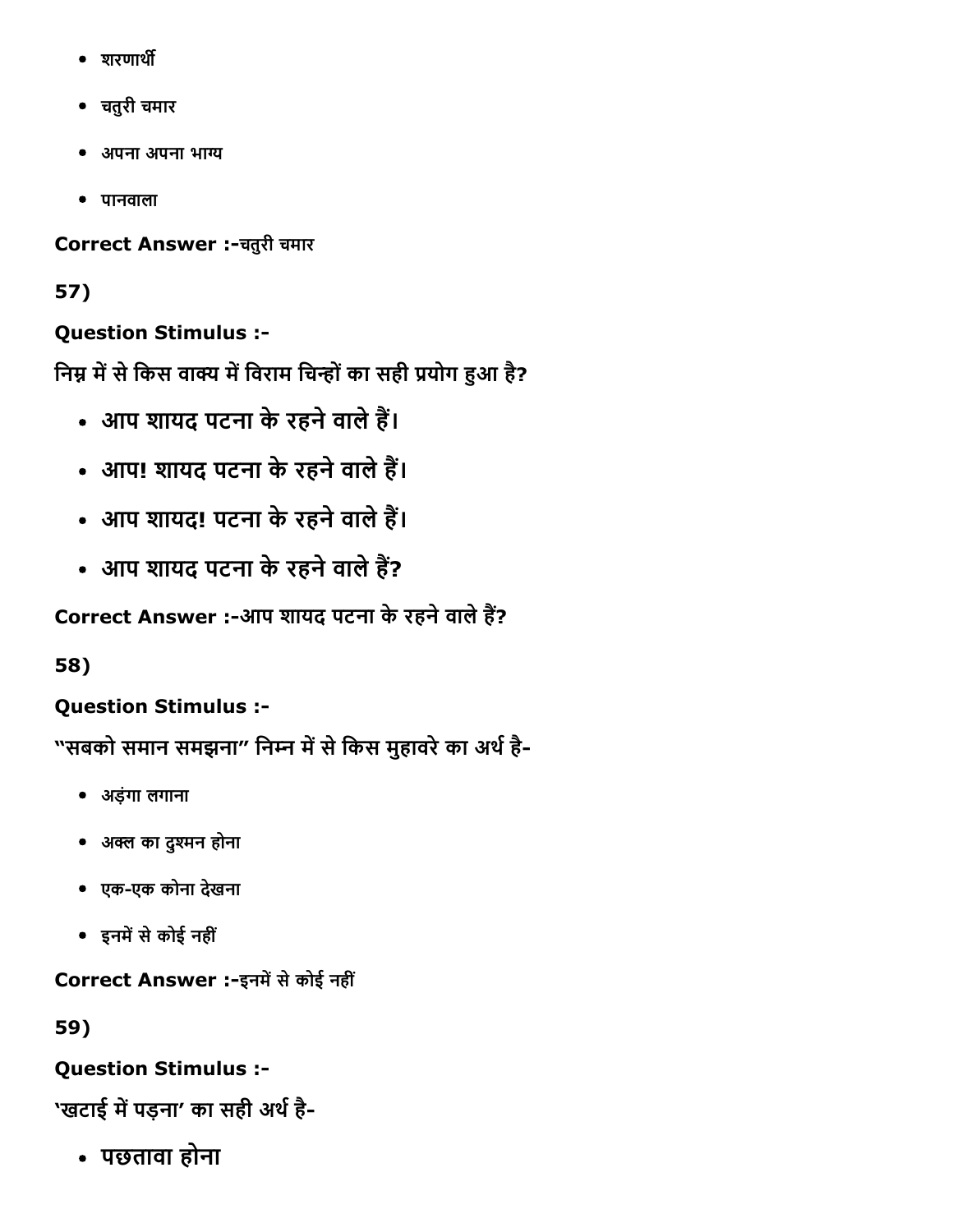- झमेले में पड़ना
- बहुत कष्ट होना
- नुकसान होना

Correct Answer :-झमेले में पड़ना

60)

# Question Stimulus :

जहां जड़ता पर चेतनता का आरोप हो अर्थात जड़ प्राकृतिक उपादानों पर मानवीय क्रियाओं और भावनाओं का आरोप होता हैवहां.............. अलंकार होता है।

- दृष्टांत
- $\bullet$  प्रतीप
- 吠㸰यितरेक
- मानवीयकरण

Correct Answer :-मानवीयकरण

61)

Question Stimulus :

"लो यह लितका भी भर लाई,

मधुमुकुल नवल रस गागरी।"

उदाहरण है

- मानवीयकरण अलंकार का
- उ㌠ㄭलेख अलंकार का
- ‱੪तीप अलंकार का
- ㄠ㠳ांितमान अलंकार का

Correct Answer :मानवीयकरण अलंकार का

# 62)

Question Stimulus :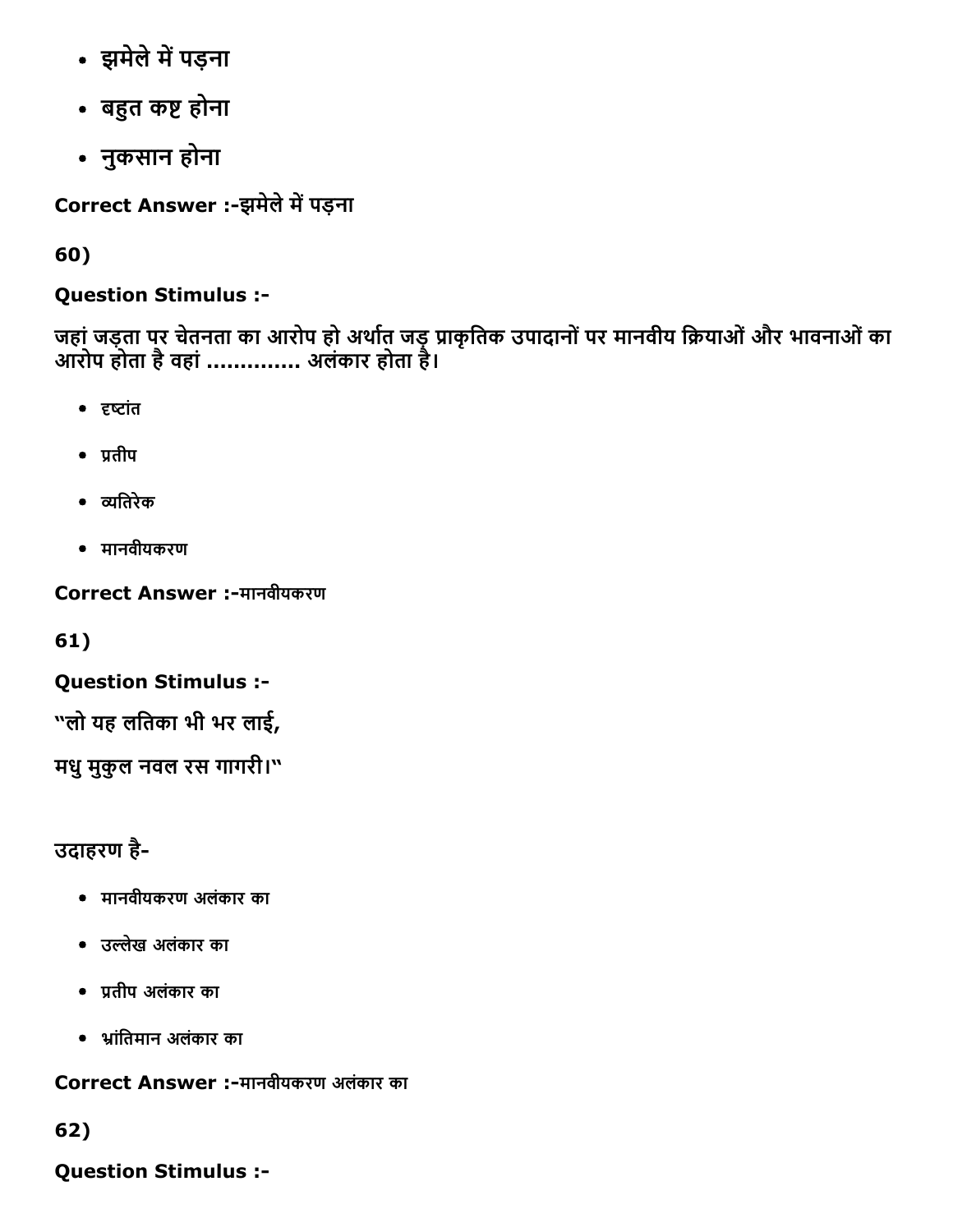"रे मन आज परीक्षा तेरी। सब अपना सौभाग्य मनावें ।। दरस परस नि: श्रेयस पावैं। उद्धारक चाहें तो आवें। यहीं रहे तो आवें।"

# िकस रस का उदाहरण है

- संयोग 吠㸷ृंगार रस
- िवयोग 吠㸷ृंगार रस
- भयानक रस
- इनम㌠ㄭसेकोई नहीं

Correct Answer :-वियोग श्रृंगार रस

63)

# Question Stimulus :

जब किसी प्रिय वस्तु अथवा व्यक्ति आदि के अनिष्ट की आशंका या इनके विनाश से 'हृदय को' जो क्षोभ होता है, वहाँ किस रस की निष्पत्ति होती है?

- रौꛕ रस
- भयानक रस
- क㔰〼ण रस
- वीभ㌠ㄭस रस

Correct Answer :-करुण रस

64)

Question Stimulus :

निम्नलिखित में कौन सा शब्द स्वर संधि का उदाहण नहीं है?

- अन्वय
- पित्राज्ञा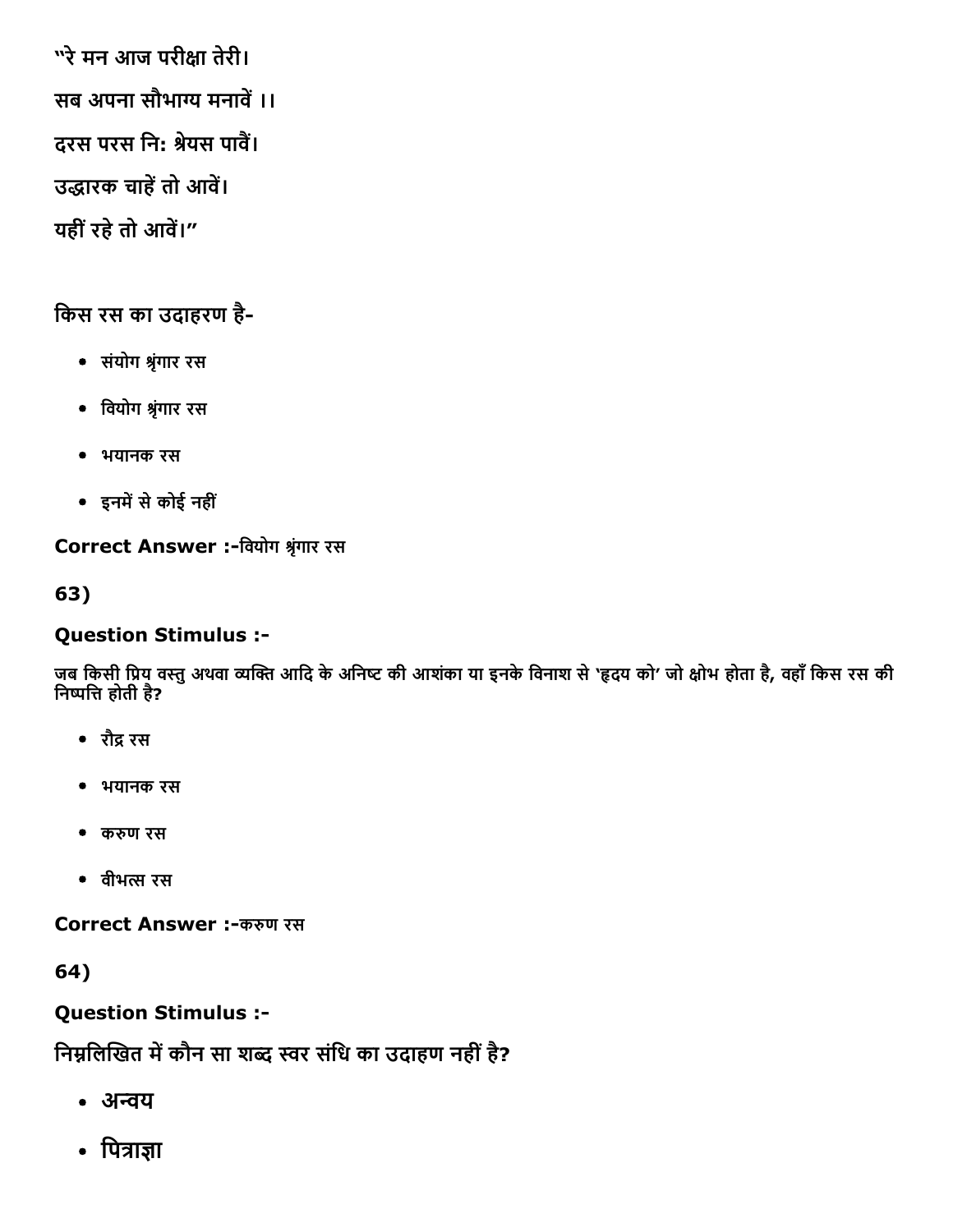- मनोरथ
- यद्यपि

Correct Answer :मनोरथ

65)

Question Stimulus :

'व' वर्ण है-

- तालव्य
- दन्तोष्ठ्य
- ओष्ठ्य
- मूर्द्धन्य

Correct Answer :-दन्तोष्ठ्य

66)

Question Stimulus :

'पक्षी' में कितने व्यंजन वर्ण हैं?

- दो
- चार
- तीन
- पाँच

**Correct Answer :-तीन** 

67)

Question Stimulus :

'लक्ष्य भ्रष्ट' में समास है-

- करण तत्पुरुष
- अपादान तत्पुरुष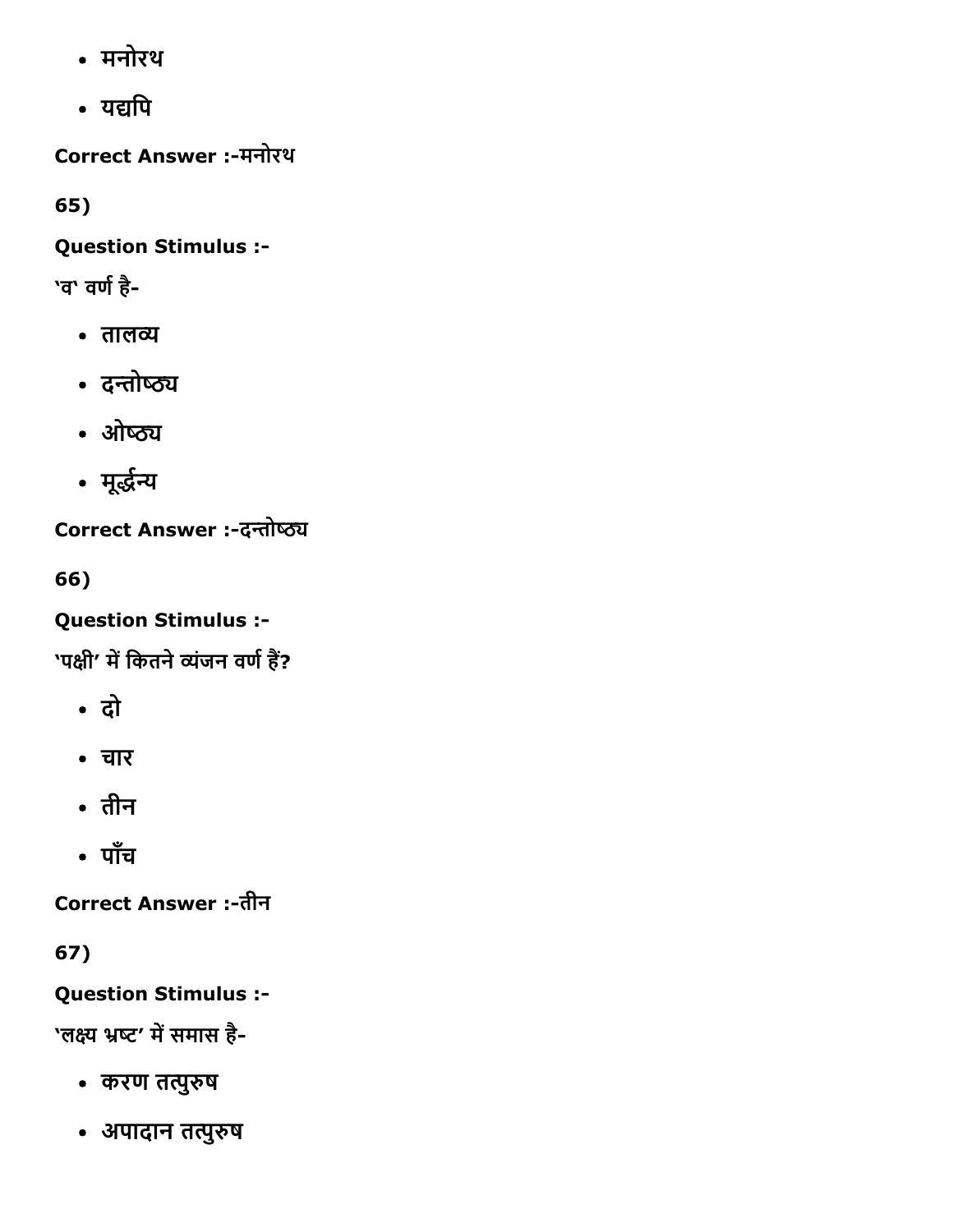- संम्बन्ध तत्पुरुष
- अधिकरण तत्पुरुष

Correct Answer :-अपादान तत्पुरुष

68)

Question Stimulus :

निम्न शब्द युग्म के विकल्पों में से कोई एक विकल्प सही नहीं है। गलत युग्म का चयन कीजिए-

- डोल-डौल
- दशनदंशन
- अन्न-अन्य
- आकार-आकृति

Correct Answer :-आकार-आकृति

69)

# Question Stimulus :

किस समूह में सभी शब्द 'अग्नि' के पर्यायवाची हैं-

- आग, पावक, दव, अिनन
- पावक, दहन, बहिन, तातदेव
- नग, अनल, 㔰〼ाला, कृशानु
- हुताशन, धूमकेतु, दावानल, विग्रह

Correct Answer :-पावक, दहन, बहनि, तातदेव

70)

Question Stimulus :

'पापी' का विलोम चुनिये:-

- निष्पाप
- पुण्यवान
- पुण्यशील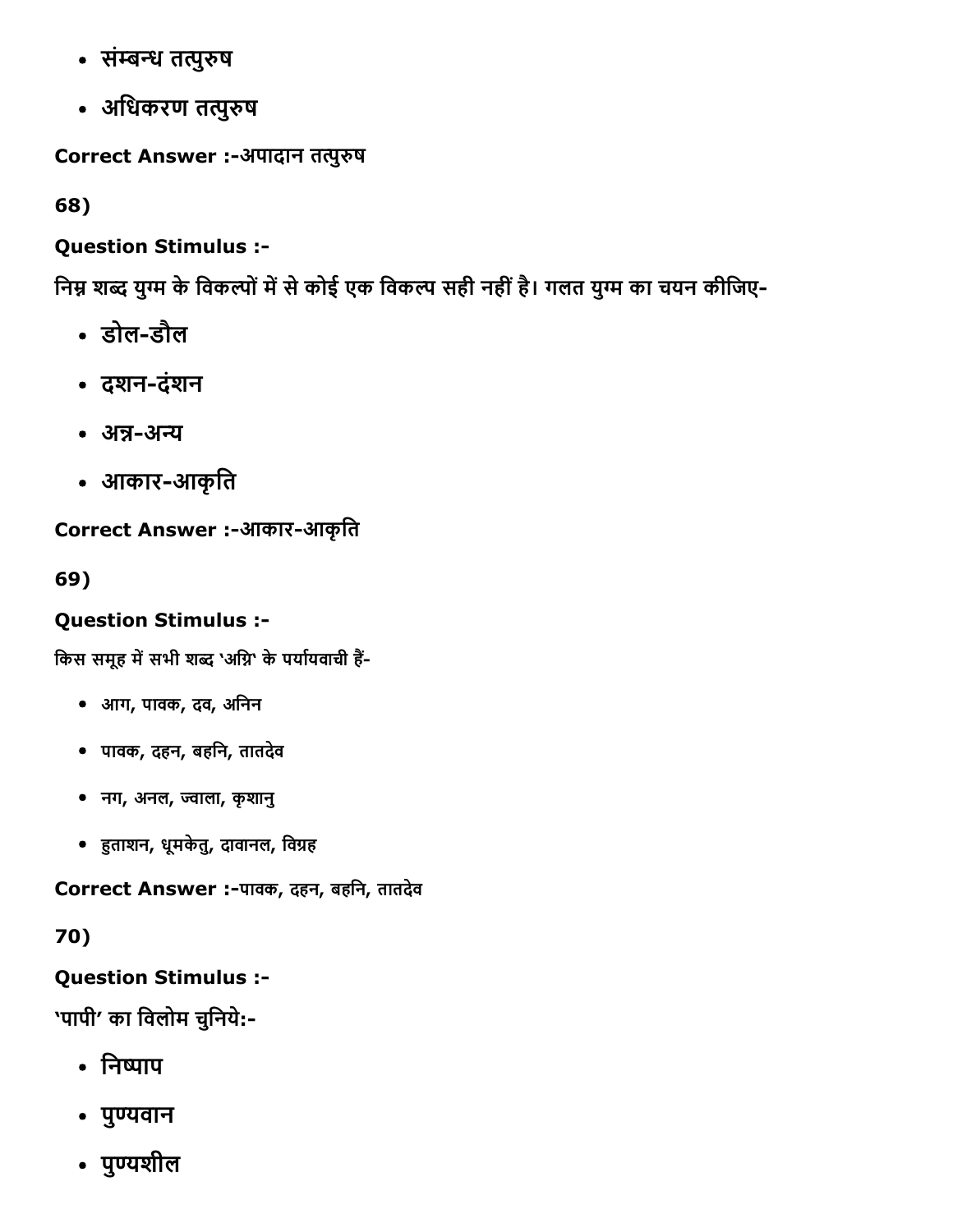• उक्त सभी

Correct Answer :-उक्त सभी

**Topic:- General Knowledge** 1)

Question Stimulus :

Madhya Pradesh got the Best Tourism State award in\_\_. / मध्य प्रदेश को\_\_ में सर्वश्रेष्ठ पर्यटन राज्य पुरस्कार मिला।

- $2015$
- 2013
- $-1998$
- $2000$

**Correct Answer :-2013** 

2)

#### Question Stimulus :

Match the following and select the correct answer from the codes given below: / निम्न को मिलाएँ और नीचे दिए गए कोडों के आधार पर सही उत्तर का चयन करें:

| List-I            | $List-II$                 |  |  |
|-------------------|---------------------------|--|--|
| 1. Kerala         | a. Durgiana Temple        |  |  |
| 2. Uttar Pradesh  | <b>b.Tirupati Temple</b>  |  |  |
| 3. Andhra Pradesh | c. Sankat Mochan Temple   |  |  |
| 4. Punjab         | d. Padmanabhaswamy Temple |  |  |
| सुचि-I            | सूचि-II                   |  |  |
| 1. केरल           | a. दुर्गिआना मंदिर        |  |  |
| 2. उत्तर प्रदेश   | b. तिरुपति मंदिर          |  |  |
| 3. आंध्रप्रदेश    | c. संकट मोचन मंदिर        |  |  |
| 4. पंजाब          | d. पद्मनाभस्वामी मंदिर    |  |  |

- 1-d, 2-c, 3-b, 4-a
- 1-d, 2-c, 3-a, 4-b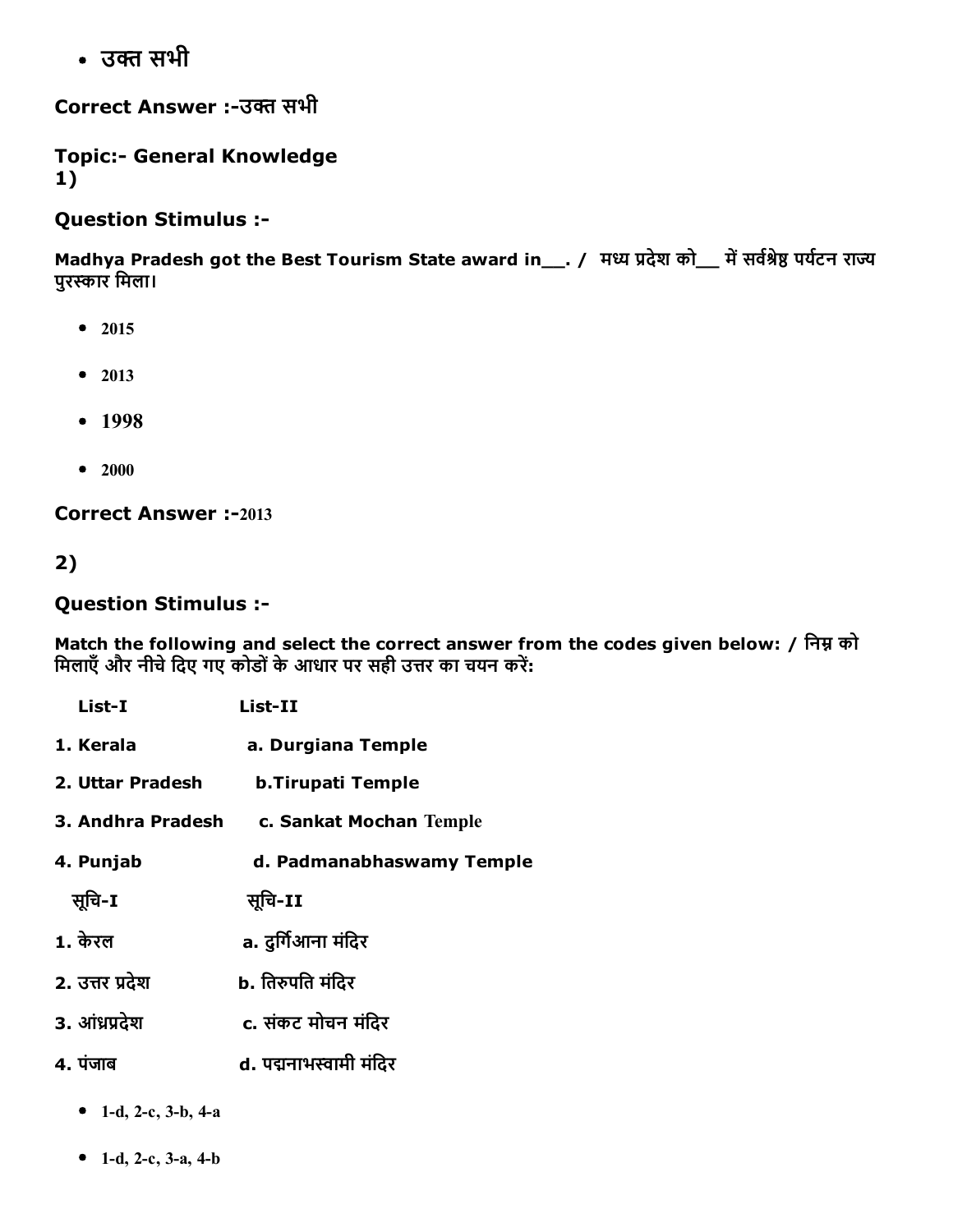- 1-c, 2-d, 3-b, 4-a
- 1-d, 2-b, 3-c, 4-a

#### Correct Answer :-1-d, 2-c, 3-b, 4-a

3)

### Question Stimulus :

What is the chemical name of bleaching powder? / ब्लीचिंग पाउडर का रासायनिक नाम क्या है?

- Calcium dichlorite / कैल्शियम डाईक्लोराईट
- Calcium chlorite / कैल्शियम क्लोराईट
- Calcium hydrochlorite / कैल्शियम हाइड़ोक्लोराईट
- Calcium hypochlorite / कैल्शियम हाइपोक्लोराइट

Correct Answer :-Calcium hypochlorite / कैल्शियम हाइपोक्लोराइट

#### 4)

### Question Stimulus :

The best among all types of coal is  $\overrightarrow{R}$  सभी कोयलों में से उन्नतम कोयला $\overrightarrow{R}$ 

- Peat / पीट
- Bituminous coal / िबटुमेनी कोयला
- Lignite / लिग्नाइट )भूरा कोयला(
- Anthracite / एंथ्रासाईट

Correct Answer :- Anthracite / एंथ्रासाईट

### 5)

#### Question Stimulus :

BSNL Mobile was earlier known as \_\_\_\_\_\_\_\_\_\_. / बी.एस.एन.एल मोबाइल पहले\_\_\_\_\_\_\_ केनाम से जाना जाता था।

- MTNL
- Sellone
- Cellone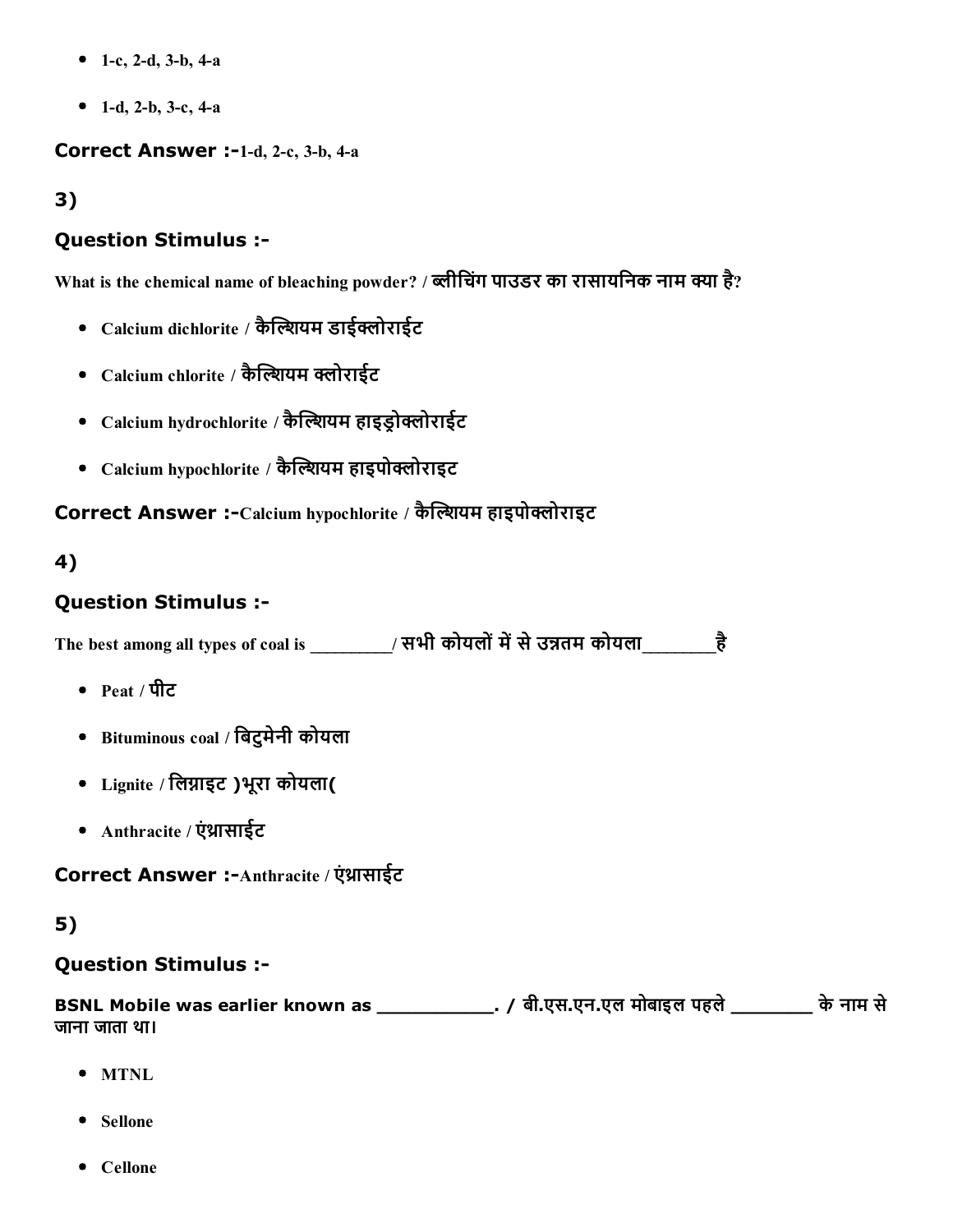Brief Soft Nice Line

#### **Correct Answer :- Cellone**

#### 6)

#### Question Stimulus :

LAN, the full form of which is \_\_\_\_\_\_\_\_\_\_\_\_\_, is a computer network that interconnects computers within a limited area. / लैन, जिसका पूर्ण रूप है \_\_\_\_\_, एक कंप्यूटर नेटवर्क है जो कि एक सीमित क्षेत्र के भीतर कंप्यूटर परस्पर जोड़ता है।

- Least Area Network / लीस्ट ऐरिया नेटवर्क
- Local Area Network / लोकल ऐरिया नेटवर्क
- Largest Area Network / लार्जेस्ट ऐरिया नेटवर्क
- Local Attachment Network / लोकल अटैचमेंट नेटवर्क

### Correct Answer :-Local Area Network / लोकल ऐरिया नेटवर्क

# 7)

#### Question Stimulus :

The river often referred to as Vridha Ganga or Dakshina Ganga is \_\_\_\_\_\_\_\_\_\_\_/ अक़सर वृद्ध गंगा या दक्षिण गंगा कहलाने वाली नदी है

- Cauvery / कावेरी
- Mahanadi / महानदी
- Krishna / कृष्णा
- Godavari / गोदावरी

Correct Answer :-Godavari / गोदावरी

#### 8)

#### Question Stimulus :

Mangrove vegetation in India is most extensive in \_\_\_\_\_\_\_\_\_\_. / भारत में मैंग्रोव वनस्पति सबसे अधिक 㔰〼ापक\_\_\_\_\_\_\_\_\_\_ म㌠ㄭहै।

- Malabar / मालाबार
- Rann of Kutch / कच्छ के रण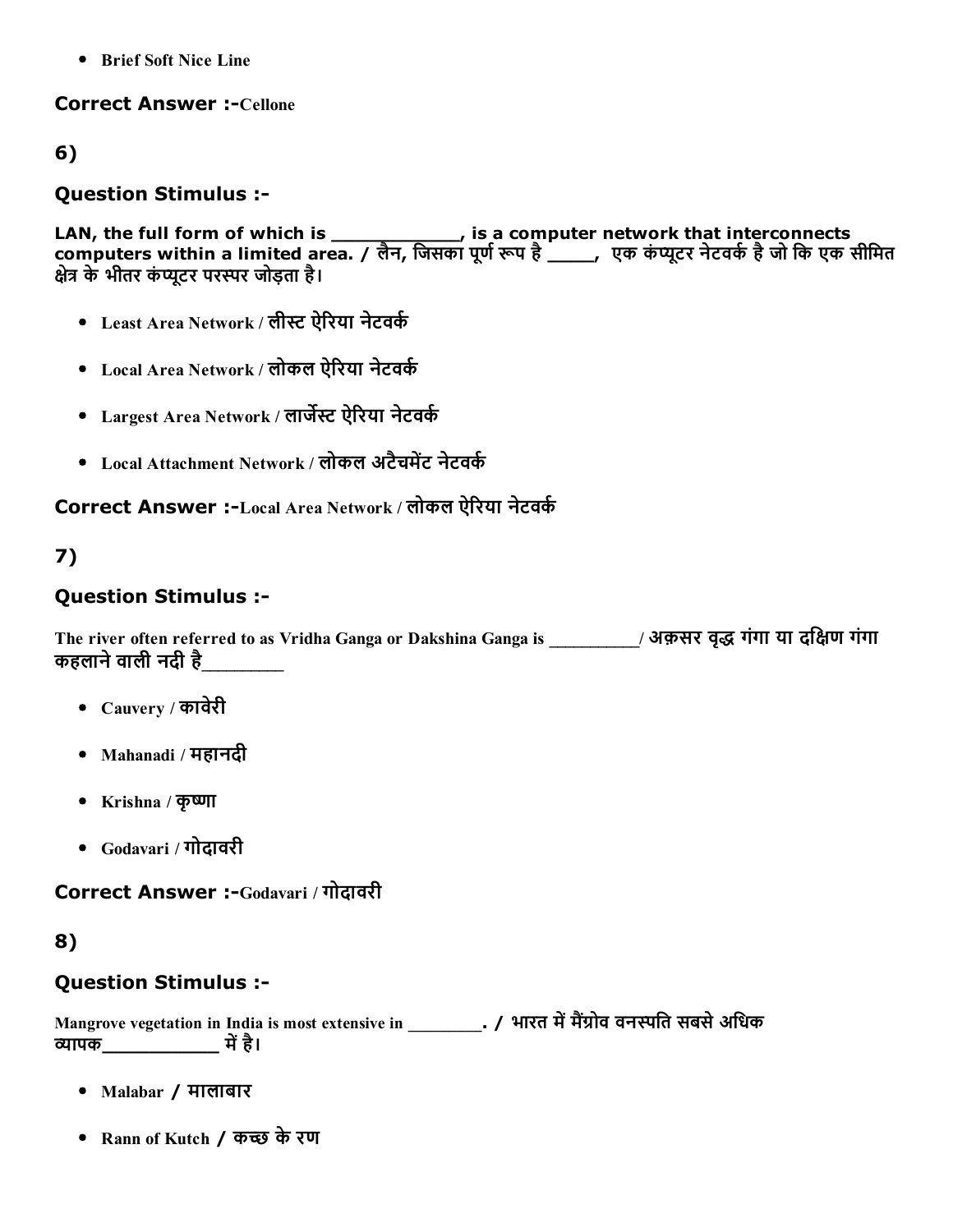- Sunderbans / सुन्दरबन
- None of these / इनमें से कोई भी नहीं

#### Correct Answer :-Sunderbans / सुन्दरबन

9)

### Question Stimulus :

Which Indian state is surrounded by Bangladesh on three sides? / कौन सा भारतीय राज्य तीनों ओर से बाँग्लादेश से घिरा हुआ है?

- Tripura / त्रिपुरा
- West Bengal / वेस्ट बंगाल
- Assam / आसाम
- Mizoram / मिजोरम

# Correct Answer :-Tripura / त्रिपुरा

# 10)

# Question Stimulus :

Which state has the maximum forest cover in India? / भारत के किस राज्य में अधिकतम वन आवरण हैं?

- Karnataka/ कर्नाटक
- Maharashtra/ महाराष्ट
- Madhya Pradesh / मध्य प्रदेश
- West Bengal / पश्चिम बंगाल

Correct Answer :-Madhya Pradesh / मध्य प्रदेश

# 11)

### Question Stimulus :

Which of the following States is on the border of Jammu and Kashmir? / निम्न में से कौन सा राज्य जम्मू और कश्मीर की सीमा पर है?

- Uttarakhand / उत्तराखण्ड
- Punjab / पंजाब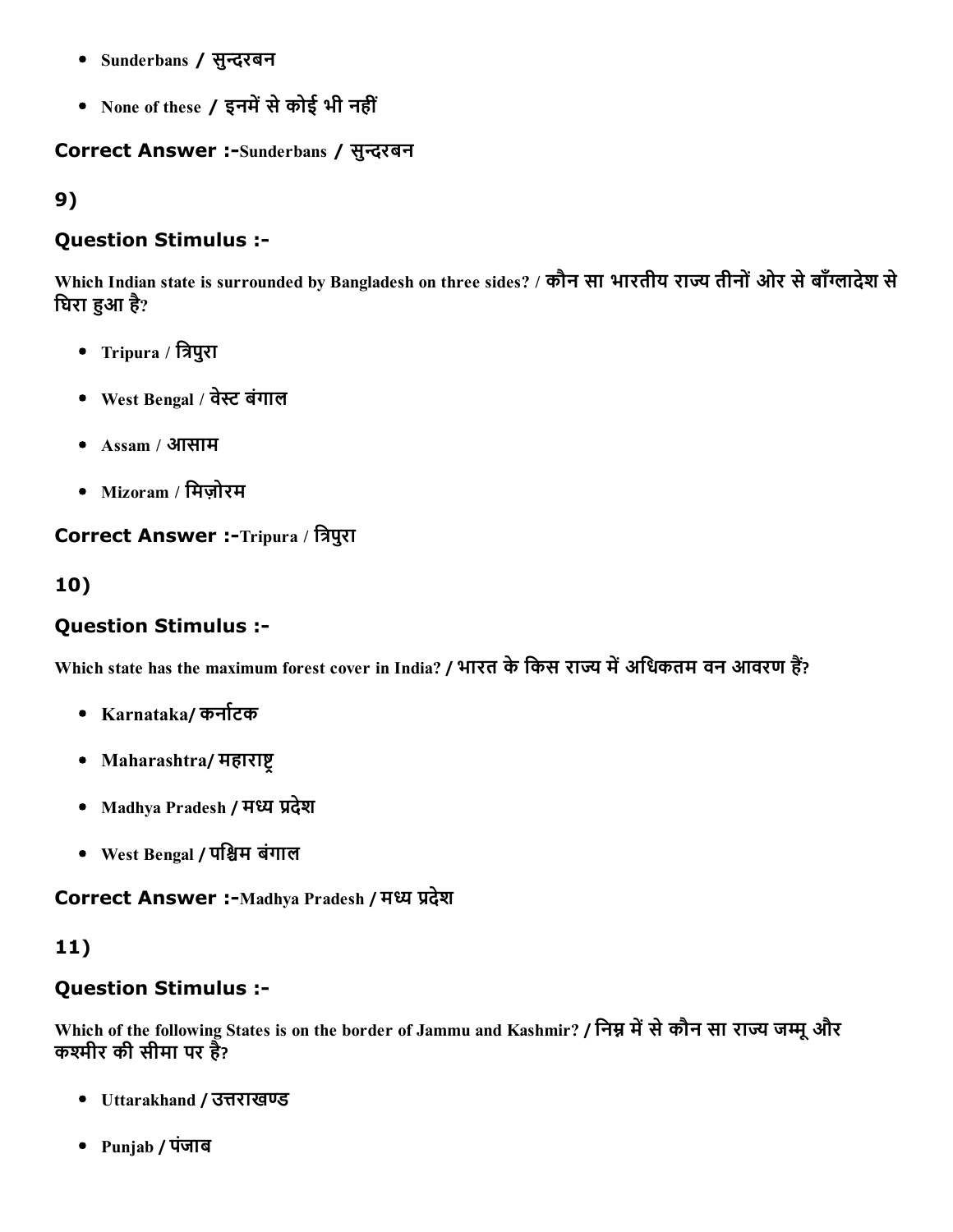- Chandigarh / चण्डीगढ़
- $\bullet$  Haryana / हरियाणा

#### **Correct Answer :- Punjab / पंजाब**

## 12)

### Question Stimulus :

The Greeks referred to this crop as 'Sindon' derived from the word Sind. Which crop is this? / यूनानियों ने इस फसल को ''सिंधोन' के रूप में उल्लेखित किया जो कि शब्द सिंध से व्युत्पन्न है। यह फसल कौन सी है?

- Rice / चावल
- Wheat / गेहूं
- Cotton / कपास
- Jowar / ज्वार

#### Correct Answer :-Cotton / कपास

### 13)

### Question Stimulus :

Which city is known as Orange City? / कौन सा शहर ऑरेंज सिटी के रूप में जाना जाता है?

- Kanpur / कानपुर
- Nagpur / नागपुर
- Nasik / नािसक
- Mumbai / मुंबई

Correct Answer :-Nagpur / नागपुर

### 14)

#### Question Stimulus :

Which is the world's largest freshwater lake by surface area? / क्षेत्रफल के संदर्भ से दुनिया की सबसे बड़ी ताजे पानी की झील कौन सी है?

- Caspian Sea / कैस्पियन सागर
- Lake Superior / लेक सुपीरियर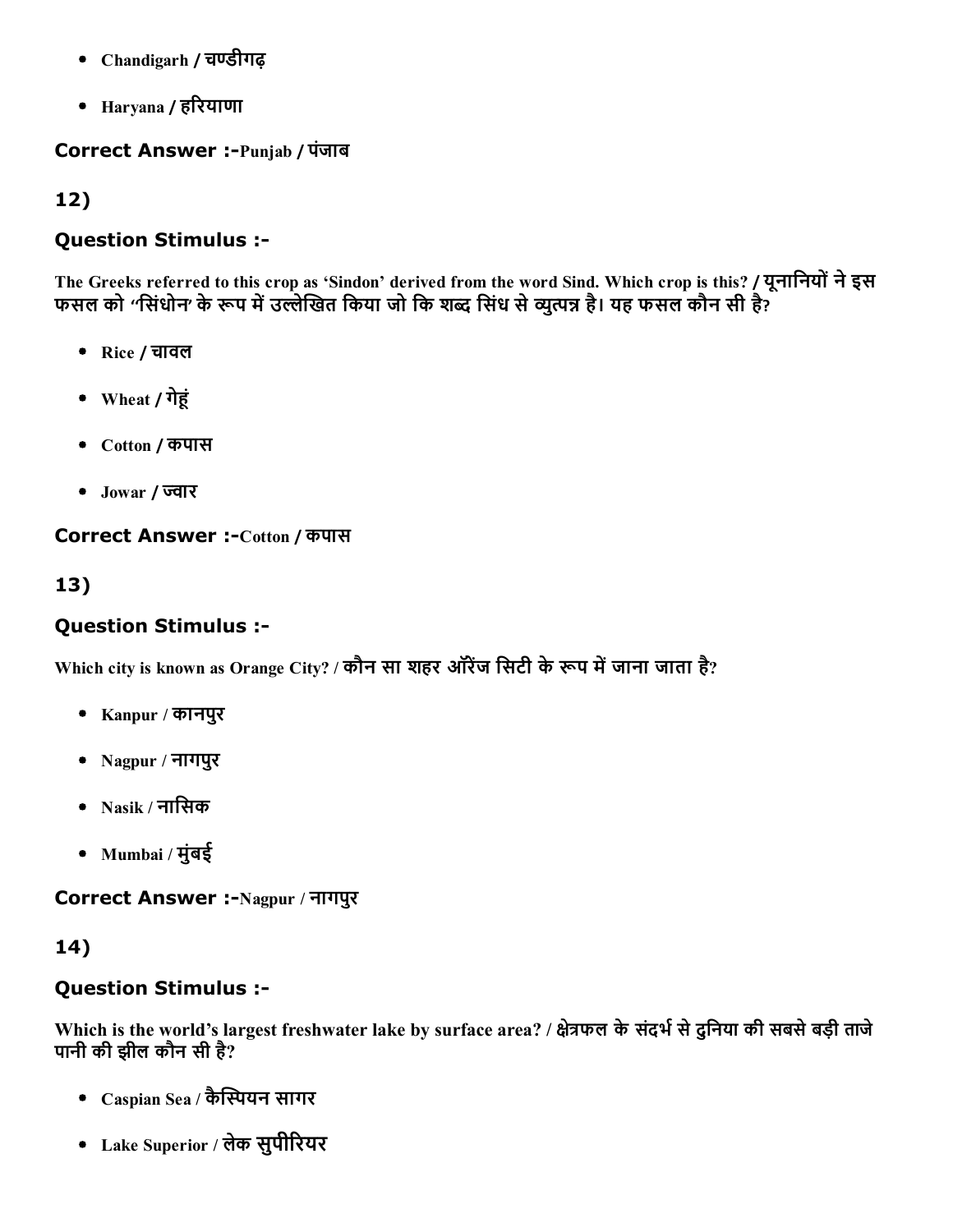- Michigan Lake / मिशिगन झील
- Great Slave Lake / ग्रेट स्लेव झील

# Correct Answer :-Lake Superior / लेक सुपीरियर

15)

### Question Stimulus :

Amongst the following which is the largest island? / निम्न में से कौन सा सबसे बड़ा द्वीप है?

- New Guinea / न्यू गिनिया
- London / लंडन
- Japan / जापान
- China / चीन

Correct Answer :-New Guinea / न्यू गिनिया

16)

### Question Stimulus :

2019 cricket world cup will be held in which of the following countries? / 2019 क्रिकेट वर्ल्ड कप निम्न में से कौन से देश में आयोजित किया जाएगा?

- India / भारत
- South Africa / साऊथ अफ्रिका
- West Indies / वेस्ट इंडीज
- England and Wales / इंग्लैण्ड और वेल्स

Correct Answer :-England and Wales / इंग्लैण्ड और वेल्स

# 17)

# Question Stimulus :

Which country has won the ICC U-19 Cricket World Cup 2016? / आई सी सी यू-19 क्रिकेट वर्ल्ड कप 2016 किसने जीता है?

- England / इंगलैंड
- Bangladesh / बंगला देश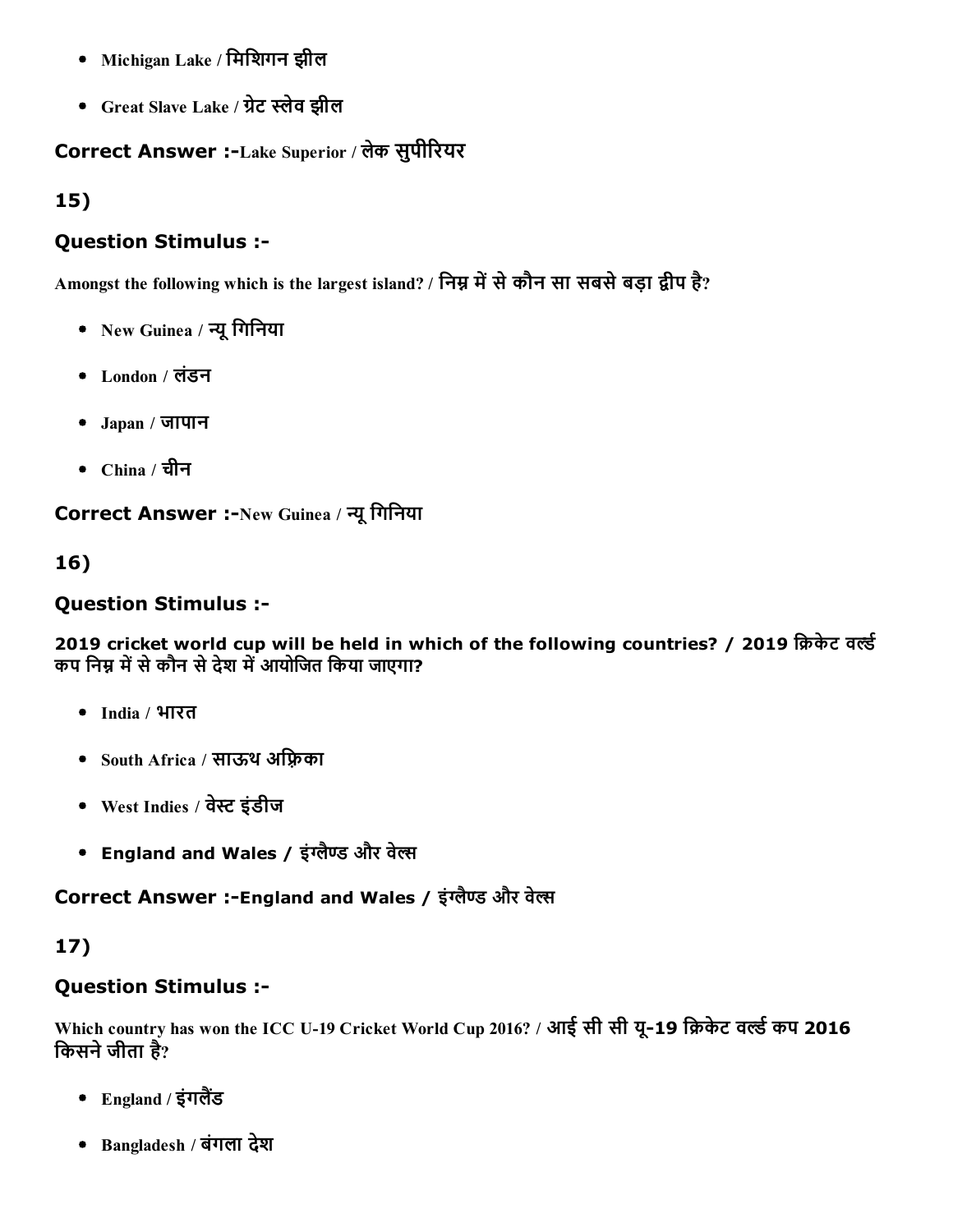- India / भारत
- West Indies / वेꛕ इंडीज़

## Correct Answer :-West Indies / वेस्ट इंडीज़

18)

### Question Stimulus :

Rajiv Gandhi International Cricket Stadium is in \_\_\_\_\_\_. / राजीव गांधी अंतर्राष्ट्रीय क्रिकेट स्टेडियम \_\_\_\_\_\_ में है।

- Bangalore / बैंगलोर
- Pune / पुणे
- Ranchi / रांची
- Hyderabad / हैदराबाद

Correct Answer :-Hyderabad / हैदराबाद

19)

# Question Stimulus :

How many players from 1 team can be on the court in a Basketball match? / बास्केटबॉल मैच में 1 टीम से कितने खिलाड़ी कोर्ट में हो सकते हैं?

- $6$
- $7$
- $5$
- 8

#### **Correct Answer :- 5**

20)

### Question Stimulus :

Who has been appointed as the chairman of the ICC Cricket Committee? / कौन आईसीसी क्रिकेट समिति के अध्यक्ष के रूप में नियुक्त किया गया है?

- Anil Kumble / अनिल कुंबले
- S M Gavaskar / एस एम गावस्कर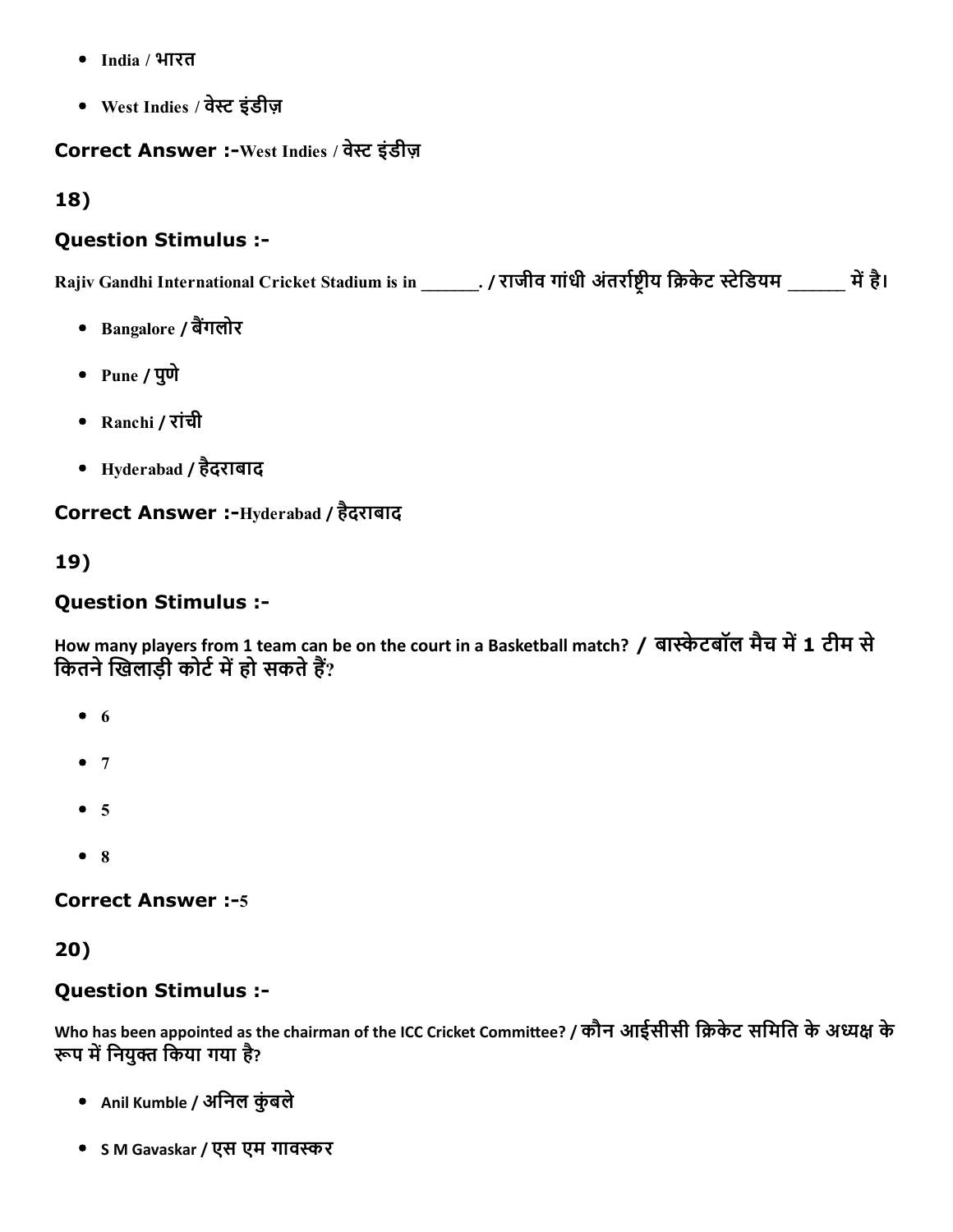- Saurav Ganguly / सौरव गांगुली
- Ravi Shastri / रवि शास्त्री

### Correct Answer :- Anil Kumble / अनिल कुंबले

21)

### Question Stimulus :

Which of the following countries has the world's largest railway network? / निम्न में से किस देश में दुनिया का सबसे बड़ा रेलवे नेटवर्क है?

- India / भारत
- Canada / कनाडा
- Germany / जर्मनी
- USA / यू.एस.ए

Correct Answer :-USA / यू.एस.ए

22)

#### Question Stimulus :

Which among the following countries is the largest producer of Wheat? / निम्न में से कौन सा देश गेहूँ का सबसे बढ़ा उत्पादक है?

- India / भारत
- Russia / रूस
- China / चीन
- France / फ़्रान्स

Correct Answer :-China / चीन

23)

### Question Stimulus :

What is the full form of the recently launched "E-enabled application" PMIS, to monitor all ongoing railway projects online? / हाल ही में शुरू हुई 'ई-सक्षम आवेदन' PMIS, का पूरा नाम क्या है, ज**ो अविरत रेल परियोजनाओं** की ऑनलाइन निगरानी के लिए है?

• Project Module and Information System / प्रोजेक्ट मॉड्यूल एंड इनफॉर्मेशन सिस्टम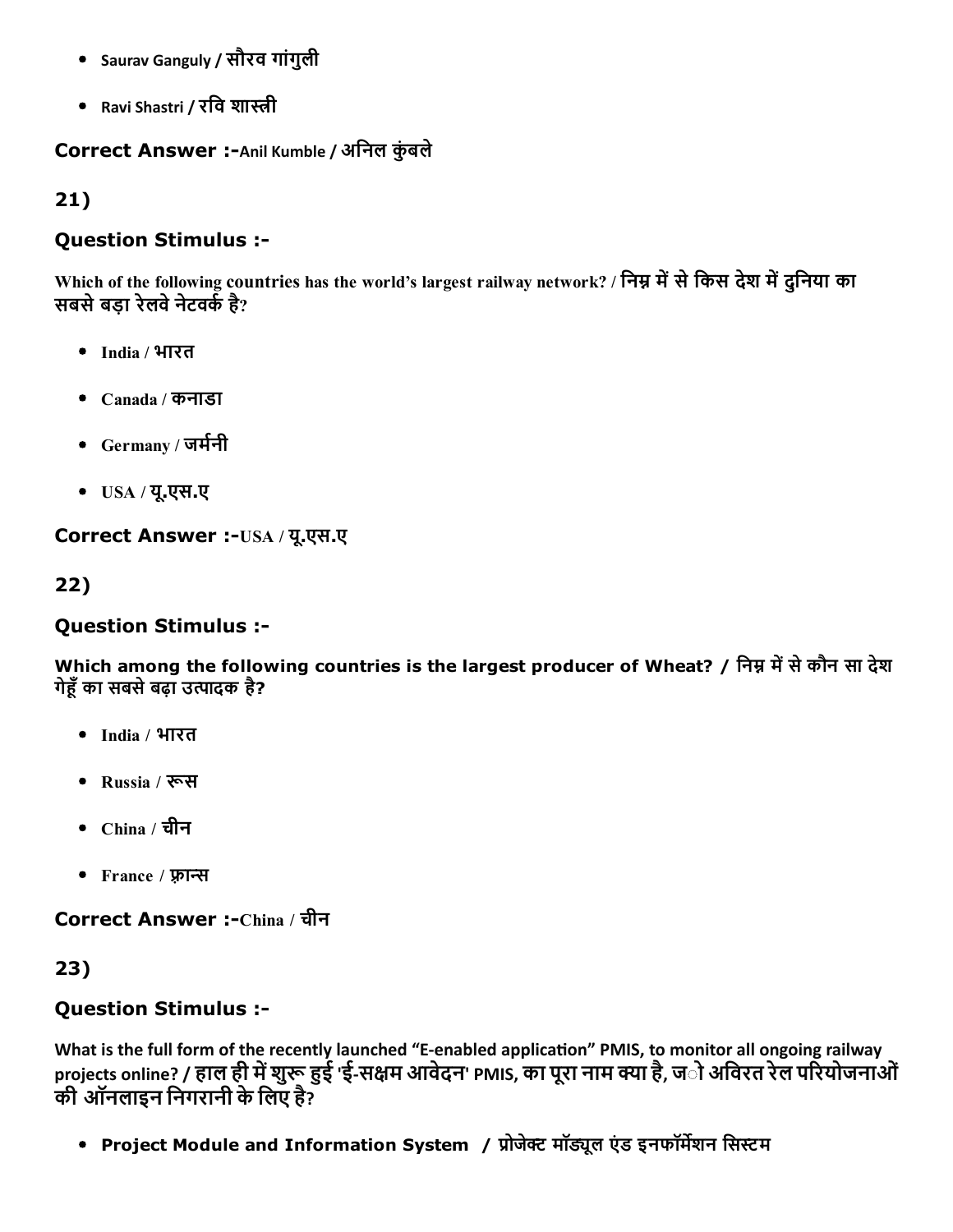- Project Mechanism and Indicative System / प्रोजेक्ट मकैनिज़्म एंड इंडिकेटिव सिस्टम
- Project Monitoring and Intelligence System / प्रोजेक्ट मॉनिटरिंग एंड इंटेलिजेंस सिस्टम
- Project Management and Information System / प्रोजेक्ट मैनेजमेंट एंड इंफॉर्मेशन सिस्टम

Correct Answer :-Project Management and Information System / प्रोजेक्ट मैनेजमेंट एंड इंफॉर्मेशन सिस्टम

24)

#### Question Stimulus :

Mukkurthi National Park is located in which state of India? / मुकुर्थी राष्टीय उद्यान भारत के किस राज्य में स्थित है?

- Tamilnadu / तिमलनाडु
- Maharashtra/ महाराष्ट
- Gujarat / गुजरात
- Rajastan / राजस्थान

Correct Answer :-Tamilnadu / तमिलनाडु

25)

### Question Stimulus :

The blue colour of the Mediterranean Sea inspired whom to discover his Nobel Prizewinning theory? / नोबेल पुरस्कार विजित सिद्धांत की खोज करते समय कौन से वैज्ञानिक भूमध्यसागर के नीले रंग से प्रेरित हुए थे?

- C.V. Raman / सी. वी रमन
- Isaac Newton / आइज़क न्यूटन
- S. Ramanujam / एस. रामानुजम
- $\Delta$ rchimedes / आर्किमीडीज

Correct Answer :-C.V. Raman / सी. वी रमन

26)

### Question Stimulus :

Who was the first Delhi Sultan? / दिल्ली का प्रथम सुल्तान कौन था?

• Qutb-ud-din Aibak / कुतुब-उद-दीन ऐबक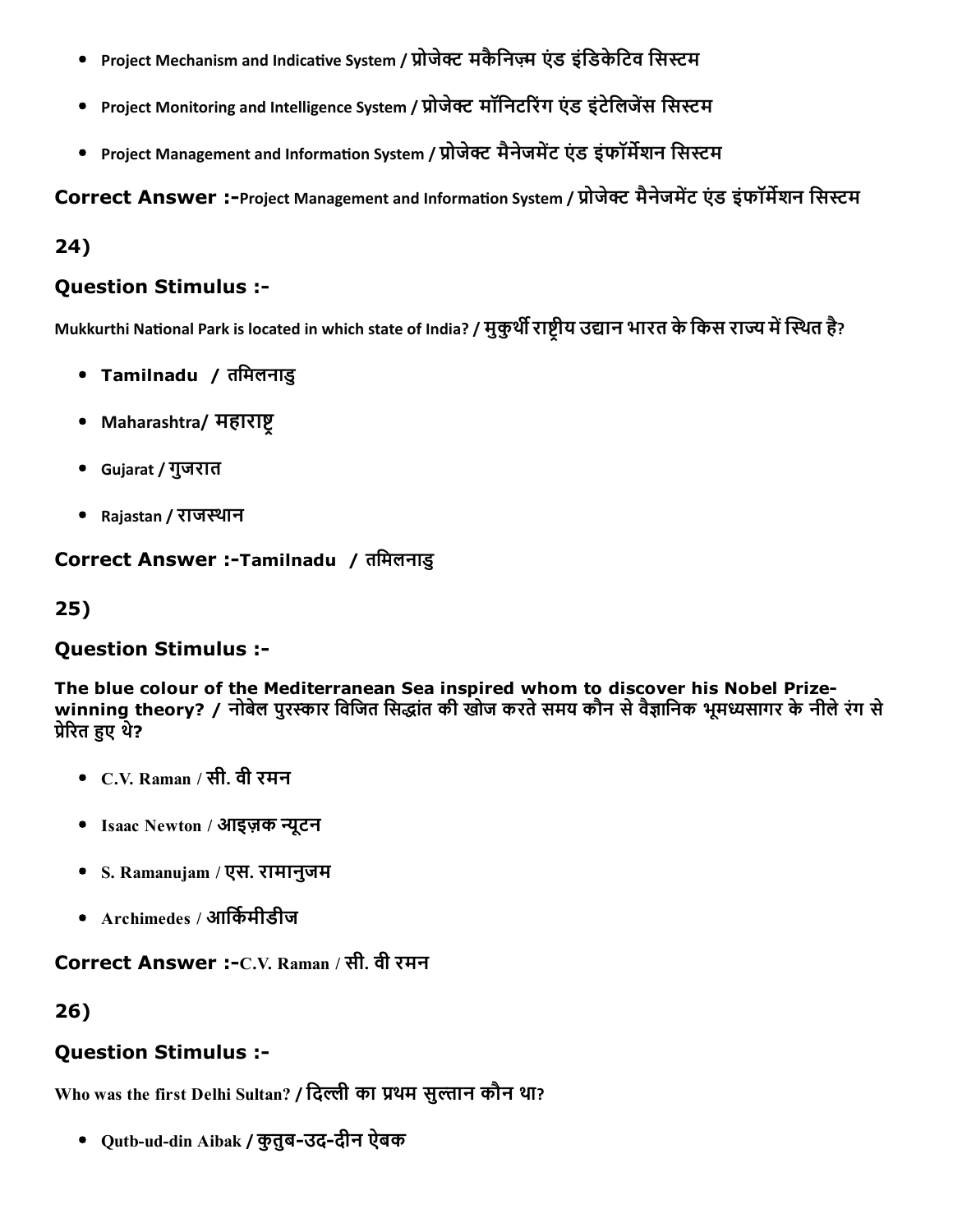- Babur / बाबर
- Ibrahim Lodi / इब्राहिम लोदी
- Sikander Lodi / िसकंदर लोदी

Correct Answer :- Qutb-ud-din Aibak / क़ुतूब-उद-दीन ऐबक

# 27)

### Question Stimulus :

Who wrote the famous patriotic song "Sare Jahan Se Acha Hindustan Hamara"? / किसने प्रसिद्ध देश-भक्ति गीत "सारे जहां से अच्छा हिन्दोस्ताँ हमारा" लिखा था?

- Rabindranath Tagore / रवीन्द्रनाथ टैगोर
- Sarojini Naidu / सरोिजनी नायडू
- MA Jinnah / एम.ए जिन्ना
- Allama Iqbal / अल्लामा इकबाल

Correct Answer :- Allama Iqbal / अल्लामा इकबाल

#### 28)

### Question Stimulus :

Who was the first Chief Minister of Gujarat? / गुजरात के प्रथम मुख्यमंत्री कौन थे?

- Jivraj Mehta / जीवराज मेहता
- UN Dhebar / यू.एन धबेर
- Chimanbhai Patel / िचमनभाई पटेल
- Keshubhai Patel / केशुभाई पटेल

Correct Answer :-Jivraj Mehta / जीवराज मेहता

#### 29)

#### Question Stimulus :

Who is considered the father of Biology? / जीव विज्ञान का जनक किसे कहा जाता है?

- Aristotle / अरस्तु
- Linnaeus / लीिनयस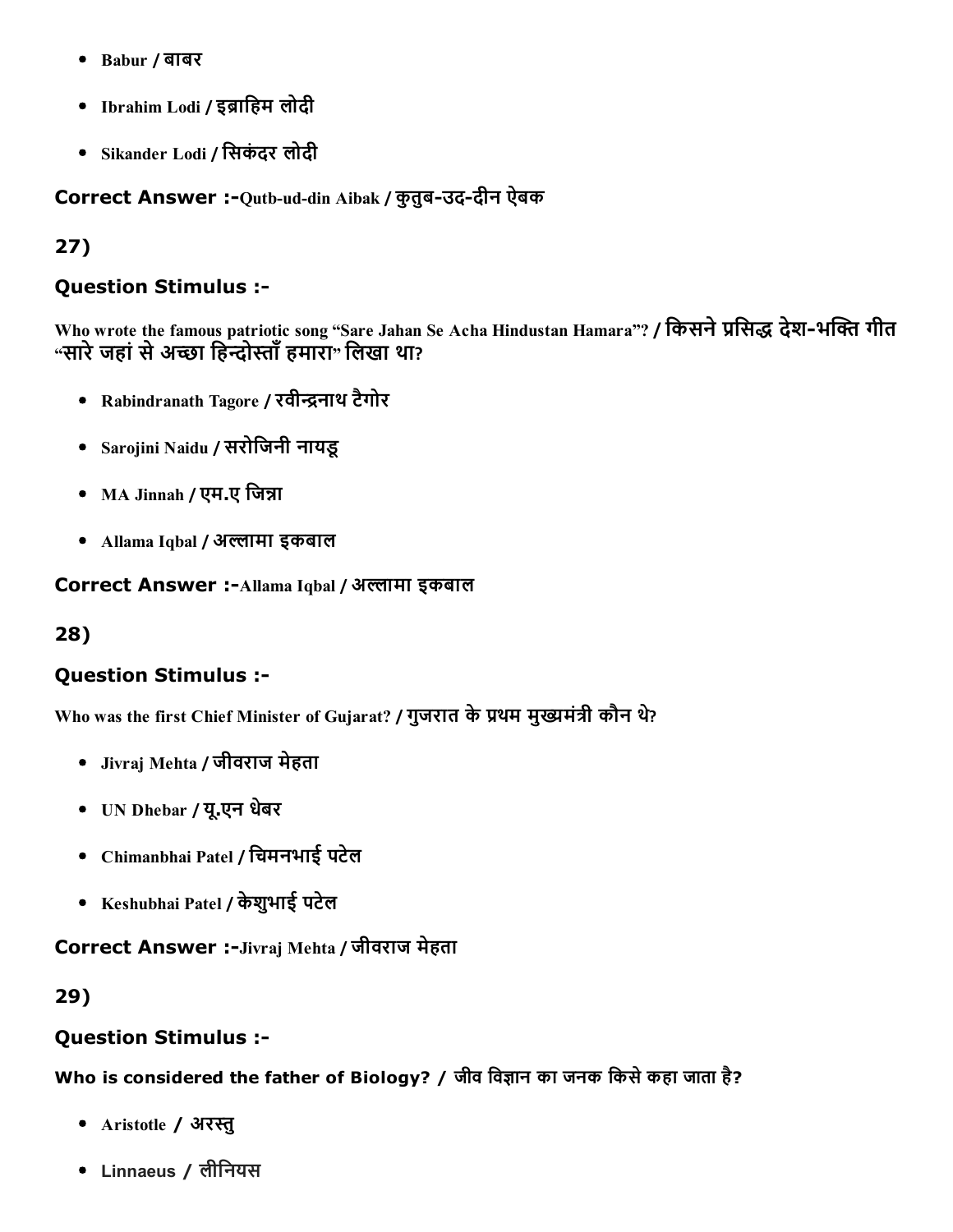- Theophrastus / थिओफ्रेस्टस
- Mendel / मेंडल

Correct Answer :- Aristotle / अरस्तु

30)

#### Question Stimulus :

How many spokes are there in the Chakra on the Indian flag? / भारतीय ध्वज में उपस्थित चक्र में कितनी तीलियाँ हैं?

- $20$
- 34
- $22$
- $24$

**Correct Answer :-24** 

31)

#### Question Stimulus :

Which among the following is the highest rank in Indian Air Force? / निम्न में से कौन सा भारतीय वायु सेना में सर्वोच्च पद है?

- Air Commander / एयर कमांडर
- Air Marshal / एयर मार्शल
- Wing Commander / िवंग कमांडर
- Group Captain / ग्लप कैप्टन

Correct Answer :-Air Marshal / एयर मार्शल

#### 32)

#### Question Stimulus :

Jobat is an irrigation canal in the river Hatni, This is a right bank tributary of ... / जोबट, हटनी नदी में एक सिंचाई नहर है, यह \_\_\_\_ के दाहिने किनारे पर स्थित सहायक नदी है।

- Tapti / ताप्ती
- Narmada / नर्मदा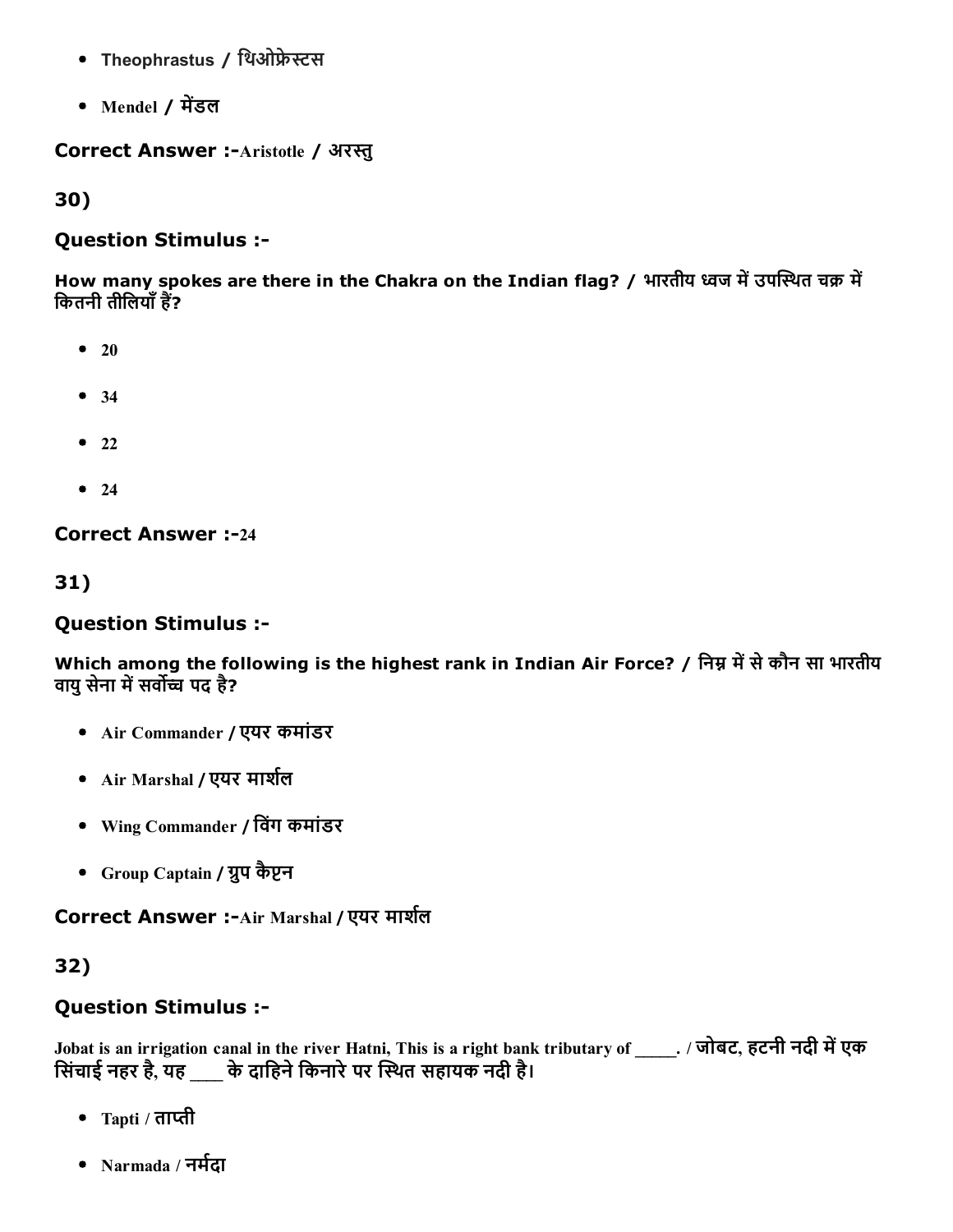- Son / सोन
- Yamuna / यमुना

Correct Answer :-Narmada / नर्मदा

33)

## Question Stimulus :

Jatiyo Sangsad is the supreme legislative body of \_\_\_\_\_\_\_\_\_ / जातीय संसद\_\_\_\_\_\_\_\_का सर्वोच्च विधायी निकाय है।

- Burma / बर्मा
- Germany / जर्मनी
- Bangladesh / बांग्लादेश
- $\bullet$  Cuba / क्यूबा

Correct Answer :-Bangladesh / बांग्लादेश

34)

# Question Stimulus :

The lion capital of Sarnath is a specimen of the art of which dynasty? / सारनाथ का सिंहचतुर्मुख स्तम्भशीर्ष किस राजवंश की कला का नमूना है?

- Gupta / गुप्ता
- Maurya / मौर्या
- Maya / माया
- Kushan / कुषाण

Correct Answer :-Maurya / मौर्या

35)

# Question Stimulus :

Arya Samaj was started by\_\_\_\_\_\_\_\_\_\_\_ / आर्य समाज\_\_\_\_\_\_\_\_\_\_के द्वारा प्रारंभ किया गया था

- Swami Dayanand Saraswati / स्वामी दयानंद सरस्वती
- Basavanna / बसवाअन्ना
- Swami Vivekananda / स्वामी विवेकानंद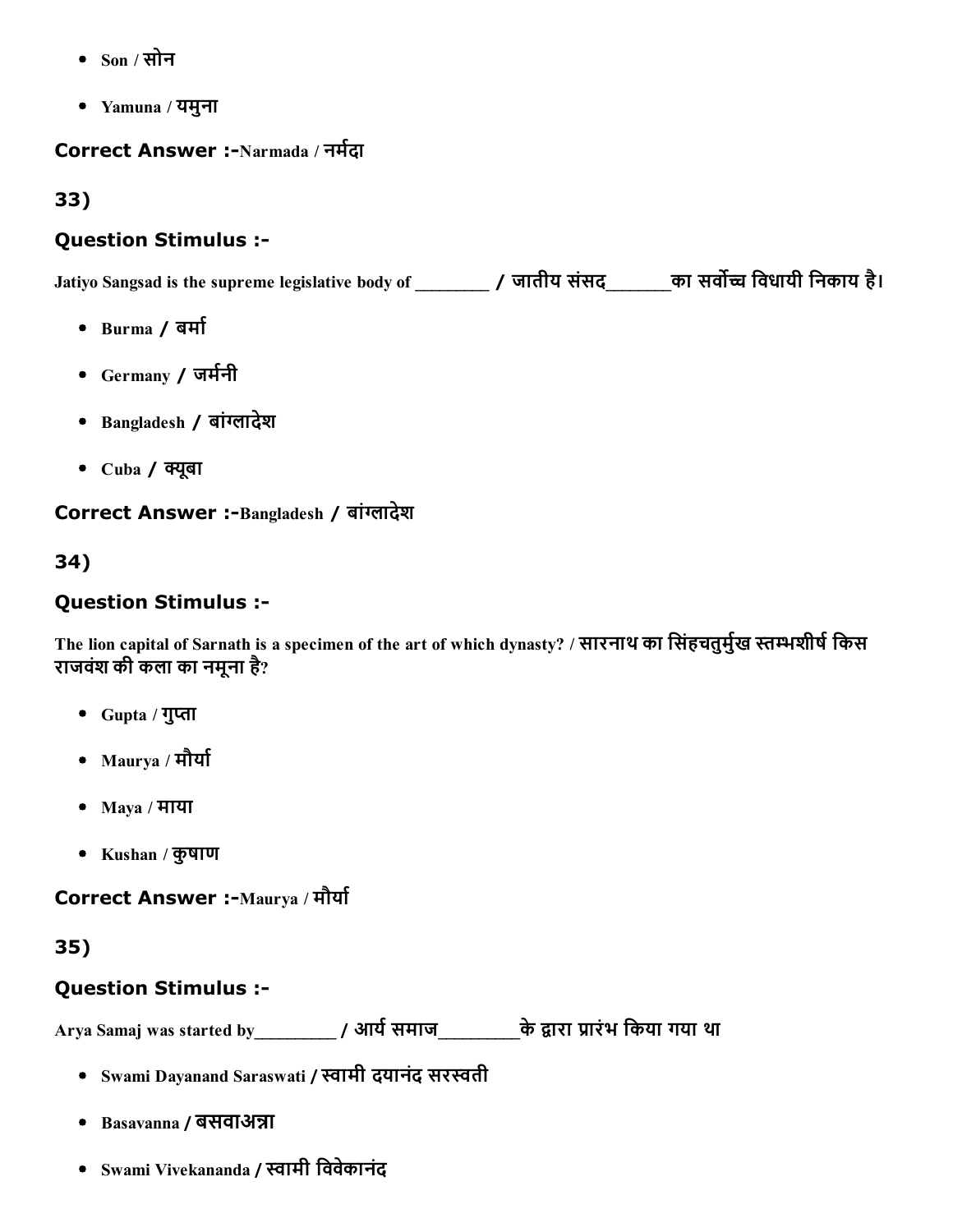• Guru Nanak / गुरू नानक

#### Correct Answer :-Swami Dayanand Saraswati / स्वामी दयानंद सरस्वती

### 36)

### Question Stimulus :

World War I was fought in which continent? / किस महाद्वीप में प्रथम विश्व युद्ध लड़ा गया था?

- Asia / एिशया
- Europe / यूरोप
- $\bullet$  South Africa / दक्षिण अफ्रीका
- Australia / ऑस्ट्रेलिया

Correct Answer :-Europe / यूरोप

# 37)

### Question Stimulus :

For which film did Javed Akhtar win his first Filmfare Award for Best Story? / जावेद अख्तर को सर्व-श्रेष्ठ कहानी के लिए पहला फिल्मफेयर पुरस्कार किस फिल्म के लिए मिला था?

- Sholay / शोले
- Zanjeer / ज़ंजीर
- $\bullet$  Silsila / सिलसिला
- Deewar / दीवार

Correct Answer :-Zanjeer / ज़ंजीर

### 38)

### Question Stimulus :

Where is Sardar Vallabhbhai Patel International Airport located? / सरदार वल्लभभाई पटेल अंतर्राष्टीय हवाईअड्डा कहाँ स्थित है?

- Ahmedabad / अहमदाबाद
- $Goa / \eta$ ोवा
- New Delhi / नई दिल्ली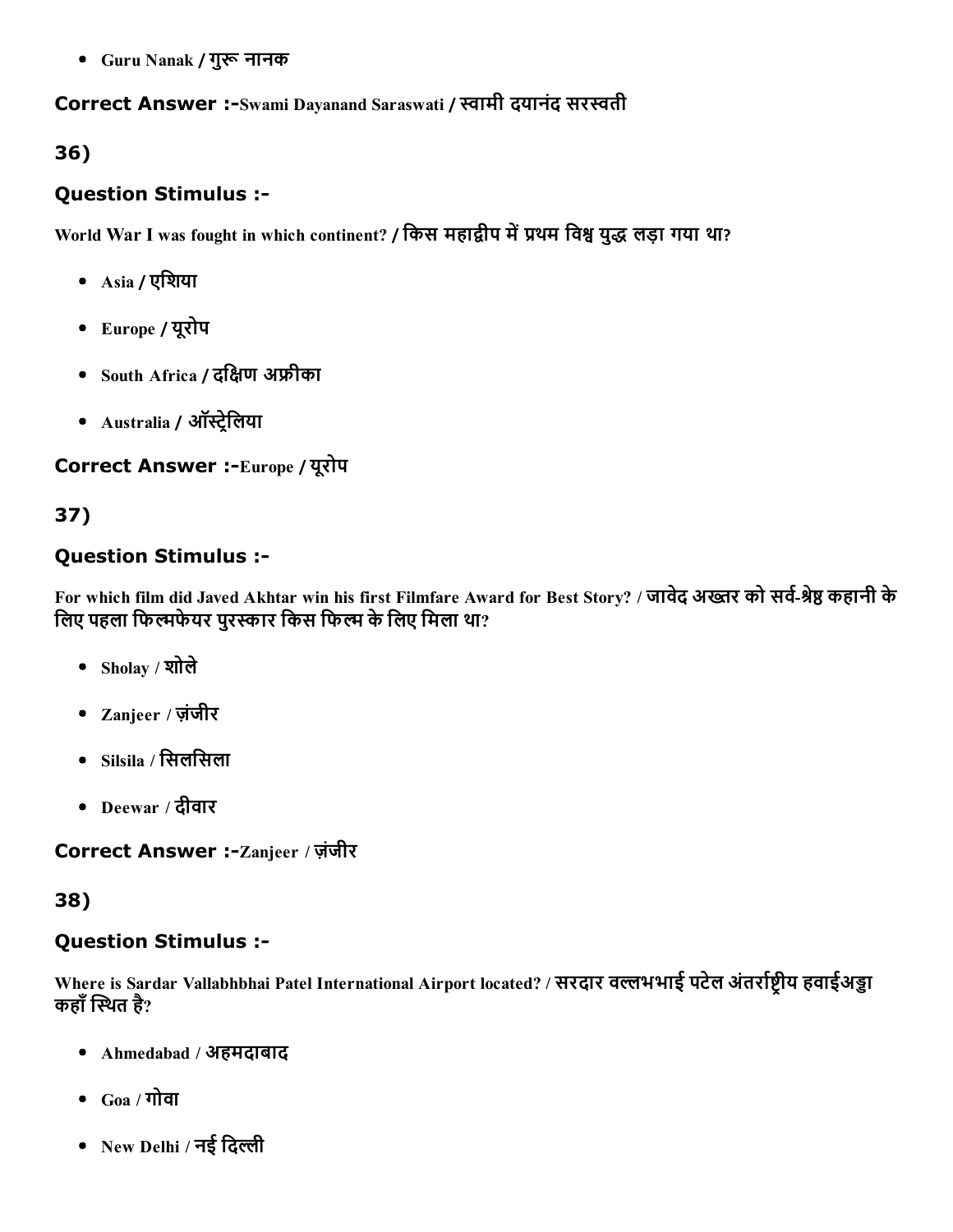Raipur / रायपुर

#### Correct Answer :-Ahmedabad / अहमदाबाद

#### 39)

#### Question Stimulus :

Which Country has the largest postal network in the world? / किस देश में विश्व का सबसे बड़ा डाक जालक्रम है?

- India / भारत
- America / अमेरिका
- Japan / जापान
- Russia / रूस

Correct Answer :-India / भारत

#### 40)

#### Question Stimulus :

For which of the book did Jhumpa Lahiri win "The DSC Prize for South Asian Literature" in 2015? / 2015 में झुम्पा लाहिरी को उनकी कौन सी किताब के लिए "डीएससी दक्षिण एशियाई साहित्य पुरस्कार" से नवाज़ा गया था?

- Only Goodness / ओनली गुडनेस
- The Lowland / द लोलैंड
- Unaccustomed Earth / अनअकस्टम्ड अर्थ
- The Namesake / द नेमसेक

Correct Answer :-The Lowland / द लोलैंड

#### 41)

#### Question Stimulus :

The name of which percussion instrument literally means 'made of clay'? / वस्तुत: किस तालवाद्य के नाम का अर्थ 'मिट्टी का बना' है?

- Mridangam / मृदंगम
- $\bullet$  Sitar / सितार
- Tabla / तबला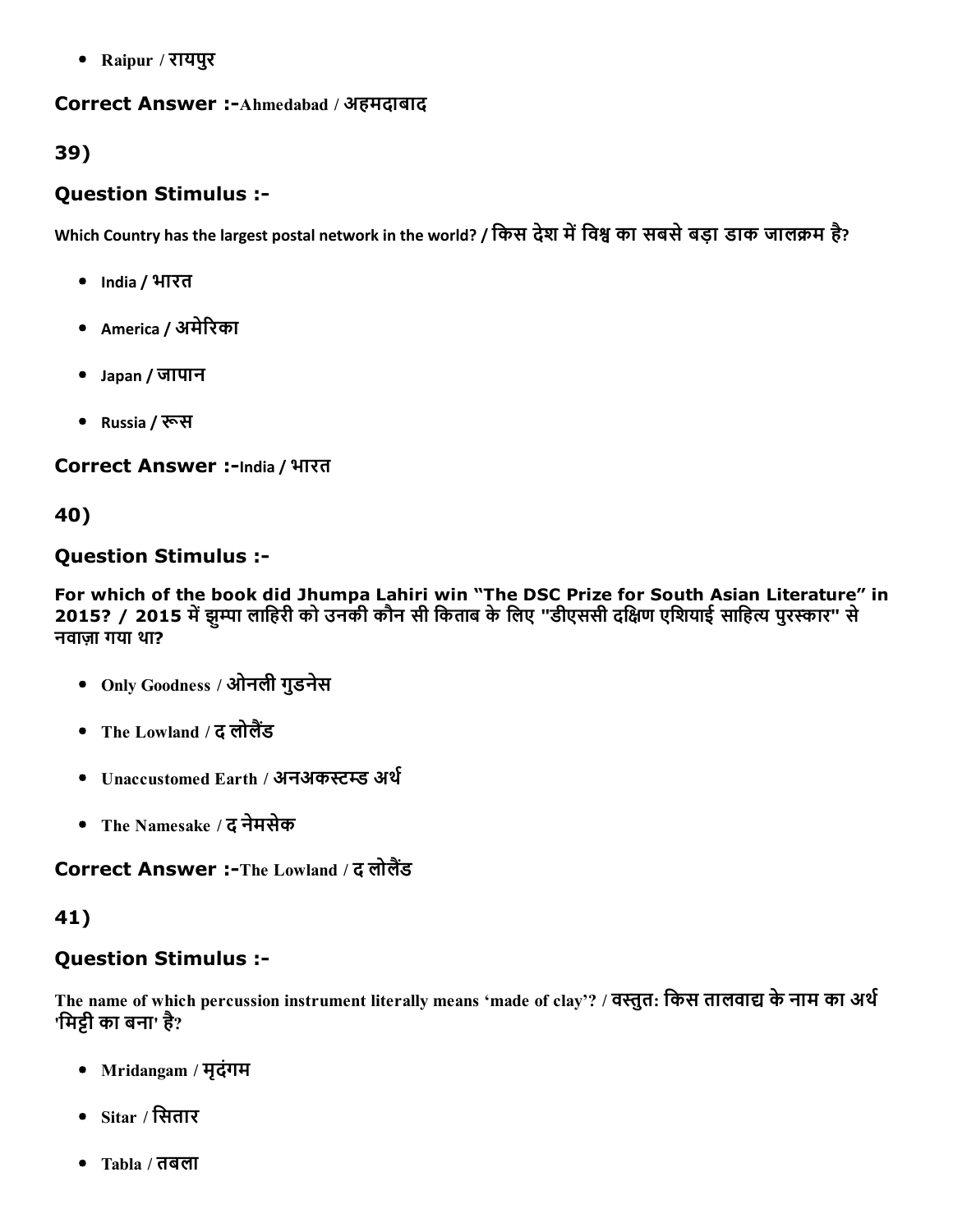Ektara / एकतारा

#### Correct Answer :-Mridangam / मृदंगम

### 42)

### Question Stimulus :

Who was recently appointed as the Chairman of Central Board for Secondary Education (CBSE)? / केन्द्रीय माध्यमिक शिक्षा परिषद (CBSE) का नवनियुक्त अध्यक्ष कौन था?

- Dinanath Batra / दीनानाथ बत्रा
- Rajesh Kumar Chaturvedi / राजेश कुमार चतुर्वेदी
- Rita Bhauguna Joshi / रीता बहुगुणा जोशी
- RS Sharma / आर एस शर्मा

Correct Answer :- Rajesh Kumar Chaturvedi / राजेश कुमार चतुर्वेदी

### 43)

### Question Stimulus :

Who is the Chief Information Commissioner of India? / भारत के मुख्य सूचना आयुक्त कौन हैं?

- Anil Goswami / अनिल गोस्वामी
- Vijay Sharma / विजय शर्मा
- Shashi Kant Sharma / शशि कांत शर्मा
- R K Mathur / आर केमाथरु

Correct Answer :-R K Mathur / आर के माथुर

#### 44)

### Question Stimulus :

The original name of UNICEF is / यूनिसेफ का मूल अर्थ है?

- Unique Nations Children Emergency Fund / यूनीक नेशन चिल्डन इमरजेंसी फंड
- United Nations Children's Emergency Function / यूनाइटेड नेशन चिल्ड्रन इमरजेंसी फंक्शन
- United Nations International Children's Emergency Fund / यूनाइटेड नेशन इंटरनेश्नल चिल्ड्न्स इमरजेंसी फंड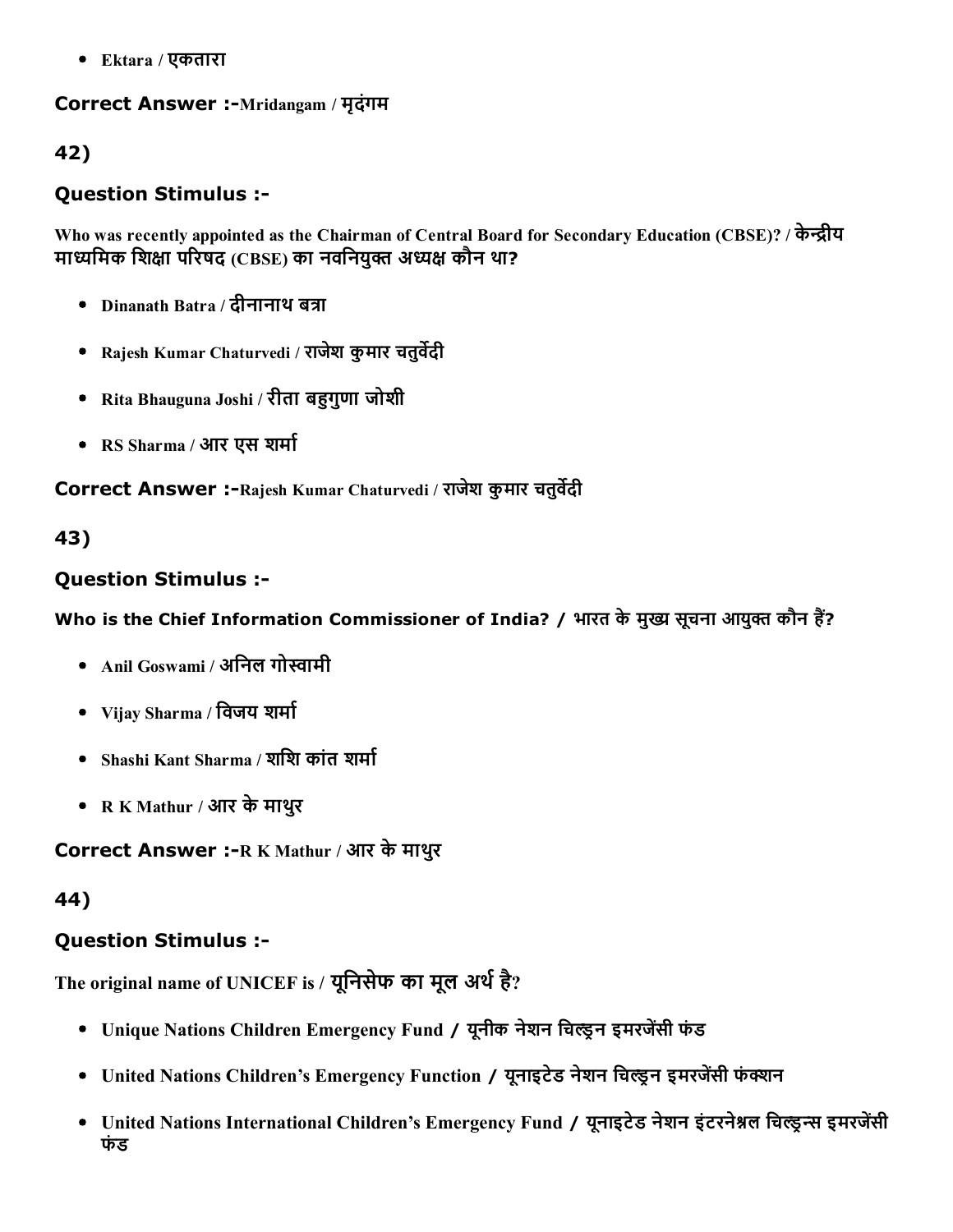• United Nations Charity Energy Fund / यूनाइटेड नेशन चैरिटी ऐनर्जी फंड

Correct Answer :-United Nations International Children's Emergency Fund / यूनाइटेड नेशन इंटरनेश्नल चिल्डन्स इमरजेंसी फंड

45)

### Question Stimulus :

World AIDS day is celebrated on\_\_\_\_\_\_\_\_\_\_ / विश्व एड्स दिवस \_\_\_\_\_\_\_\_ को मनाया जाता है।

- December 5 / 5 दिसम्बर
- November 1 / 1 नवम्बर
- December 1 / 1 दिसम्बर
- June 11 / 11 जुलाई

Correct Answer :-December 1 / 1 दिसम्बर

46)

### Question Stimulus :

Tomb of Tansen is located in \_\_\_. / तानसेन का मक़बरा \_\_\_\_ में स्थित है।

- $Gw$ alior / ग्वालियर
- Indore / इंदौर
- Ujjain / उज्जैन
- Morena / मुरैना

Correct Answer :-Gwalior / ग्वालियर

47)

Question Stimulus :

Narmada squeezes through a narrow gorge carving through marble formation on both sides. This can be seen in the district of  $\sqrt{ }$  नर्मदा अपने दोनो तरफ संगमरमर को काटकर एक संकरी घाटी में सिकुड़ जाती है। इसे निम्न जिले में देखा जा सकता है

- Ujjain */* उज्जैन
- Ratlam / रतलाम
- Dhar / धार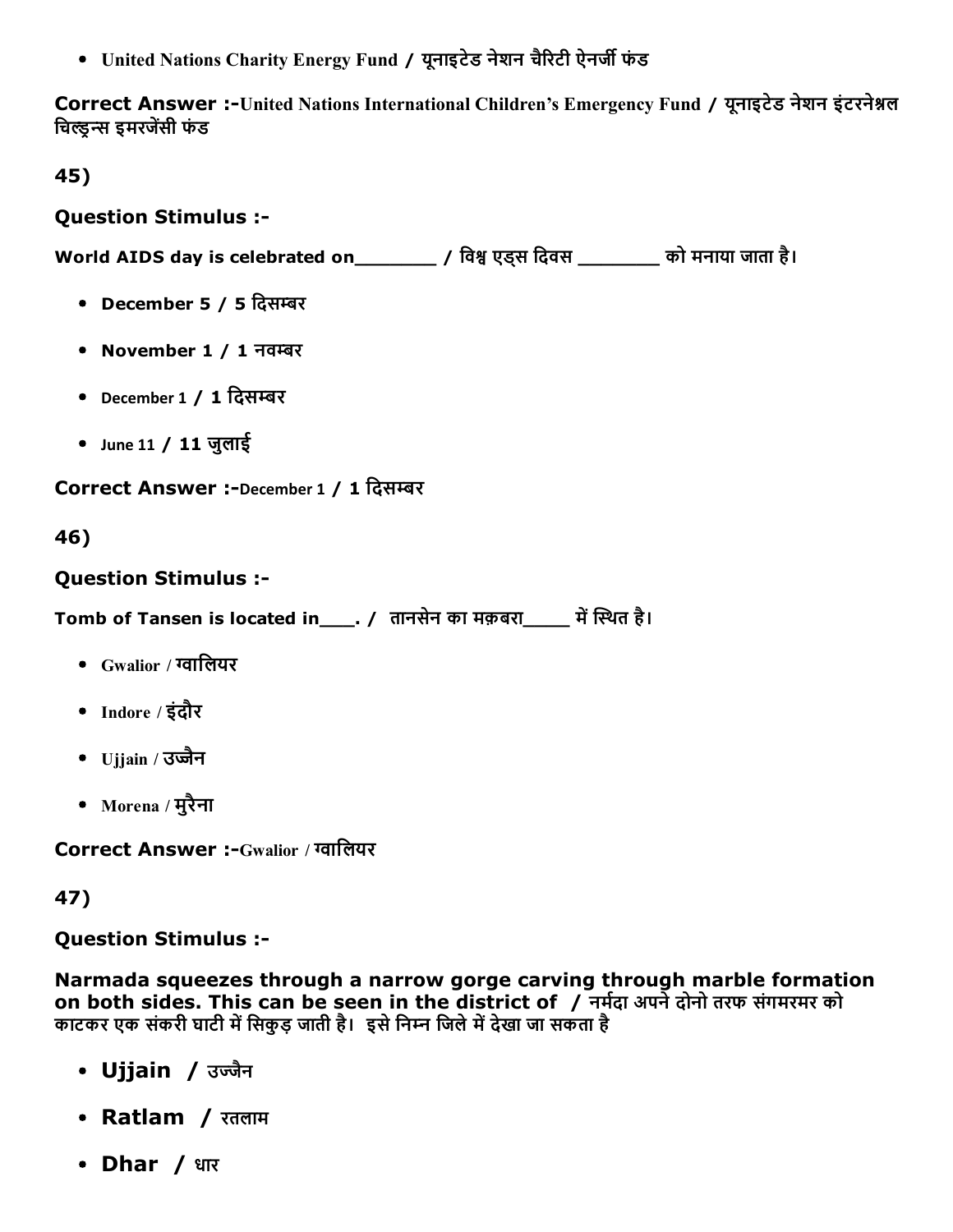Jabalpur / जबलपुर

Correct Answer :-Jabalpur / जबलपुर

48)

#### Question Stimulus :

Name the important river that flows through Maheshwar? / महेश्वर से बहने वाली महत्वपूर्ण नदी का नाम बताइ㘷㜰ये।

- Narmada / नर्मदा
- Kashyapa / कश्यप
- Sindhu / सिन्धु
- Tapti / ताप्ती

# Correct Answer :-Narmada / नर्मदा

# 49)

# Question Stimulus :

Which is the highest peak in Madhya Pradesh? / मध्यप्रदेश में सबसे उच्च शिखर कौन सा है?

- Lady Hill / लेडी पर्वत
- Kaimur Hill / कैमूर पर्वत
- Dhupgarh Peak / धपूगढ़ िशखर
- Mount Logan / माउंट लोगन

# Correct Answer :-Dhupgarh Peak / धूपगढ़ शिखर

### 50)

# Question Stimulus :

The Nawab of Pataudi who was born in Bhopal was / भोपाल में पैदा हुए पटौदी के नवाब थे \_\_\_\_\_\_।

- Mansur Ali Khan / मंसुर अली खान
- Muhammed Abdul Ali / मोहम्मद अब्दुल अली
- Wajid Ali / वाजिद अली
- Jahangir Muhammad Khan / जहांगीर मोहम्मद खान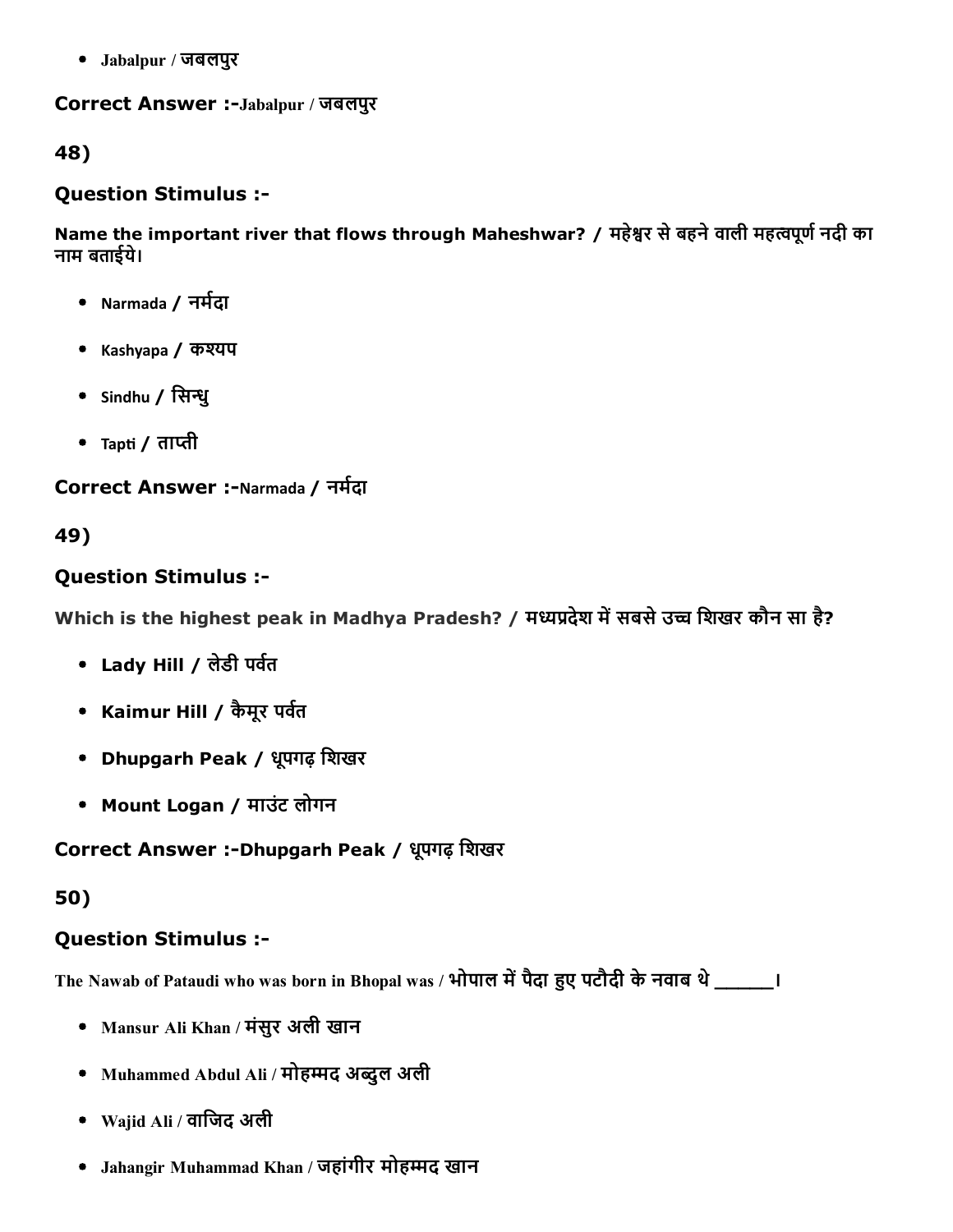Correct Answer :-Mansur Ali Khan / मंसुर अली खान

51)

Question Stimulus :

The lines  $j$  and  $k$  are parallel. Then the values of  $x$  and  $y$  are \_\_\_\_\_\_\_\_\_\_\_\_\_\_\_\_\_ / j और k रेखाय㌠ㄭसमांतर हꛕ। तो *x* और *y* केमान हꛕ



- $X = 36^0$  and Y =72 $^0$  / x = 36 $^0$  और Y =72 $^0$
- $\rm X = 36^0$  and Y =82 $^0$  / x = 36 $^0$  और Y =82 $^0$
- $\rm X$  = 72 $^{\rm 0}$  and Y =36 $^{\rm 0}$  / x = 72 $^{\rm 0}$  और =36 $^{\rm 0}$
- $\rm X = 82^0$  and Y =36 $^0$  / x = 82 $^0$  और Y =36 $^0$

Correct Answer :-X = 36<sup>0</sup> and Y =72<sup>0</sup> / X = 36<sup>0</sup> और Y =72<sup>0</sup>

#### 52)

#### Question Stimulus :

Value of  $30 - (75 \div -15) + 20 =$   $\_\_\_\_\_\_$  /  $30 - (75 \div -15) + 20$  का मान =

- $-+45$
- $-35$
- $-55$
- 55

**Correct Answer :- 55** 

53)

Question Stimulus :

Choose the correct answer and fill up the blanks. / सही उत्तर चुनिये और रिक्त स्थान भरिये।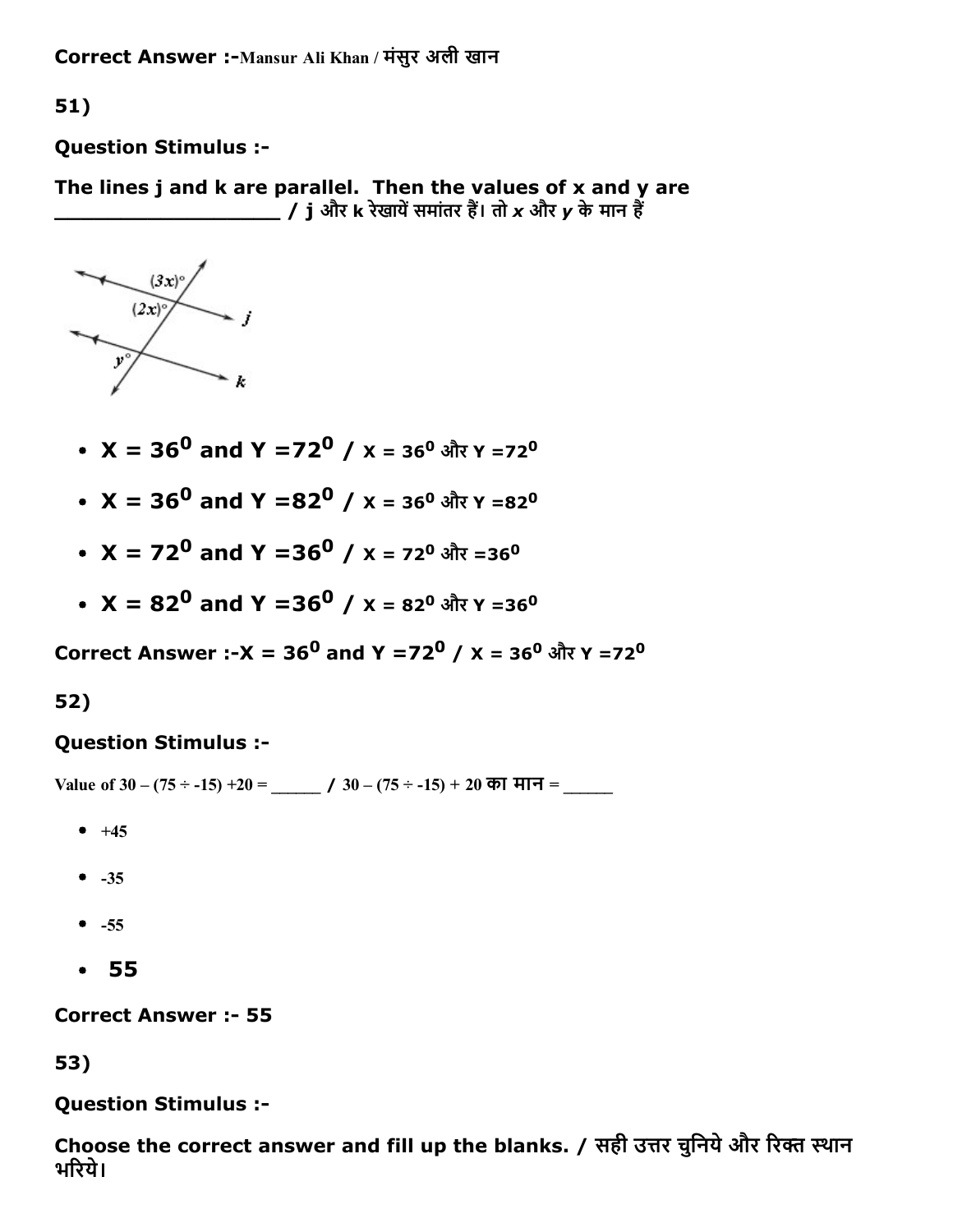765 (1365 - 1365) = \_\_\_\_\_\_

- $153$
- $-153$
- 0  $\bullet$
- $\mathbf{1}$  $\frac{-}{-153}$
- 

**Correct Answer :- 0** 

54)

Question Stimulus :

Write the numerical coefficient of x<sup>5</sup>  $\,$  in  $\,$  <sup>5</sup>  $\,$  y<sup>2</sup> x<sup>5</sup>  $\,$ z<sup>4</sup> /  $\,$  5  $\,$  y<sup>2</sup>  $\,$ x<sup>5</sup>  $\,$ z<sup>4</sup> का संख्यात्मक गुणांक लिखिये

- $\frac{17}{5}$  $y^2z^4$
- y 2
- $\frac{17}{5}$  z4

**Correct Answer :-**  $\frac{17}{5}$ 

55)

Question Stimulus :

Which of the following expression contains only like terms? / निम्न में से कौन से अभिव्यंजनों में केवल समान पद शामिल हैं?

 $5x^2 + 4x^3 + 3x^2$ ,  $5xy - 7xy + 11xy$ ,  $-5x^3y^2 - 5x^3y^4 - 5x^3y^3$ 

- $5x^2 + 4x^3 + 3x^2$
- $-5x^3y^2 5x^3y 5x^3y^3$
- $-5xy 7xy + 11xy$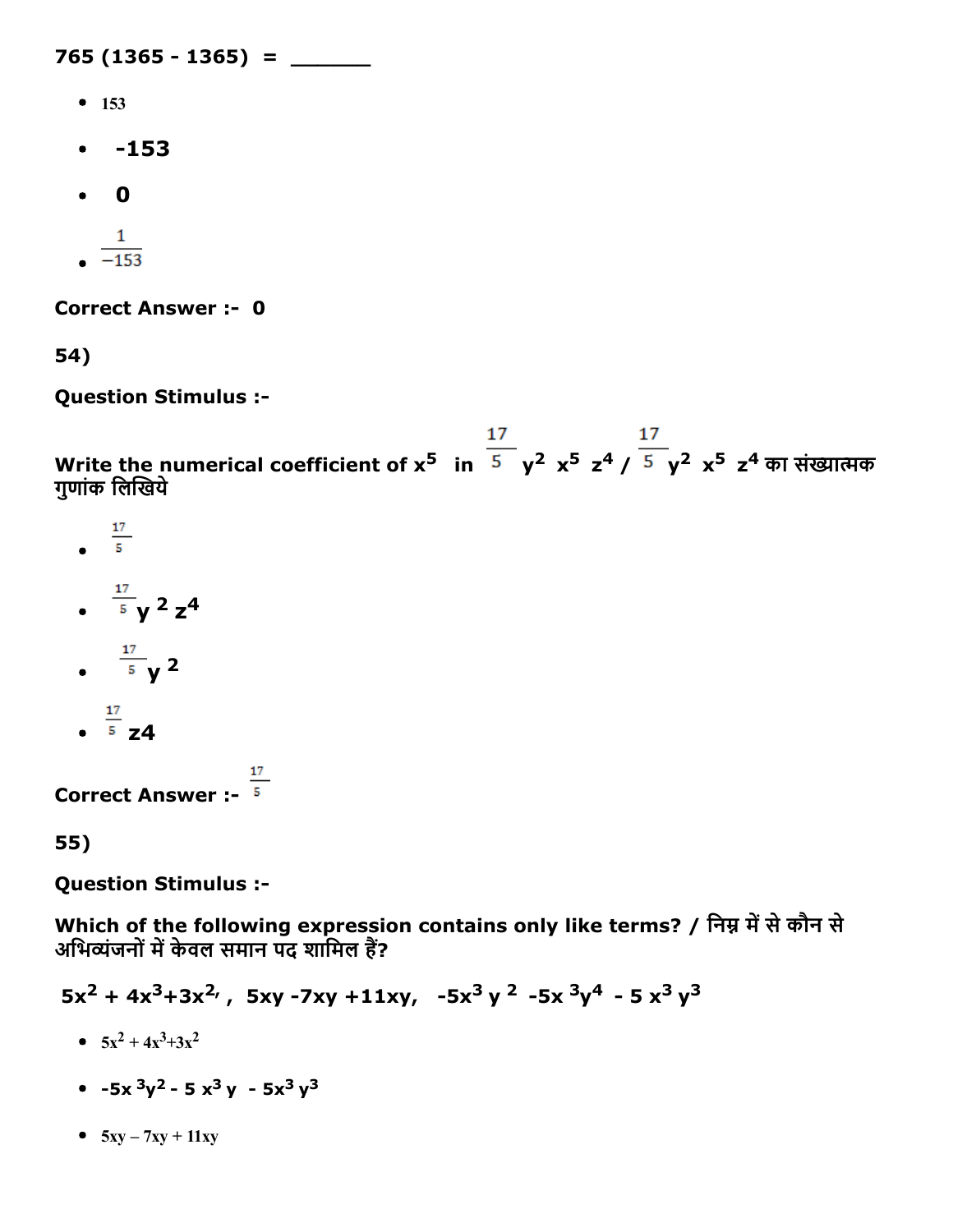$-5x^3 + 5xy$ 

**Correct Answer :-5xy – 7xy + 11xy** 

56)

#### Question Stimulus :

Students of class 8 were asked to give their options for ICSE, CBSE or IG. The options are shown in the Pie Chart. If 80 students have opted for CBSE find the total number of students in class 8? / कक्षा 8 के छात्रों को ICSE, CBSE या IG के लिये अपने विकल्प देने को कहा गया। विकल्प वृत्तखंड चार्ट में दिखाये गये हैं। यदि 80 छात्रों ने CBSE को चना, तो कक्षा 8 के छात्रों की कल संख्या निकालिये?



- 500
- 200
- 100
- 160

**Correct Answer :-200** 

57)

Question Stimulus :

Diagonals of a parallelogram ABCD intersect at O. If ∠BOC = 90º and ∠BDC = 50º, then ∠OAB is equal to \_\_\_\_\_\_\_\_\_\_\_\_\_\_\_\_\_\_\_\_\_/ समानांतर चतुर्भुज ABCD के विकर्ण O पर प्रतिच्छेद करते हैं। यदि ∠BOC = 90º और ∠BDC = 50º, तो ∠OAB \_\_\_\_\_\_\_\_\_\_\_\_\_\_ केबराबर है

- 90º
- 50º
- 40º
- $10°$

Correct Answer :-40<sup>o</sup>

58)

Question Stimulus :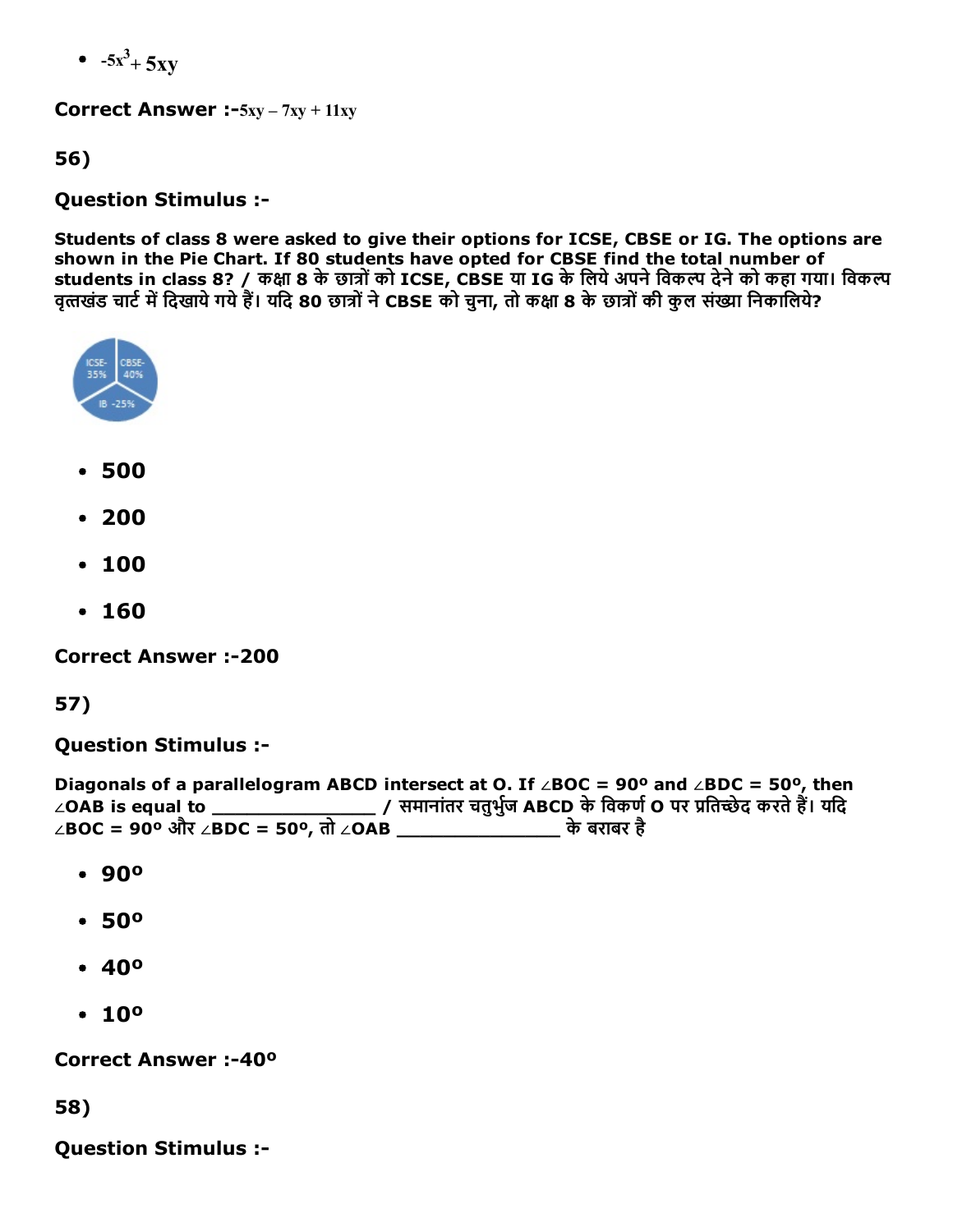Ram can finish a work in 18 days while Bhaskar would have completed the same work in 15 days. Bhaskar worked for 10 days and left the job. Under this situation it would take \_\_\_\_\_\_\_\_\_\_\_ days for Ram to finish the remaining work. / राम किसी कार्य को 18 दिन में पूरा कर सकता है जबकि भास्कर ने उसी कार्य को 15 दिन में पूरा कर लिया होता। भास्कर ने 10 दिन काम किया और व्यवसाय छोड़ दिया। इस परिस्थिति में, राम को शेष कार्य परा करने में बाद करने कर बारे परा करने में

- 5 days / 5 िदन
- 6 days / 6 िदन
- 7 days / 7 िदन
- 8 days / 8 िदन

Correct Answer :-6 days / 6 दिन

59)

### Question Stimulus :

Name the point that lies in the fourth quadrant of a graph? / वह बिंदु बताइये जो ग्राफ के चौथे भाग में स्थित है?

- $(-8, -5)$
- $(8, -5)$
- $(4, 5)$
- $(-8, 4)$

#### **Correct Answer :-** $(8, -5)$

60)

### Question Stimulus :

How many cubes of side 3cm can be made from a cuboid of size10cm× 6cm ×9cm? / 10cm× 6cm ×9cm केआमाप के घनास्थि से 3 सेमी भुजा के कितने घन बनाये जा सकते हैं?

- 10
- $20$
- 30
- 60

**Correct Answer :-20**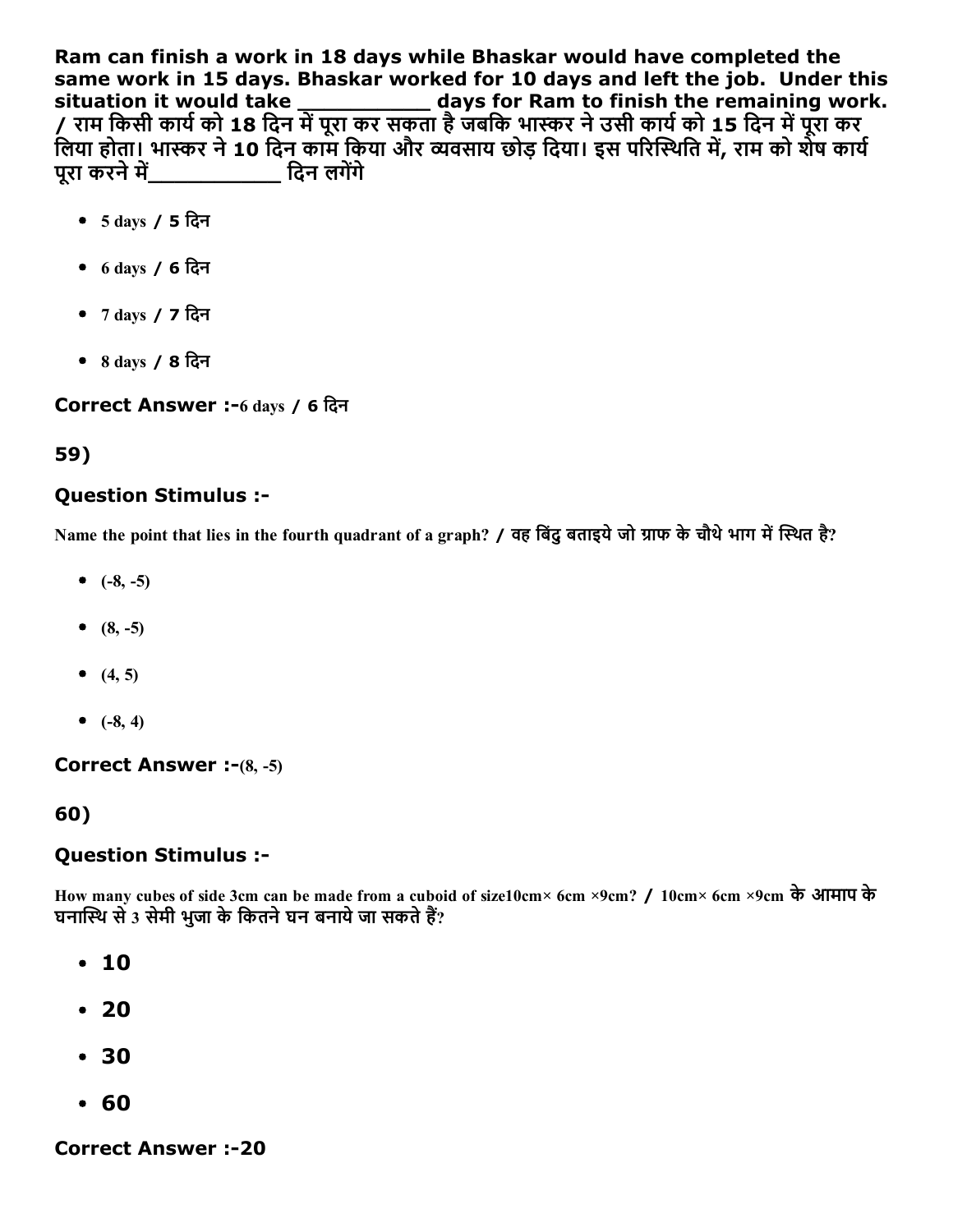61)

Question Stimulus :

The first Indian Astronaut / प्रथम भारतीय अंतरिक्षयात्री हैं

- Kalpana Chawla / कल्पना चावला
- Rakesh Sharma / राकेश शर्मा
- Ravish Malhothra / रवीश मल्होत्रा
- Sunitha Williams / सुनीता विलियम्स

Correct Answer :- Rakesh Sharma / राकेश शर्मा

# 62)

# Question Stimulus :

Metal M can be displaced by metal N, but metal N cannot displace metal O from its salt solution. This means that the increasing order of their reactivity is / धातु M, धातु N द्वारा विस्थापित की जा सकती है, लेकिन धातु N, धातु O को उसके लवण विलयन से विस्थापित नहीं कर सकती। इसका मतलब है कि उनकी अपक्रांतिकता का बढ़ता क्रम है

- $\bullet$  O>M>N
- $\bullet$  N<M<O
- $\bullet$  M<N< $\odot$
- $\bullet$  O<M<N

### Correct Answer :- M<N<O

63)

### Question Stimulus :

### Identify the CORRECT statement: / सही कथन पहचािनए:

- Pluto is the farthest planet in the Solar system / प्लूटो सौर परिवार में दूरतम ग्रह है
- The tail of a comet is always directed away from the Sun / धूमकेतुकी पूँछ हमेशा सूर्य से दूर निदेशित होती है
- The Sun rises exactly in the east on June 21 / 21 जून को सूर्य ठीक पूर्व में उगता है
- The distance of the Sun from the Earth is 8 light years / सूर्य की पृथ्वी से दूरी 8 प्रकाश वर्ष है

Correct Answer :-The tail of a comet is always directed away from the Sun / धूमकेतु की पूँछ हमेशा सूर्य से दूर िनदेिशत होती है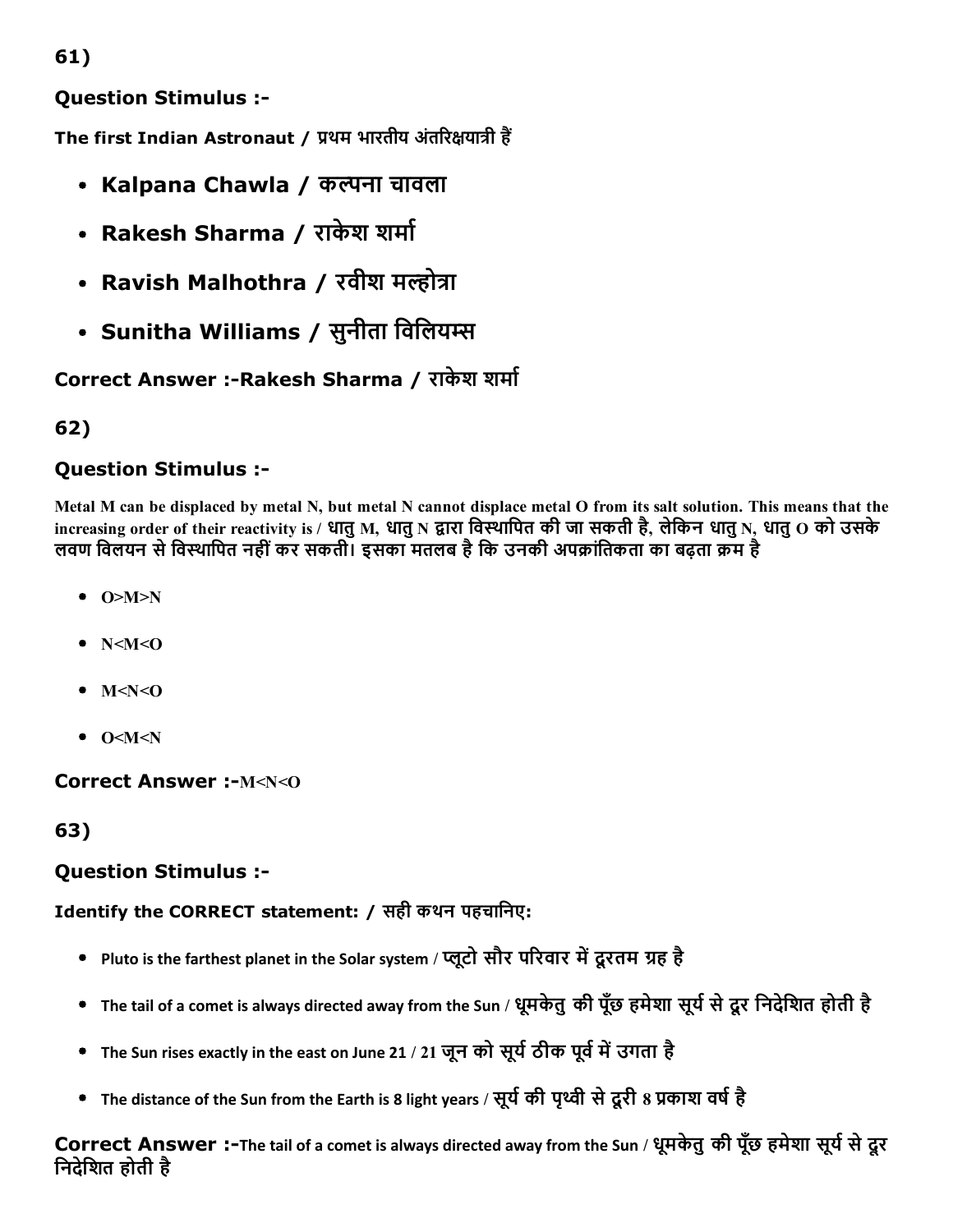# 64)

### Question Stimulus :

The method of separating two liquids based on boiling points / दो द्रवों को उनके क्वथनांकों के आधार पर पृथक करनेकी िविध है

- Disĕllaĕon / आसवन
- Filtration/ निस्पंदन
- Evaporation / वाष्पन
- Condensation / संघनन

### Correct Answer :-Distillation / आसवन

# 65)

# Question Stimulus :

| <b>Bases have</b> | taste and | feel. / क्षारों का | स्वाद और |  |
|-------------------|-----------|--------------------|----------|--|
| अनुभूति होती है।  |           |                    |          |  |

- Sour, soapy / खट्टा, साबुन जैसी
- Sweet, slimy / मीठा, अवपंकिल
- Salty, corrosive / नमकीन, संक्षारक
- Bitter, soapy / कड़वा, साबुन जैसी

Correct Answer :-Bitter, soapy / कड़वा, साबुन जैसी

66)

# Question Stimulus :

The acid present in tamarind fruit is / इमली में पाया जाने वाला अम्ल है

- Tartaric acid / टार्टरिक अम्ल
- Oxalic acid ⁄ आक्सैलिक अम्ल
- Citric acid / साइट्रिक अम्ल
- Acetic acid / एसिटिक अम्ल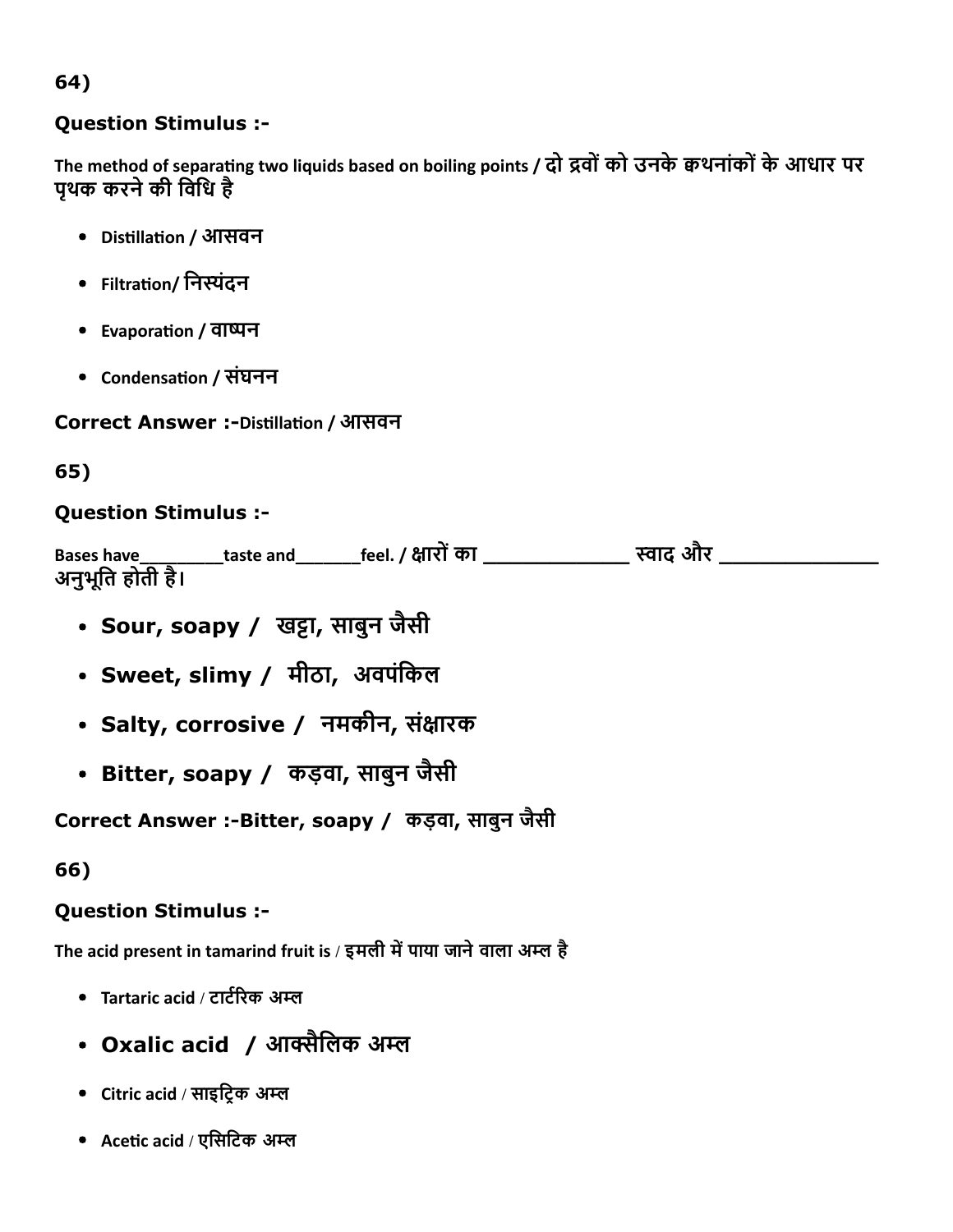Correct Answer :-Tartaric acid / टार्टरिक अम्ल

67)

Question Stimulus :

The term that best describes the relationship between the shape of the active site of the enzyme and the shape of the binding site of the substrate / वह पद जो एंज़ाइम के सक्रिय स्थल के आकार एवं अवस्तर के बंधक स्थल के आकार के बीच के संबंध का अच्छी तरह से िववरण करता है

- Complementary / पूरक
- Supplementary / संपूरक
- Strong / मजबूत
- Neutral / उदासीन

Correct Answer :Complementary / पूरक

68)

### Question Stimulus :

Barbara McClintock received the Nobel prize for the discovery of \_\_\_\_\_ / बारबरा मैकक्लिनटॉक को \_\_\_\_ की खोज के लिये नोबेल पुरस्कार मिला

- Mobile genetic elements / गतिशील आनुवंशिक तत्व
- Restriction endonucleases / प्रतिबंध एंडोन्युक्लीएज़
- Split genes / विपाटित जीनें
- Molecular structure of DNA डीएनए की/ आण्विक संरचना

Correct Answer :-Mobile genetic elements / गतिशील आनुवंशिक तत्व

69)

# Question Stimulus :

Which cell activity does not require the supply of ATP? / कोिशका की कौन सी गितिविध को एटीपी की आपूर्ति की आवश्यकता नहीं है?

- Passive transport / निष्क्रिय अभिगमन
- Cell division / कोिशका िवभाजन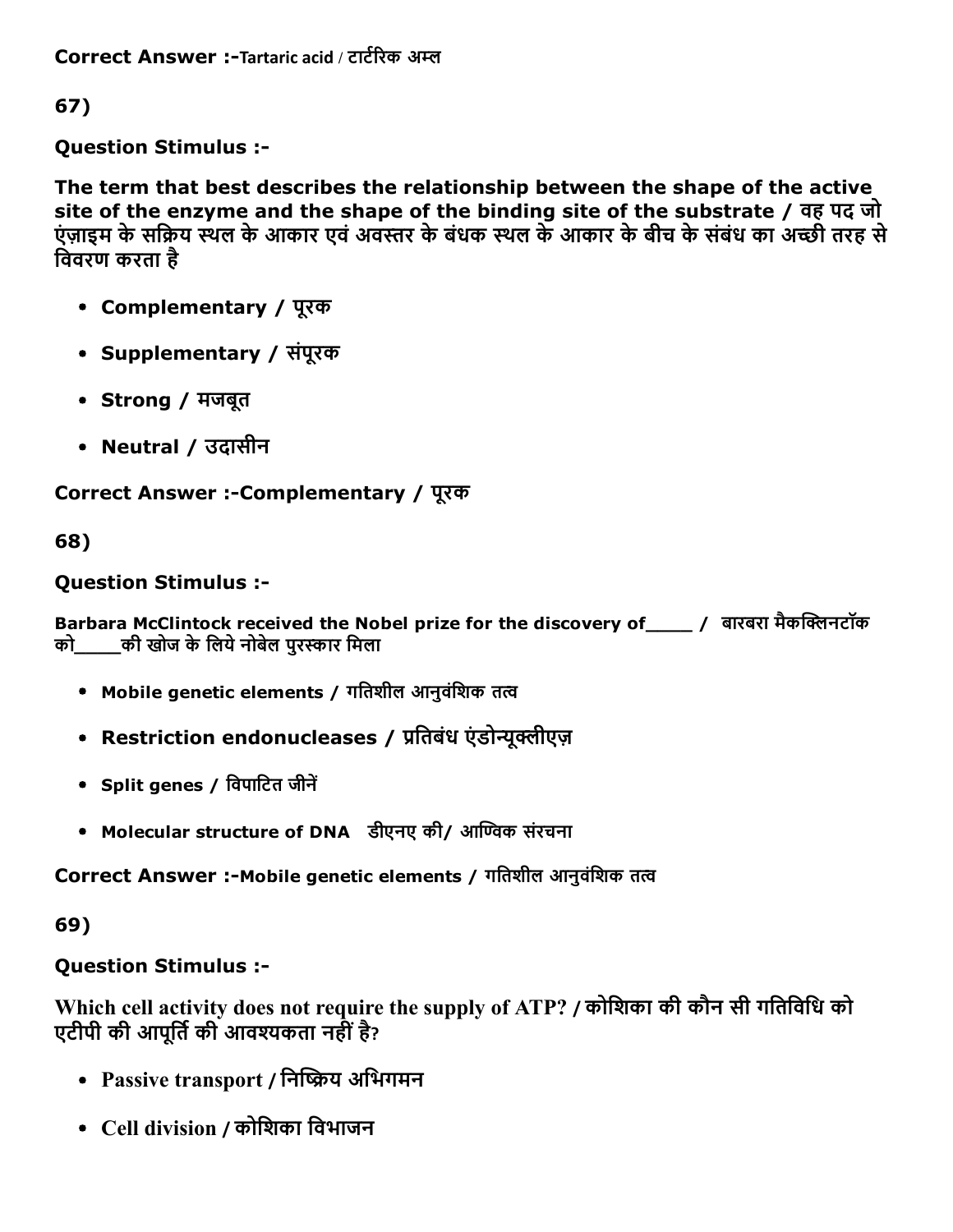- Active transport / सक्रिय अभिगमन
- Protein synthesis / प्रोटीन संश्लेषण

Correct Answer :-Passive transport / निष्क्रिय अभिगमन

70)

# Question Stimulus :

The opposite of ventral is\_\_\_\_\_\_\_ / अधर का िवपरीत है\_\_\_\_\_\_\_

- Posterior / पश्च
- Anterior / पूर्ववर्ती
- Lateral / पाश्रव
- Dorsal / पृष्ठीय

# Correct Answer :-Dorsal / पृष्ठीय

71)

## Question Stimulus :

The average weight of 10 students is 25.5kgs.If the teacher's weight is included then the average increases by 2.5kgs. The weight of the teacher is? / 10 छात्रों का औसत वजन 25.5किग्रा है। यदि अध्यापक का वजन मिला दिया जाए तो औसत 2.5किग्रा से बढ़ जाता है। अध्यापक का वजन क्या है?

- 55
- 58
- 53
- 50

**Correct Answer :-53** 

72)

### Question Stimulus :

What is the Least number that must be added to each of 1,3,7 and 12 so that the resulting numbers are in proportion? / वह न्यूनतम संख्या कौन सी है, जिसे 1,3,7 एवं 12 में जोड़ा जाना चाहिए जिसके परिणामस्वरूप संख्याएं अनुपात में रहें?

6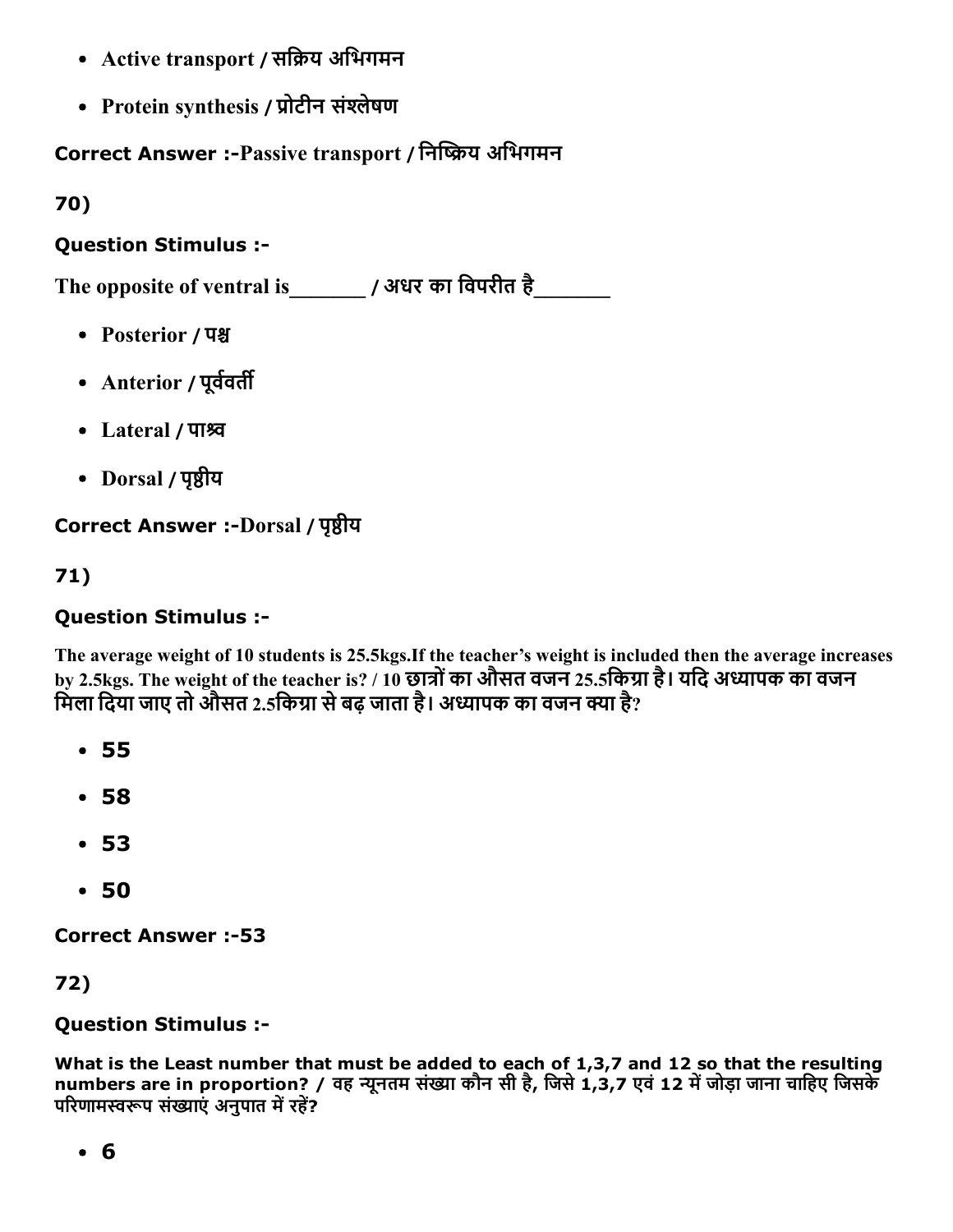- 8
- 3
- 5

**Correct Answer :-3** 

73)

### Question Stimulus :

 $\mathrm{^{3\!}/^{th}}$  o f 8/5 <sup>th</sup> of 60 is / 60 का 8/5 <sup>वाँ</sup> का ¾ <sup>वाँ</sup> है:

- 62
- $.72$
- 48
- 69

**Correct Answer :- 72** 

74)

### Question Stimulus :

 $7/16^{\rm th}$  of  $17/18^{\rm th}$  of 288 is / 288 का  $17/18^{\bf \overline{q}\bar{1}}$  का  $7/16^{\bf \overline{q}\bar{1}}$  है:

- $-119$
- 125
- 105
- 215

**Correct Answer :-119** 

75)

#### Question Stimulus :

The average weight of 10 persons is 53 kgs. If one person is replaced by another person whose weight is 63kgs, the average decreases by 1kg. What is the weight of the replaced person? / 10 व्यक्तियों का औसत भार 53 किलो है। यदि एक व्यक्ति के स्थान पर 63 किलो वाले एक व्यक्ति को रख .<br>दिया जाए, तो औसत 1 किलो से घट जाता है। प्रतिस्थापित व्यक्ति का वजन कितना है?

71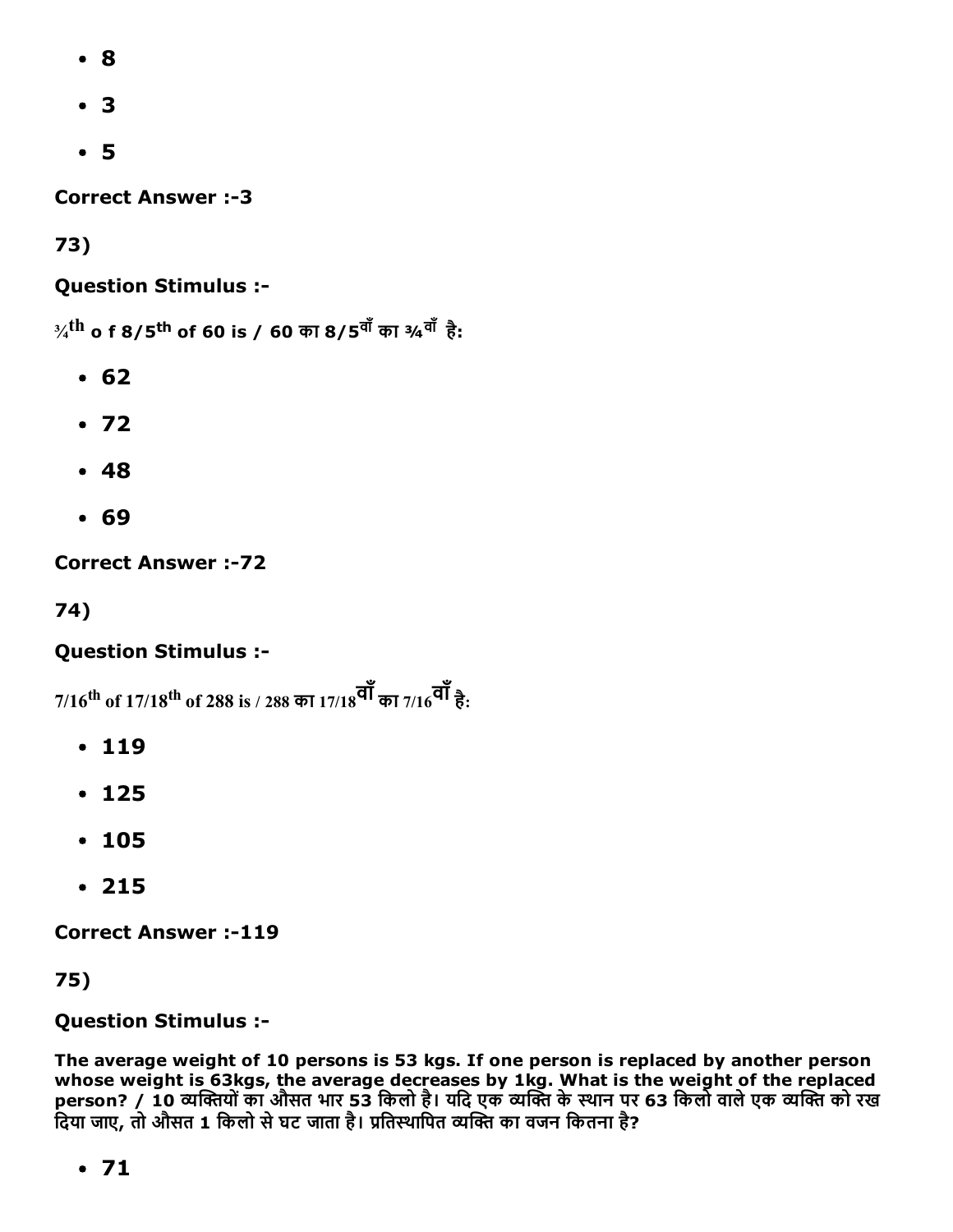- 75
- 73
- $-77$

**Correct Answer :-73** 

# 76)

# Question Stimulus :

The average age of 5 members of a family is 30 years. When a member of age 22 years leaves the family, then what will be the average age of the family? / एक परिवार के 5 सदस्यों की औसत आयु 30 वर्ष है। जब 22 वर्ष की आयु का एक सदस्य परिवार को छोड़ता है, तो परिवार की औसत आयु कितनी होगी?

- $\cdot$  22 years / 22 वर्ष
- $-23$  years / 23 वर्ष
- $\cdot$  35 years / 35 वर्ष
- $\cdot$  32 years / 32 वर्ष

Correct Answer :-32 years / 32 वर्ष

# 77)

### Question Stimulus :

A motor runs for 3 mins and then stops to cool down for 2 mins. For each minute the motor runs, it consumes 1.5 units of electricity. In 4 hours, how much electricity would it consume? / एक मोटर 3 मिनट तक चलती है, फिर ठंडा होने के लिए 2 मिनट रूक जाती है। जब भी मोटर चलती है, तो प्रत्येक मिनट में वह 1.5 इकाई बिजली का उपभोग करती है। 4 घंटे में यह कितनी बिजली का उपभोग करेगी?

- 144 units / 144 इकाई
- 216 units / 216 इकाई
- 312 units / 312 इकाई
- 388 units / 388 इकाई

# Correct Answer : 216 units / 216 इकाई

78)

Question Stimulus :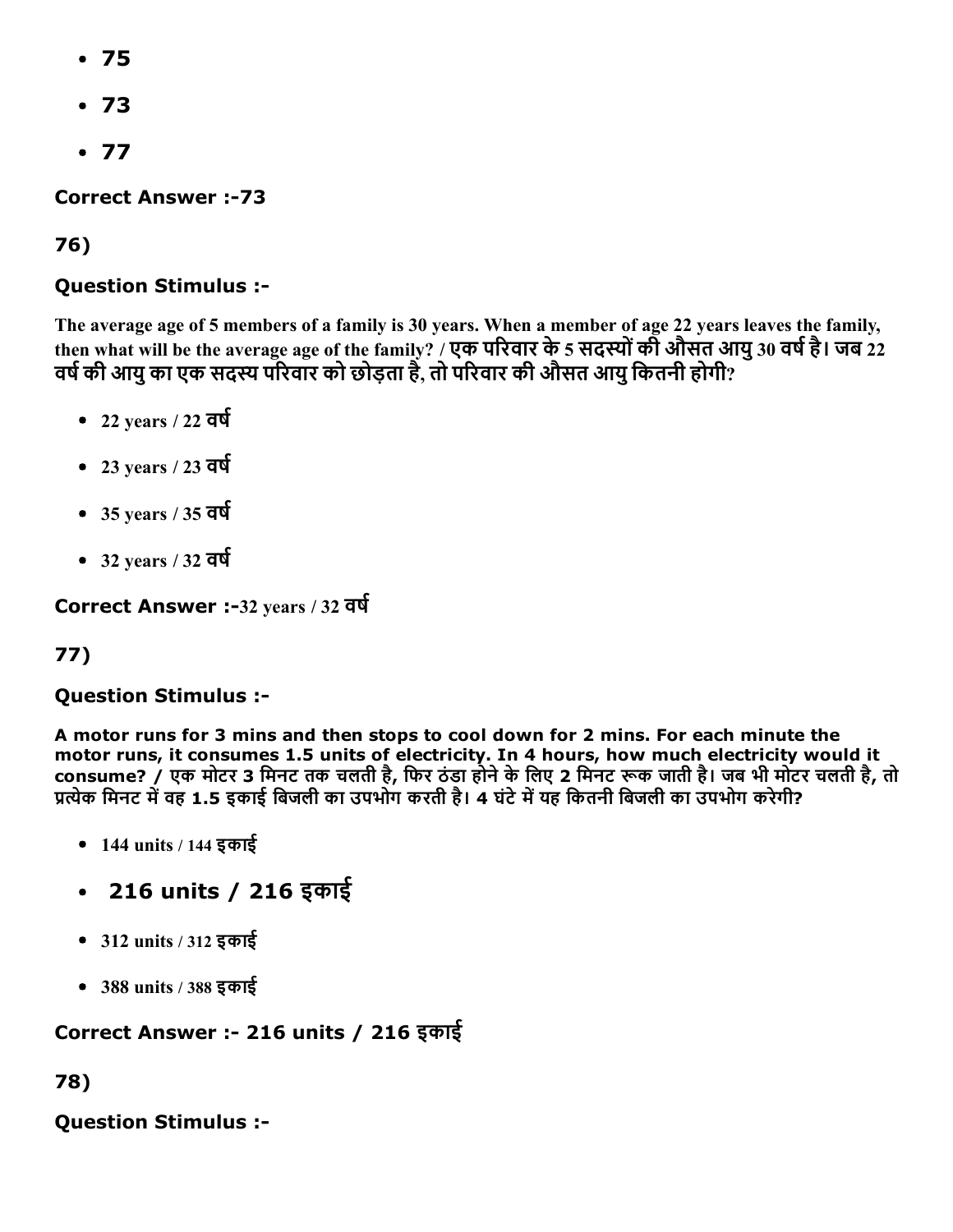In a school, 65% students are girls. All the students contribute towards raising a fund for social work. All the girls contribute 40% of the total funds. If the total fund to be raised is Rs. 18,550 and the contribution of each boy is Rs. 265, then the contribution of each girl is: / एक विद्यालय में, 65% विद्यार्थी लड़कियाँ हैं। सभी विद्यार्थी सामाजिक कार्य के लिए एक कोष जुटाने के लिए योगदान करते हैं। सभी लड़कियाँ कुल राशि का 40% योगदान करती हैं। यदि कुल 18,550 रुपये का कोष जुटाना है एवं प्रत्येक लड़के का योगदान 265 रुपये है, तो प्रत्येक लड़की का योगदान है:

- Rs. 95.13 /  $\overline{v}$ . 95.13
- Rs. 90.26 /  $\overline{v}$ . 90.26
- Rs. 88.22 /  $\bar{x}$ . 88.22
- Rs. 85.31 /  $\overline{v}$ . 85.31

Correct Answer :-Rs. 95.13 / रु. 95.13

# 79)

#### Question Stimulus :

Fill in the missing alphabets / लुप्त अक्षर भरिए

ab aba b

- $\bullet$  a, b, b
- $\bullet$  b, b, b
- $\bullet$  a, a, a
- $\bullet$  b, a, a

Correct Answer :-a, a, a

80)

#### Question Stimulus :

Which one of the following four addresses is NOT EXACTLY the same as the one given below? / निम्न चार पतों में से कौन सा नीचे दिये गये पते के एकदम समान नहीं है?

T.G. Canon Livery

Duane TeGrotenhuis

San Marcos, Texas

(512) 335-3946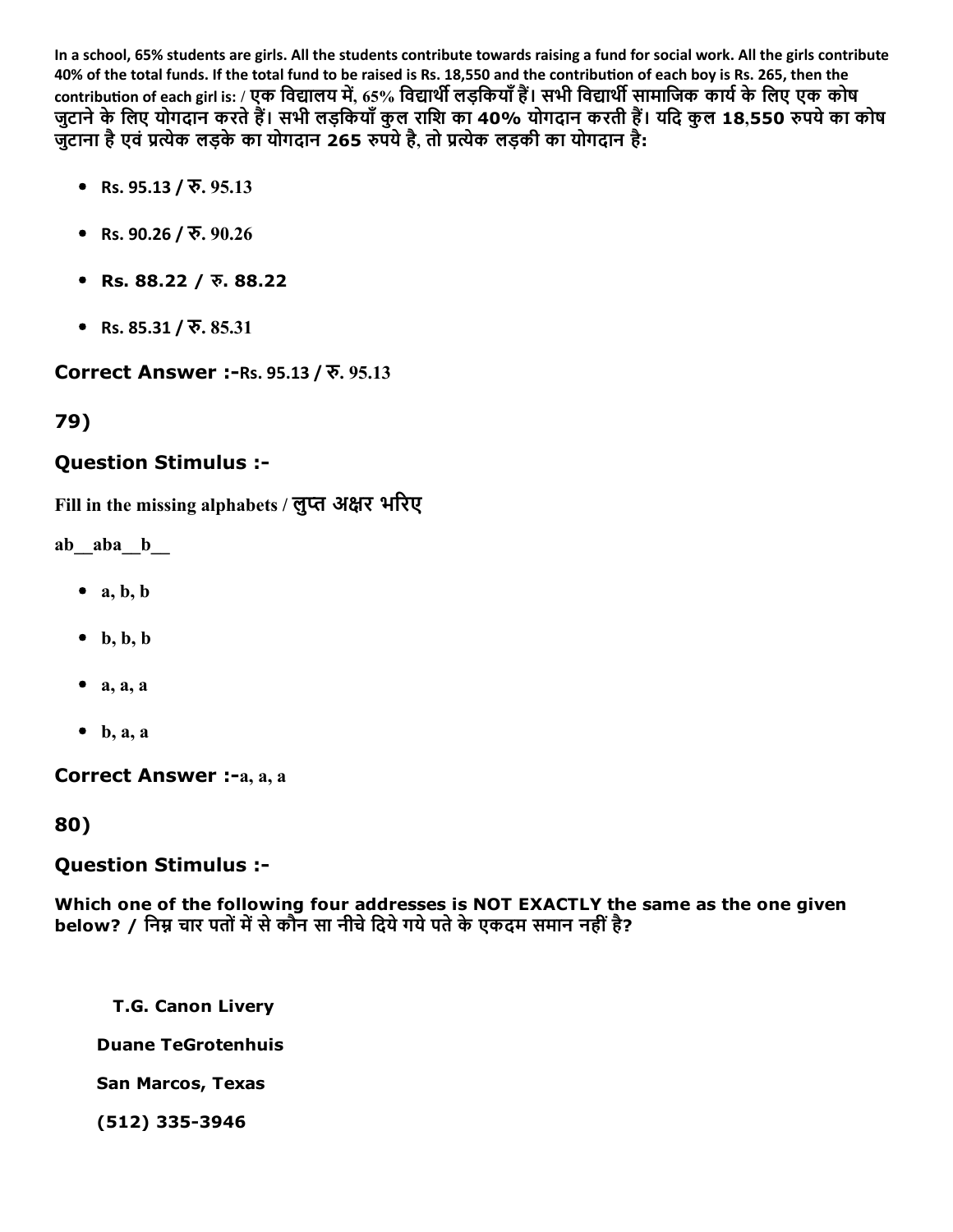- (i) T.G. Canoe Livery Duane TeGrotenhuis San Marcos, Texas (512) 353-3946
- (ii) T.G. Canon Livery Duane TeGrotenhuis San Marcos, Texas (512) 335-3946
- (iii) T.G. Canoe Livery Duane TeGrotenhuis San Marcos, Texas (512) 353-3946
- (iv) T.G. Canoe Livery

Duane TeGrotenhuis

San Marcos, Texas

(512) 353-3946

- i
- ii
- iii
- iv

**Correct Answer :- ii** 

81)

Question Stimulus :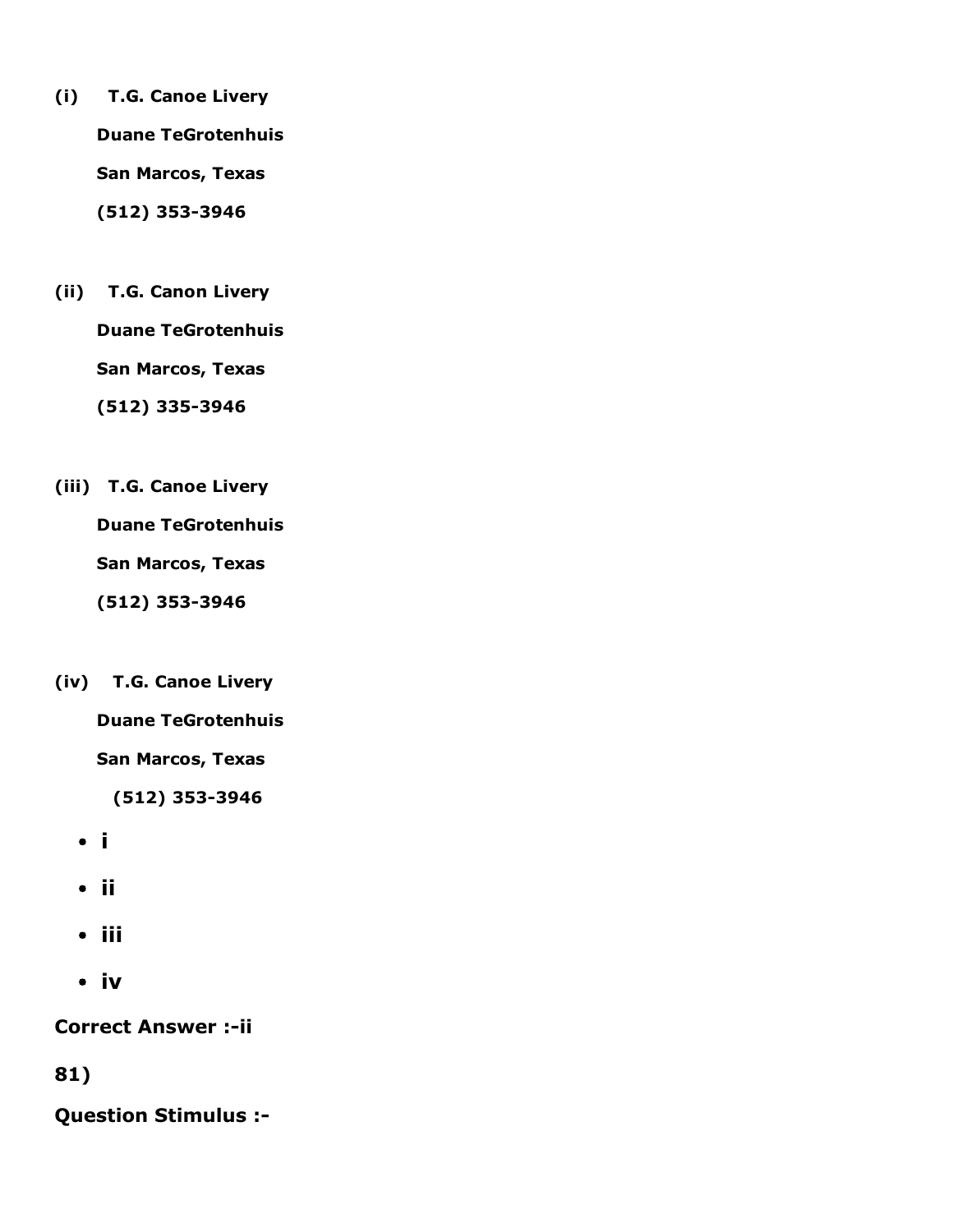Which one of the following four addresses is NOT EXACTLY same as the other three? / निम्न चार पतों में से कौन सा एक बाकी तीन के एकदम समान नहीं है?

Carlos Alfredo P.O. Box 300 Viale delle Caraccalla 00100 Rome, ITALY

(i) Carlos Alfredo

P.O. Box 300

Viale delle Caracalla

00100 Rome, ITALY

(ii) Carlos Alfredo

P.O. Box 300

Viale delle Caraccalla

00100 Rome, ITALY

(iii) Carlos Alfredo

P.O. Box 300

Viale delle Caracalla

00100 Rome, ITALY

(iv) Carlos Alfredo

P.O. Box 300

Viale delle Caracalla

00100 Rome, ITALY

(i)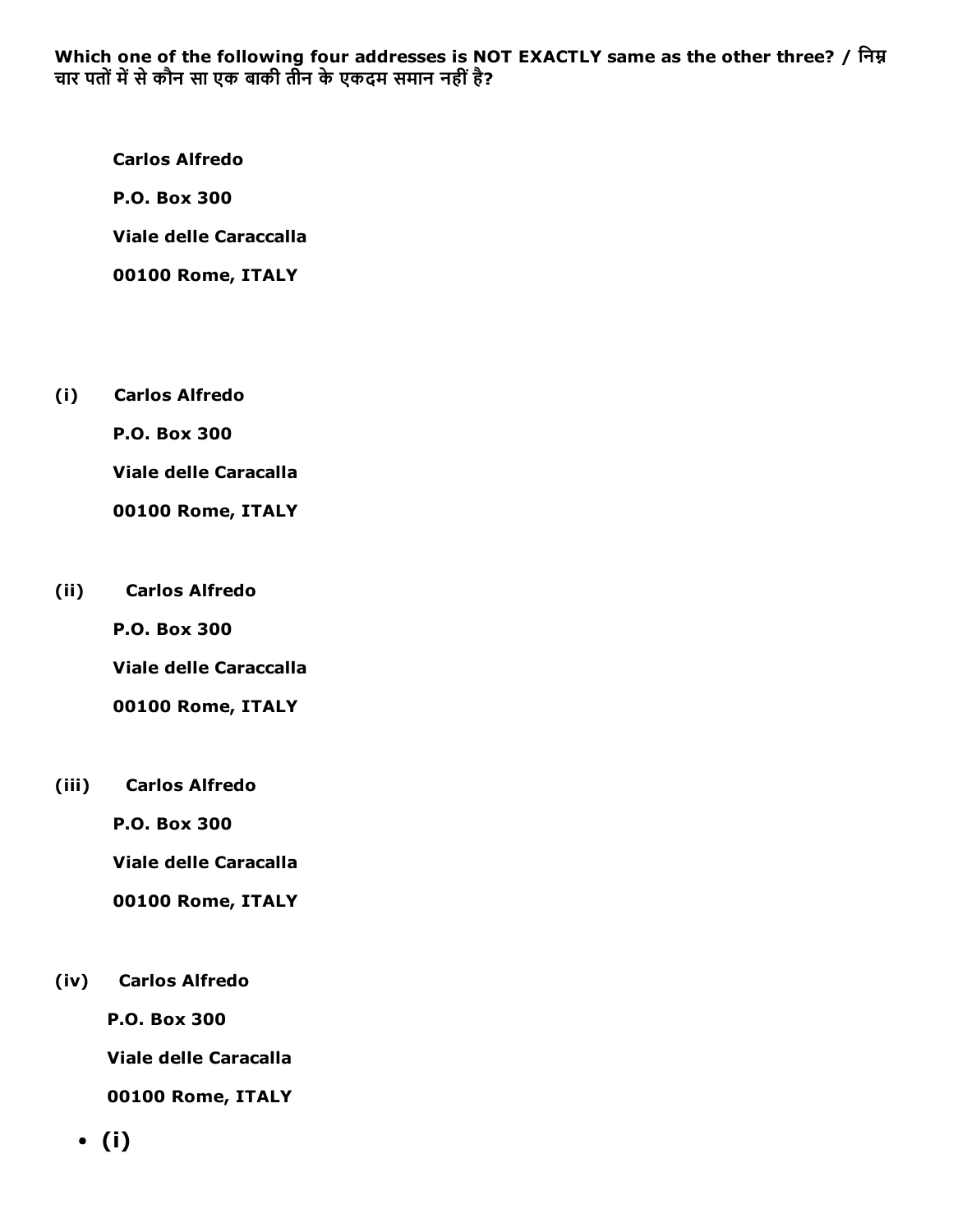- (ii)
- (iii)
- (iv)

Correct Answer :-(iv)

82)

Question Stimulus :

A man travels a certain distance at a speed of 40 kmph and returns by increasing his speed by 50%. What is his average speed for the whole journey? / एक व्यक्ति एक निश्चित दूरी की यात्रा 40 किमी प्रतिघंटा की गर्ति से करता है तथा वापसी में अपनी गति को 50% बढ़ा देता है। संपूर्ण यात्रा के लिए उसकी औसत गति क्या है?

- 50 kmph / 50 किमी प्रतिघंटा
- $46 \text{ kmph}$  /  $46 \text{ }\overline{)}$  प्रतिघंटा
- 48 kmph / 48 किमी प्रतिघंटा
- 52 kmph / 52 किमी प्रतिघंटा

Correct Answer :-48 kmph / 48 किमी प्रतिघंटा

83)

# Question Stimulus :

An article bought for Rs.76 was sold at a profit of Rs.12.50.Find the selling price? / एक वस्तु जिसे रूपये 76 में खरीदा गया था उसे रूपये 12.50 के लाभ के साथ बेचा गया। विक्रय मूल्य ज्ञात कीजिए।

- 87.50
- 85.00
- 88.50
- None / कोई नहीं

**Correct Answer :-88.50** 

84)

# Question Stimulus :

 $\overline{\phantom{a}}$ 

Find the next term in the series  $9,14,24,39$ ,  $\frac{1}{100}$  / श्रंखला में अगला पद ज्ञात कीजिए  $9,14,24,39$ ,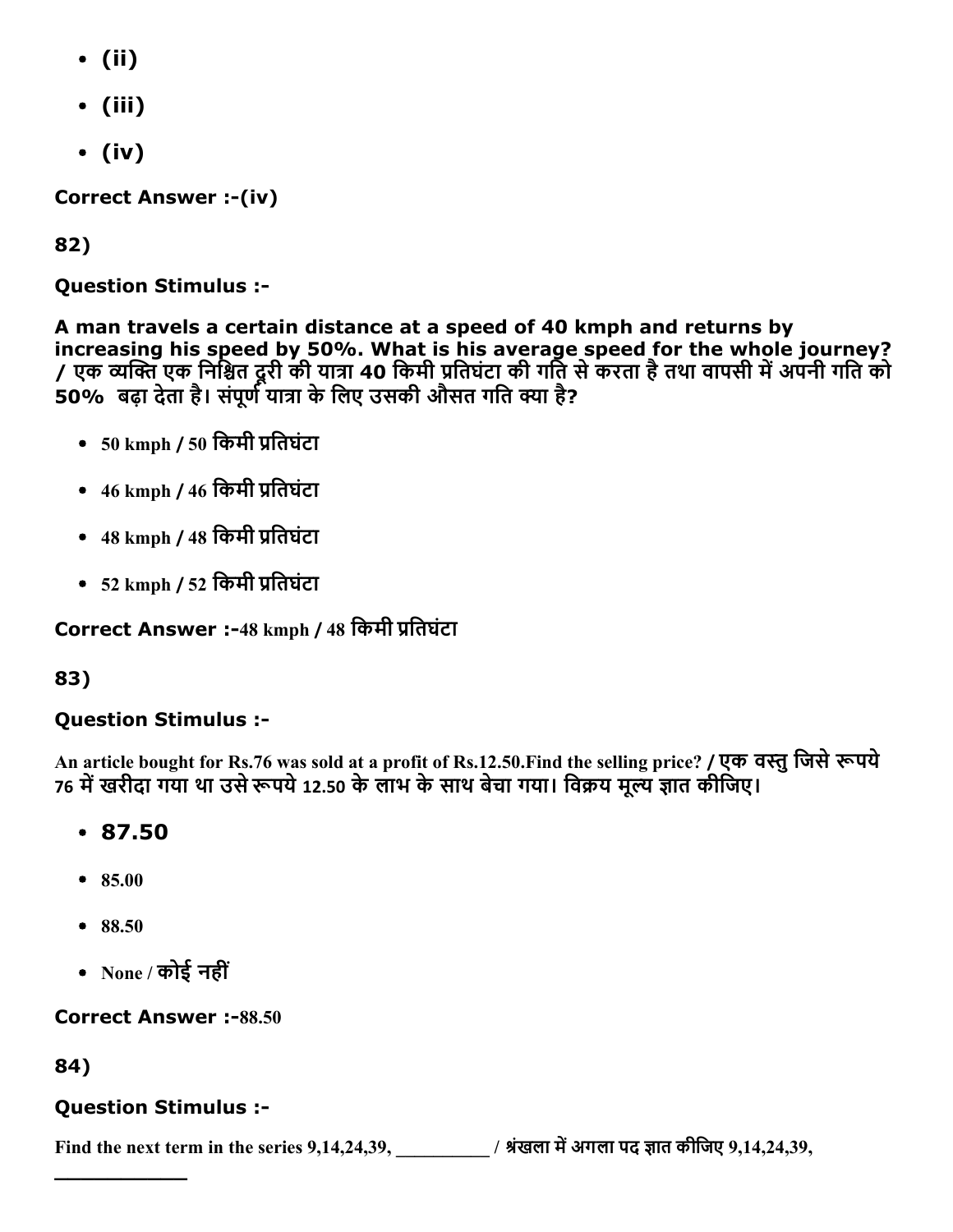- 69
- 59
- 79
- $-49$

**Correct Answer :-59** 

85)

# Question Stimulus :

Find the next term in the series. / श्रंखला में अगला पद ज्ञात कीजिए

 $1, 2, 3, 5, 8,$ 

- $17$
- 21
- $13$
- 25

**Correct Answer :-13** 

86)

Question Stimulus :

In a certain language 'dum dam domn' means ' white sweet sugar'and 'bamn samn domn' means 'shirt was white' . Then in that language the word 'domn' is used for: / िकसी खास भाषा में `dum dam domn' का मतलब है ` white sweet sugar' और `bamn samn domn' का मतलब है 'shirt was white' । तो उस भाषा में शब्द 'domn' इसके लिए प्रयोग होता है:

- white
- sweet
- sugar
- shirt

## **Correct Answer :- white**

87)

Question Stimulus :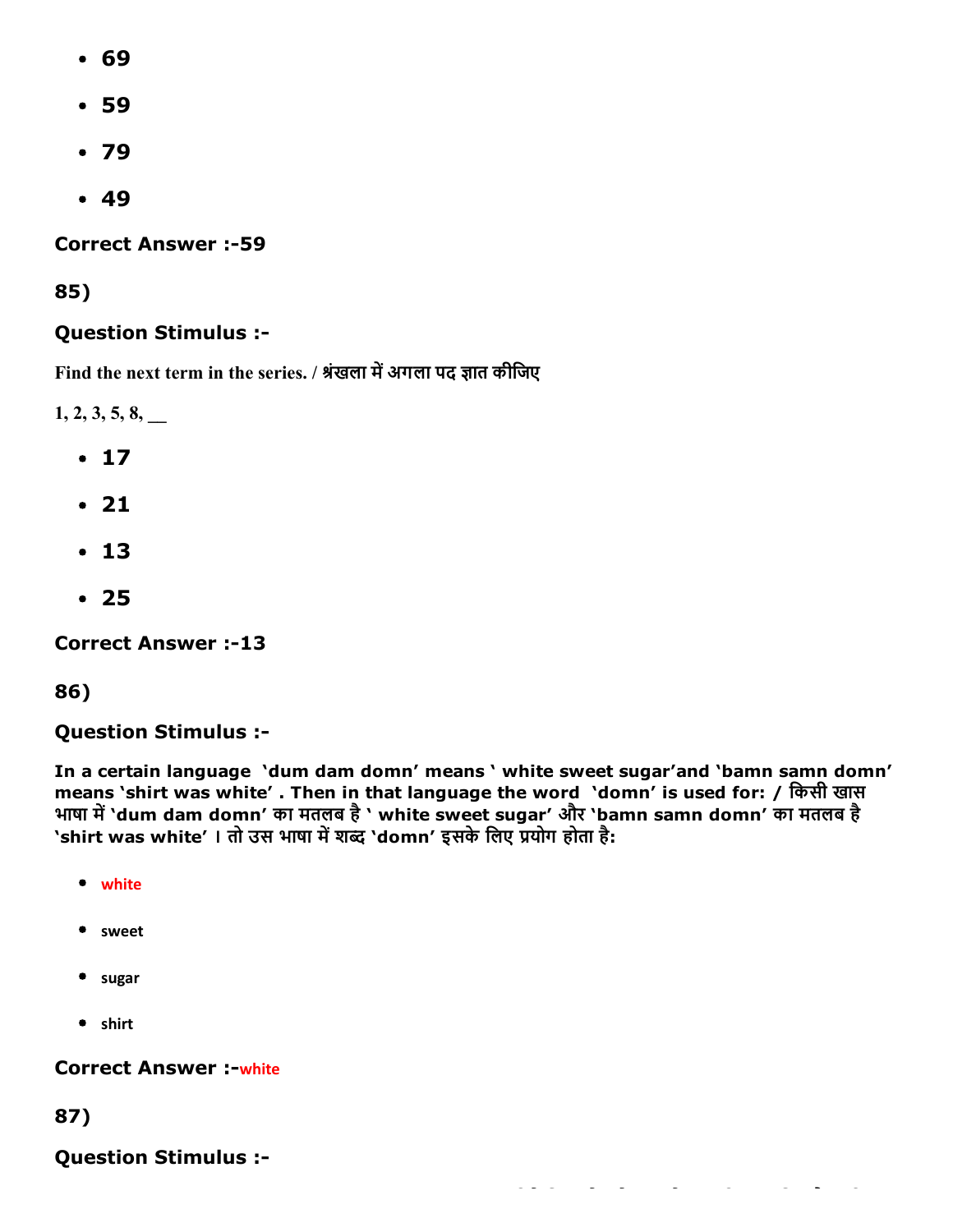## In the sequence shown below, which figure comes next? / नीचे दिखाये गये क्रम में अगली आकृति कौन सी होगी?













Correct Answer :

88)

# Question Stimulus :

If Saddu says, "Kannu's father Rambo is the only son of my father‐in‐law, Mithu," then how is Lappu, who is the sister of Kannu, related to Mithu? / यदि सदुद कहता है, "कन्नु के पिता रैम्बो मेरे ससुर, मिथु का इकलौता बेटा है, तो लप्पु, जो कि कन्नु की बहन है, मिथु से कैसे संबंधित है?

Niece / भतीजी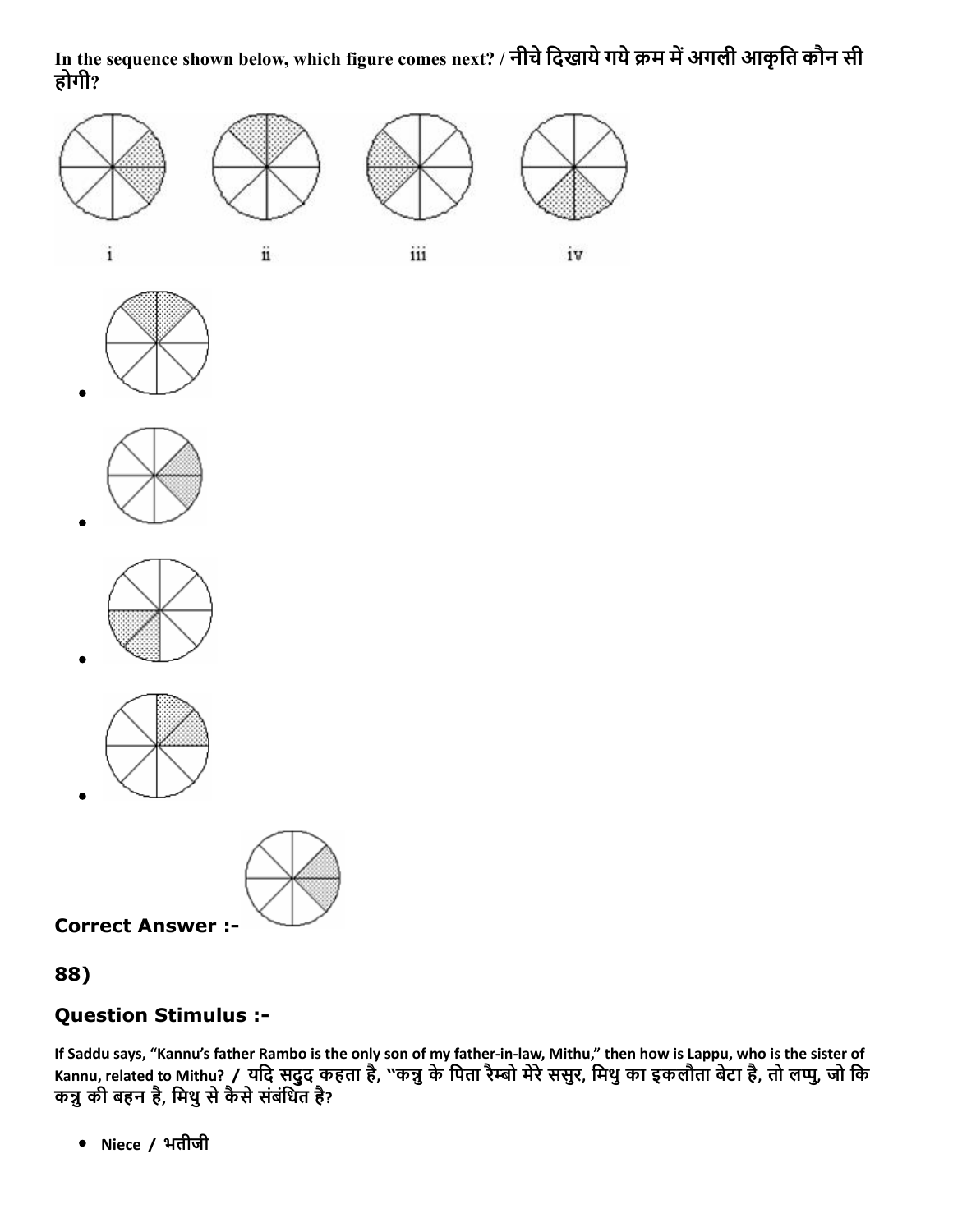- Wife / पत्नी
- Daughter-in-law / बहु
- Granddaughter / पोती

Correct Answer :-Granddaughter / पोती

89)

Question Stimulus :

- A > B means that A is the husband of B / A > B का मतलब है कि A, B का पति है
- A  $#$  B means that A is the father of B / A  $#$  B का मतलब है A, B के पिता हैं
- $A \ @ \ B$  means that A is the sister of B / A @  $\ B$  का मतलब है A, B की बहन है
- A = B means that A is the mother of B / A = B का मतलब है A, B की माता है
- A \* B means that A is the brother of B / A \* B का मतलब है A, B का भाई है

If a relationship is represented as  $H > 0 = S * T = E > L$ , then, which of the following is always TRUE? / यदि एक संबंध H  $>$  O = S  $*$  T = E  $>$  L से दर्शाया जाता है, तो, निम्न में सेकौन सा हमेशा स‰㌊ है?

- There are two males in the family. / परिवार में दो पुरूष हैं।
- L is the granddaughter of O. / L, O की पोती है।
- H is the father-in-law of T. / H, T के ससुर हैं।
- E is the grandson of H. / E, H का पोता है।

Correct Answer :- E is the grandson of H. / E, H का पोता है।

#### 90)

#### Question Stimulus :

A is father of P & Q. K is son-in-law of P. L is daughter of Q. J is married to L. How K is related to J? / A, <code>P</code> और Q के पिता हैं। K, P का दामाद है। L, Q की बेटी है। J, L से शादी-शुदा है। K, J से कैसे संबंधित है?

- Husband of cousin / चचेरी बहन का पित
- Brother-in-law / ननदोई
- Cousin / चचेरा भाई
- Husband of cousin of wife / पत्नी की चचेरी बहन का पति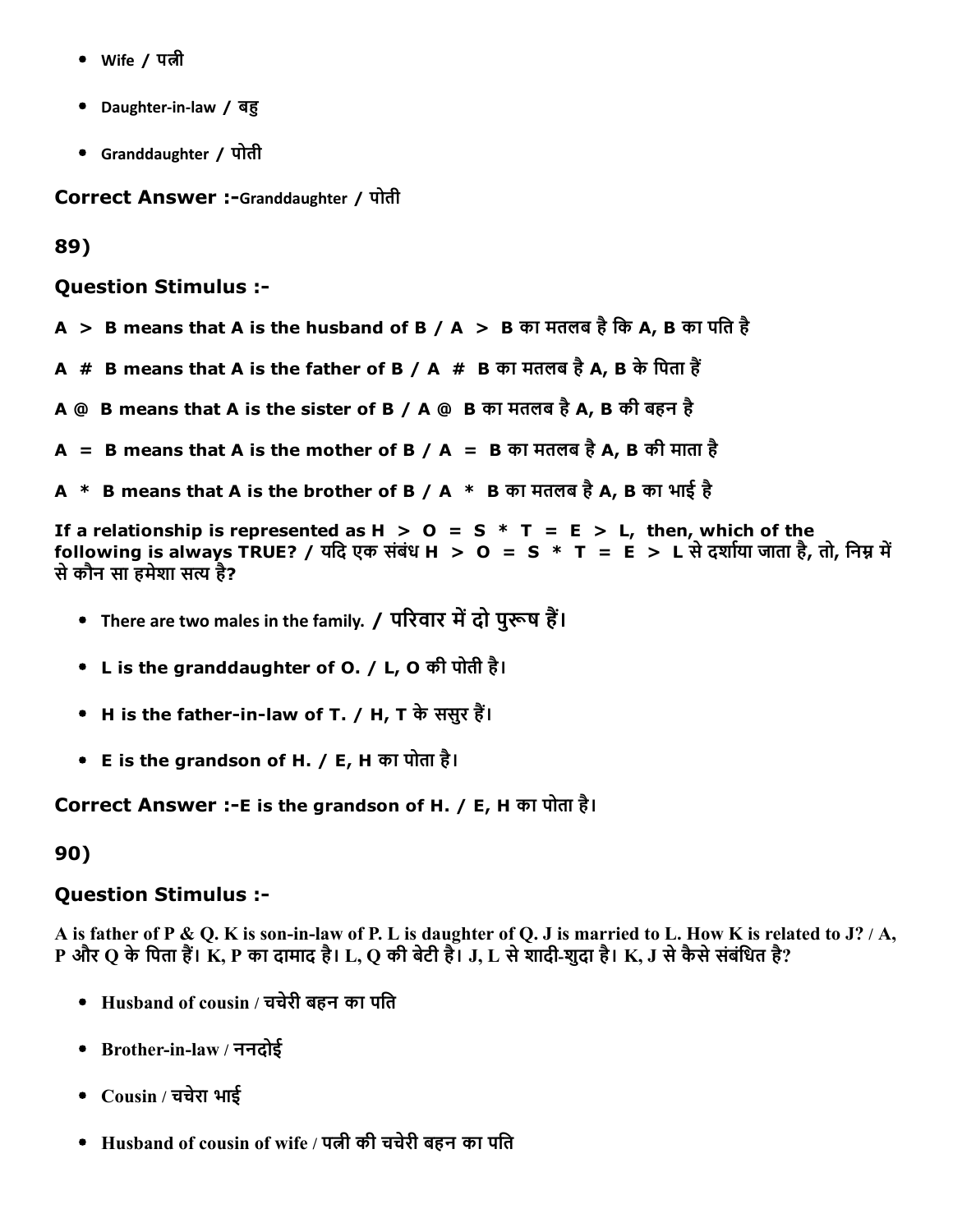91)

# Question Stimulus :

Which of the following is the mirror image of VISUAL? / निम्न में से कौन सा VISUAL का दर्पण प्रतिबिम्ब है?

- VISUAL
- $\cdot$  UISUAL
- $\cdot$  UISVAL
- VESUAL

Correct Answer :

# 92)

# Question Stimulus :

In the following question the first word has certain relationship with the second word. If the third word has to have the similar relationship with the fourth word, the fourth word will be: / निम्न प्रश्न में, पहले शब्द का दूसरे शब्द के साथ किसी प्रकार से कोई संबंध है। यदि तीसरे शब्द का चौथे शब्द के साथ उसी प्रकार का संबंध होना चाहिए, तो चौथा शब्द होगा:

**Dear : cheap :: stringent : ? / प्रिय : सस्ता :: सख्त : ?** 

- Lenient / उदार
- Stronger / मजबूत
- Weak / कमज़ोर
- Vehement / लवलीन

Correct Answer :-Lenient / उदार

# 93)

# Question Stimulus :

How many five digits numbers can be formed with 1,2,3,4,5 (without repeating any digit) which are divisible by 5? / 1, 2, 3, 4, 5 से कितनी पाँच अंकों वाली संख्याओं का निर्माण किया जा सकता है (बिना किसी अंक की पुर्नावृत्ति किये) जो कि 5 से विभाज्य हों?

- $24$
- $-48$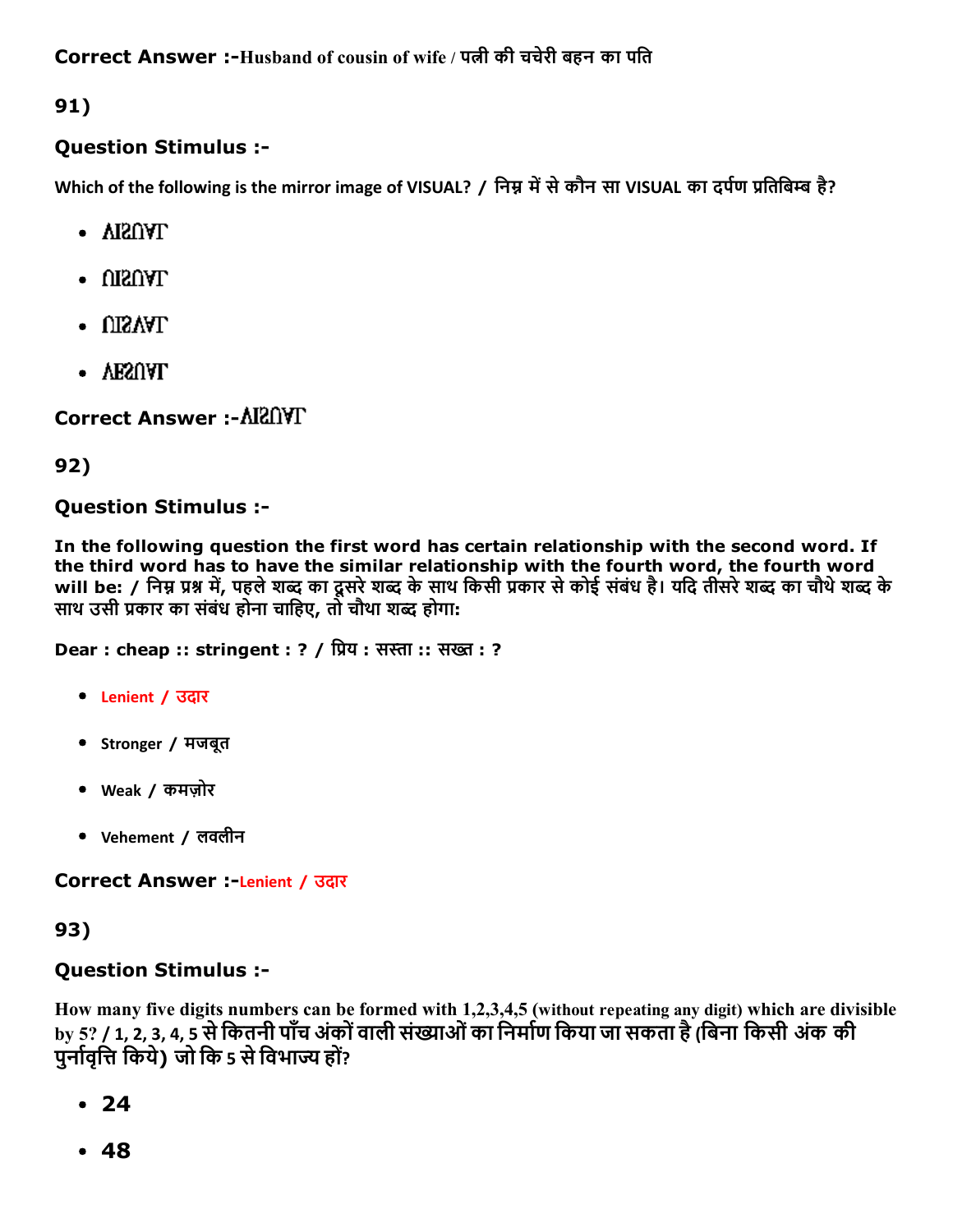- $-120$
- $•72$

**Correct Answer :-24** 

94)

# Question Stimulus :

P, Q, R, S, and T are doctors working in a hospital with their cubicles in a row. S and T are not side by side. T is at the left end. P's cabin is next to Q's, and R's cabin in next to S's. P is to the right of Q and T. There is at least one person between S and Q. / P, Q, R, S, और T एक अस्पताल में काम कर रहे डॉक्टर हैं जिनके क्यूबिकल एक पंक्ति में हैं। S और T एकसाथ नहीं हैं। T बायें सिरे पर है। P का केबिन Q के बगल में है, और R का केबिन S के बगल में है। P, Q और T की दायीं तरफ है। S और Q के बीच कम से कम एक व्यक्ति है।

The position of S is: / S का स्थान है:

- extreme left / अत्यंत बायें
- second from the left / बायें से दूसरा
- fourth from the right / दायें से चौथा
- extreme right / अत्यंत दायें

#### Correct Answer :-extreme right / अत्यंत दायें

95)

## Question Stimulus :

What is the day on 31st October 2008? / 31 अक्टूबर 2008 को कौन सा दिन होगा?

- Friday / शुक्रवार
- Tuesday / मंगलवार
- Wednesday / बुधवार
- Thursday / गुरूवार

#### Correct Answer :-Friday / शुक्रवार

96)

## Question Stimulus :

Select the statement which is the logical equivalent to the given statement. / वह कथन चुनिये जो तर्क की दृश्टि से दिये गये कथन के समान है।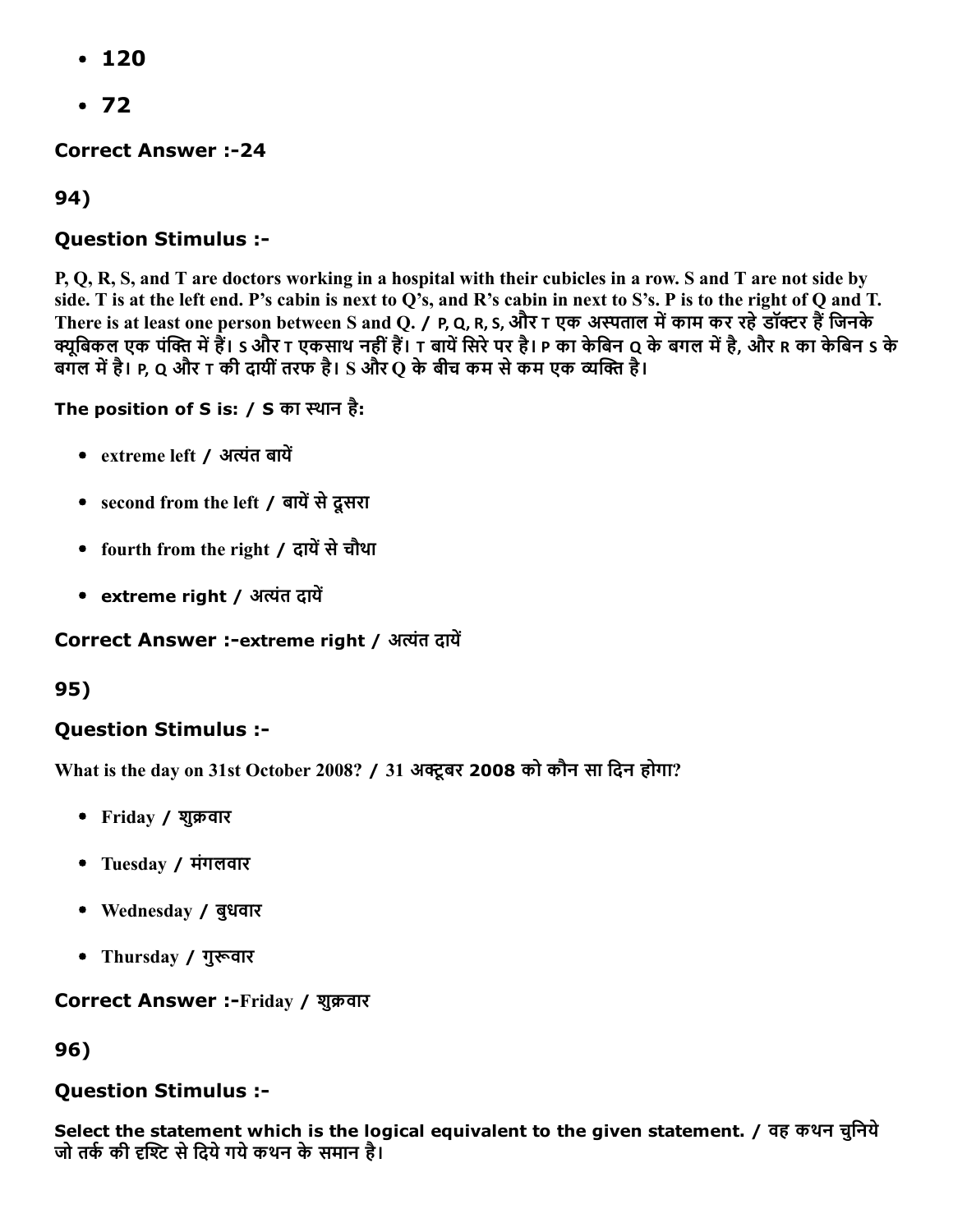If the creature is a bird, it has feathers. / यदि पक्षी चिड़िया है, तो उसके पंख हैं।

- Some birds have feathers. / कुछ चिड़ियों के पंख हैं।
- All feathered creatures are birds. / सभी पंख वाले पक्षी चिडियाँ हैं।
- Some birds do not have feathers. / कुछ चिड़ियों के पंख नहीं होते।
- No feathered creatures are birds. / कोई भी पंख वाले पक्षी चिड़ियाँ नहीं हैं।

Correct Answer :-Some birds have feathers. / कुछ चिड़ियों के पंख हैं।

# 97)

## Question Stimulus :

Select the statement, which is the logical equivalent to the given statement. / वह कथन चनिये जो तर्क की दृश्टि से दिये गये कथन के समान है।

"If you know the answer, then you don't guess." / "यदि आप उत्तर जानते हैं, तो आप अनुमान मत लगाइये।"

- If you don't know the answer, then you guess. / यदि आप उत्तर नहीं जानते हैं, तो आप अनुमान लगाइये।
- You don't know the answer or you don't guess. / आप उत्तर नहीं जानते हैं या आप अनुमान नहीं लगाते हैं।
- You know the answer and you guess. / आप उत्तर जानते हैं और आप अनुमान लगाते हैं।
- If you don't guess, then you know the answer. / यदि आप अनुमान नहीं लगाते हैं, तो आप उत्तर जानते हैं।

Correct Answer :-You don't know the answer or you don't guess. / आप उत्तर नहीं जानते हैं या आप अनुमान नहीं लगाते हैं।

## 98)

#### Question Stimulus :

Select the option that is true about the Statements and Conclusions given: / वह विकल्प चुनिये जो दिये गये कथनों और निष्कर्षों के बारे में सही है:

Statements: / कथन:

All men are buckets. / सभी आदमी बाल्टियाँ हैं।

Some buckets are cosmonauts. / कुछ बाल्टियाँ अंतरिक्ष यात्री हैं।

All cosmonauts are married. / सभी अंतरिक्ष यात्री शादी-शुदा हैं।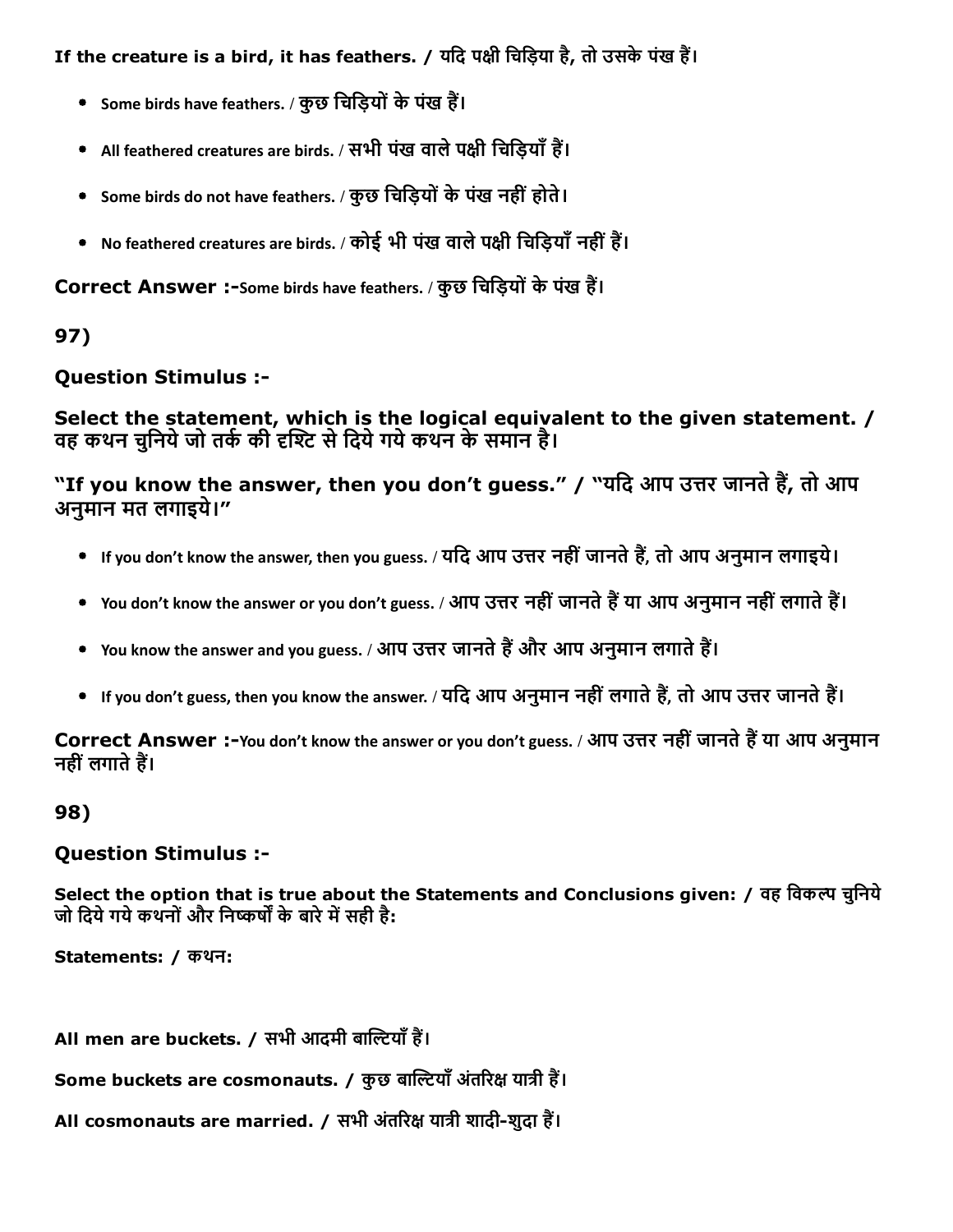i.Some buckets are married. / कुछ बाल्टियाँ शादी-शुदा हैं।

ii.All men might not be married. / सभी आदमी शादी-शुदा नहीं हो सकते।

- If only conclusion I follows / यदि केवल निष्कर्ष I निकलता है
- If only conclusion II follows / यदि केवल निष्कर्ष II निकलता है
- If both conclusion I and II follows / यदि निष्कर्ष I और II दोनों निकलते हैं
- If none of the conclusion I and II follows / यदि निष्कर्ष I और II में से कोई नहीं निकलता है

Correct Answer :-If both conclusion I and II follows / यदि निष्कर्ष I और II दोनों निकलते हैं

99)

#### Question Stimulus :

Select the option that is true about the Statements and Conclusions given: / वह विकल्प चुनिये जो दिये गये कथनों और निष्कर्षों के बारे में सही है:

Statements: / कथन:

All guns are roses. / सभी बंदुकें गुलाब हैं। Some roses are newpapers. / कुछ गुलाब अखबारे हैं। Some newspapers are butter. / कुछ अखबारे मक्खन हैं।

Conclusions: / निष्कर्ष:

i.All roses might be butter. / सभी गुलाब मक्खन हो सकते हैं।

ii.Some guns are definitely newspaper. / कुछ बंदूकें निश्चित ही अखबार हैं।

- If only conclusion I follows / यदि केवल निष्कर्ष I निकलता है
- If only conclusion II follows / यदि केवल निष्कर्ष II निकलता है
- If both conclusion I and II follows / यदि निष्कर्ष I और II दोनों निकलते हैं
- If none of the conclusion I and II follows / यदि निष्कर्ष I और II में से कोई नहीं निकलता है